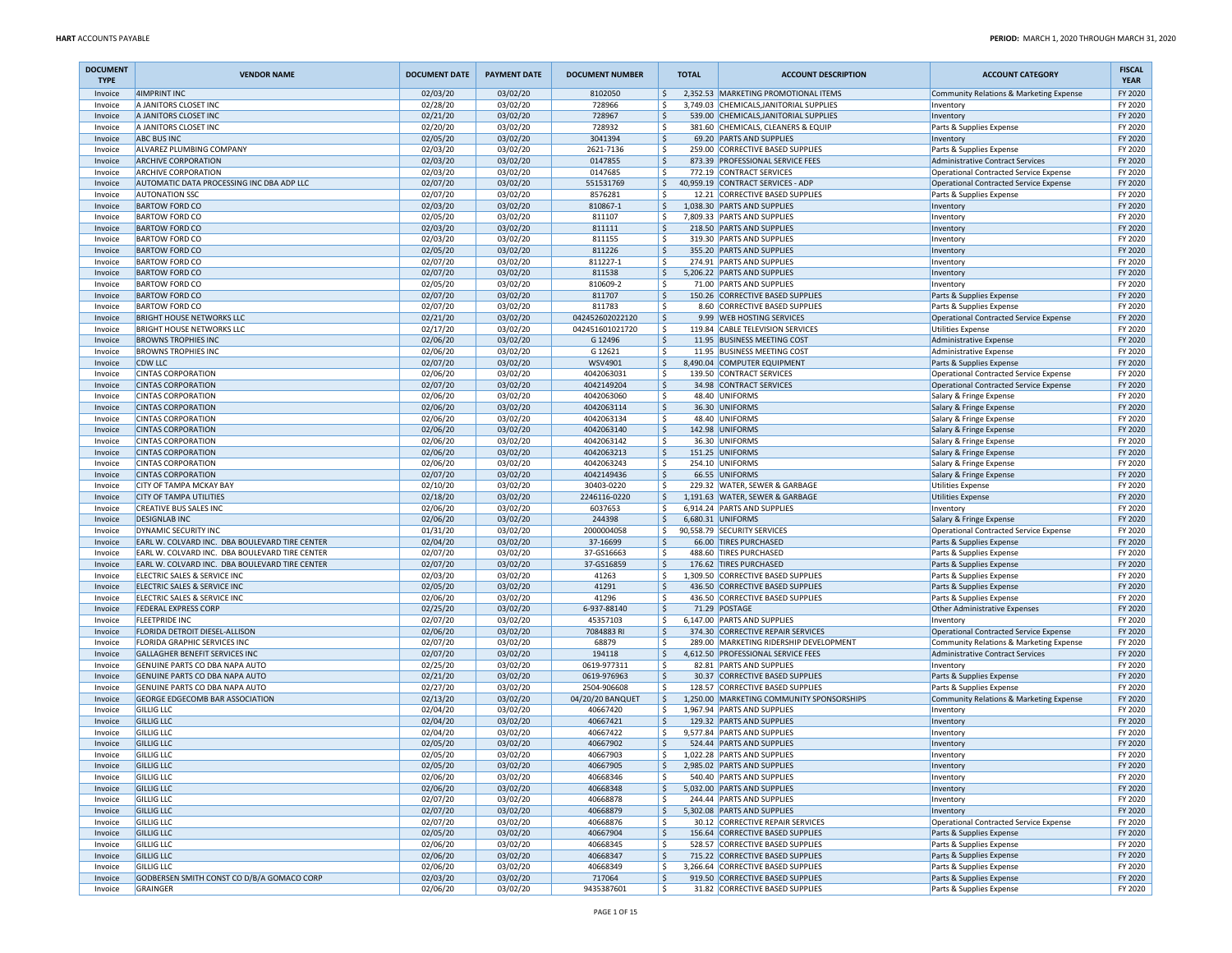| <b>DOCUMENT</b><br><b>TYPE</b> | <b>VENDOR NAME</b>                                                                   | <b>DOCUMENT DATE</b> | <b>PAYMENT DATE</b>  | <b>DOCUMENT NUMBER</b>   | <b>TOTAL</b>                                       | <b>ACCOUNT DESCRIPTION</b>                                           | <b>ACCOUNT CATEGORY</b>                                                          | <b>FISCAL</b><br><b>YEAR</b> |
|--------------------------------|--------------------------------------------------------------------------------------|----------------------|----------------------|--------------------------|----------------------------------------------------|----------------------------------------------------------------------|----------------------------------------------------------------------------------|------------------------------|
| Invoice                        | <b>GRAINGER</b>                                                                      | 02/07/20             | 03/02/20             | 9436914387               | \$                                                 | 149.60 CORRECTIVE BASED SUPPLIES                                     | Parts & Supplies Expense                                                         | FY 2020                      |
| Invoice                        | <b>GRAINGER</b>                                                                      | 02/07/20             | 03/02/20             | 9436914395               | -\$                                                | 108.90 CORRECTIVE BASED SUPPLIES                                     | Parts & Supplies Expense                                                         | FY 2020                      |
| Invoice<br>Invoice             | <b>GUARANTEED RADIATORS OF TAMPA INC</b><br><b>GUARANTEED RADIATORS OF TAMPA INC</b> | 02/06/20<br>02/07/20 | 03/02/20<br>03/02/20 | 085684<br>085686         | I\$<br>l \$                                        | 2,990.00 PARTS AND SUPPLIES<br>4,300.00 PARTS AND SUPPLIES           | Inventory<br>Inventory                                                           | FY 2020<br>FY 2020           |
| Invoice                        | GUIDESOFT INC DBA KNOWLEDGE SERVICES                                                 | 02/04/20             | 03/02/20             | 1290987                  | ١s                                                 | 2.229.69 SALARIES                                                    | Salary & Fringe Expense                                                          | FY 2020                      |
| Invoice                        | <b>GULF COAST THERMO KING</b>                                                        | 02/04/20             | 03/02/20             | IV83375A                 | ١\$                                                | 382.55 PARTS AND SUPPLIES                                            | Inventory                                                                        | FY 2020                      |
| Invoice                        | <b>GULF COAST THERMO KING</b>                                                        | 02/05/20             | 03/02/20             | IV83375B                 | $\dot{\mathsf{s}}$                                 | 781.75 PARTS AND SUPPLIES                                            | Inventon                                                                         | FY 2020                      |
| Invoice                        | <b>GULF COAST THERMO KING</b>                                                        | 02/04/20             | 03/02/20             | IV83440                  | -\$                                                | 372.04 PARTS AND SUPPLIES                                            | Inventory                                                                        | FY 2020                      |
| Invoice                        | <b>GULF COAST THERMO KING</b>                                                        | 02/03/20             | 03/02/20             | <b>IV83449</b>           | I\$                                                | 1,036.35 PARTS AND SUPPLIES                                          | Inventory                                                                        | FY 2020                      |
| Invoice<br>Invoice             | <b>GULF COAST THERMO KING</b><br>HIDDEN RIVER CORP PARK ASSOC INC                    | 02/05/20<br>01/01/20 | 03/02/20<br>03/02/20 | IV83459<br>1909          | ١s<br>۱\$.                                         | 765.10 PARTS AND SUPPLIES<br>2,634.43 ELECTRICITY                    | Inventory<br>Utilities Expense                                                   | FY 2020<br>FY 2020           |
| Invoice                        | HILLSBOROUGH TRANSIT AUTHORITY ERF                                                   | 02/27/20             | 03/02/20             | PPE 02/22/20             | -\$                                                | 562.50 EMPLOYEE RECREATION FUND                                      | <b>Accounts Payable</b>                                                          | FY 2020                      |
| Invoice                        | <b>INFINITE ENERGY INC</b>                                                           | 02/06/20             | 03/02/20             | 77776116272001           | S,                                                 | 39,260.53 COMPRESSED NATURAL GAS                                     | Fuel and Oil Expense                                                             | FY 2020                      |
| Invoice                        | <b>INFINITE ENERGY INC</b>                                                           | 02/06/20             | 03/02/20             | 9783857452001            | l \$                                               | 441.74 COMPRESSED NATURAL GAS                                        | Fuel and Oil Expense                                                             | FY 2020                      |
| Invoice                        | <b>INTEGRATED GRAPHIC SOLUTIONS</b>                                                  | 01/09/20             | 03/02/20             | 3851                     | ١s                                                 | 115.00 PRINTING - OFFICE FORMS                                       | Community Relations & Marketing Expense                                          | FY 2020                      |
| Invoice                        | INTEGRATED GRAPHIC SOLUTIONS                                                         | 02/06/20             | 03/02/20             | 3881                     | \$                                                 | 324.00 PRINTING - OFFICE FORMS                                       | Community Relations & Marketing Expense                                          | FY 2020                      |
| Invoice                        | INTEGRATED GRAPHIC SOLUTIONS                                                         | 01/09/20             | 03/02/20             | 3851                     | $\dot{\mathsf{s}}$                                 | 169.00 PRINTING - SYSTEM PROMOTION<br>4.608.66 PARTS AND SUPPLIES    | Community Relations & Marketing Expense                                          | FY 2020                      |
| Invoice<br>Invoice             | KENWORTH OF CENTRAL FLORIDA INC<br>KENWORTH OF CENTRAL FLORIDA INC                   | 02/03/20<br>02/04/20 | 03/02/20<br>03/02/20 | 03P75398<br>03P75400     | -\$<br>I\$                                         | 4,608.66 PARTS AND SUPPLIES                                          | Inventory<br>Inventory                                                           | FY 2020<br>FY 2020           |
| Invoice                        | KENWORTH OF CENTRAL FLORIDA INC                                                      | 02/04/20             | 03/02/20             | 03P75409                 | <sub>S</sub>                                       | 866.88 PARTS AND SUPPLIES                                            | Inventory                                                                        | FY 2020                      |
| Invoice                        | KENWORTH OF CENTRAL FLORIDA INC                                                      | 02/04/20             | 03/02/20             | 03P75446                 | ۱\$.                                               | 2,066.26 PARTS AND SUPPLIES                                          | Inventory                                                                        | FY 2020                      |
| Invoice                        | KENWORTH OF CENTRAL FLORIDA INC                                                      | 02/04/20             | 03/02/20             | 03P75108                 | -\$                                                | 316.60 CORRECTIVE BASED SUPPLIES                                     | Parts & Supplies Expense                                                         | FY 2020                      |
| Invoice                        | <b>KFORCE INC</b>                                                                    | 02/07/20             | 03/02/20             | 7339630                  | \$                                                 | 2,072.00 SALARIES                                                    | Salary & Fringe Expense                                                          | FY 2020                      |
| Invoice                        | KIRKS AUTOMOTIVE INC                                                                 | 02/05/20             | 03/02/20             | 1036231                  | l \$                                               | 358.50 PARTS AND SUPPLIES                                            | Inventory                                                                        | FY 2020                      |
| Invoice<br>Invoice             | MANSFIELD OIL COMPANY OF GAINESVILLE INC                                             | 02/03/20<br>02/03/20 | 03/02/20<br>03/02/20 | 738838                   | l \$<br>12,822.70 DIESEL<br>\$<br>12,920.07 DIESEL |                                                                      | Fuel and Oil Expense                                                             | FY 2020<br>FY 2020           |
| Invoice                        | MANSFIELD OIL COMPANY OF GAINESVILLE INC<br>MANSFIELD OIL COMPANY OF GAINESVILLE INC | 02/04/20             | 03/02/20             | 742803<br>745418         | Ŝ.<br>12,824.42 DIESEL                             |                                                                      | Fuel and Oil Expense<br>Fuel and Oil Expense                                     | FY 2020                      |
| Invoice                        | MANSFIELD OIL COMPANY OF GAINESVILLE INC                                             | 02/04/20             | 03/02/20             | 745657                   | \$<br>12,380.87 DIESEL                             |                                                                      | Fuel and Oil Expense                                                             | FY 2020                      |
| Invoice                        | MANSFIELD OIL COMPANY OF GAINESVILLE INC                                             | 02/03/20             | 03/02/20             | 738838                   | l\$                                                | 564.90 DIESEL & GAS EXCISE TAX                                       | <b>Tax Expense</b>                                                               | FY 2020                      |
| Invoice                        | MANSFIELD OIL COMPANY OF GAINESVILLE INC                                             | 02/03/20             | 03/02/20             | 738838                   | \$                                                 | 2,090.46 DIESEL & GAS EXCISE TAX                                     | <b>Tax Expense</b>                                                               | FY 2020                      |
| Invoice                        | MANSFIELD OIL COMPANY OF GAINESVILLE INC                                             | 02/03/20             | 03/02/20             | 742803                   | ١\$                                                | 2,659.27 DIESEL & GAS EXCISE TAX                                     | <b>Tax Expense</b>                                                               | FY 2020                      |
| Invoice                        | MANSFIELD OIL COMPANY OF GAINESVILLE INC                                             | 02/04/20             | 03/02/20             | 745418                   | -Ś                                                 | 2,655.71 DIESEL & GAS EXCISE TAX<br>2.656.78 DIESEL & GAS EXCISE TAX | <b>Tax Expense</b>                                                               | FY 2020                      |
| Invoice<br>Invoice             | MANSFIELD OIL COMPANY OF GAINESVILLE INC<br>MO MONEY ASSOCIATES LLC                  | 02/04/20<br>02/05/20 | 03/02/20<br>03/02/20 | 745657<br>32495-1        | ۱\$<br>١\$                                         | 243.59 PRINTING - SYSTEM PROMOTION                                   | <b>Tax Expense</b><br>Community Relations & Marketing Expense                    | FY 2020<br>FY 2020           |
| Invoice                        | MSC INDUSTRIAL SUPPLY CO                                                             | 02/07/20             | 03/02/20             | 3608947003               | ١\$                                                | 166.45 CORRECTIVE BASED SUPPLIES                                     | Parts & Supplies Expense                                                         | FY 2020                      |
| Invoice                        | MSC INDUSTRIAL SUPPLY CO                                                             | 02/03/20             | 03/02/20             | 3609074003               | ١\$                                                | 101.24 CORRECTIVE BASED SUPPLIES                                     | Parts & Supplies Expense                                                         | FY 2020                      |
| Invoice                        | MSC INDUSTRIAL SUPPLY CO                                                             | 02/05/20             | 03/02/20             | 3615638001               | ١\$                                                | 87.51 CORRECTIVE BASED SUPPLIES                                      | Parts & Supplies Expense                                                         | FY 2020                      |
| Invoice                        | MSC INDUSTRIAL SUPPLY CO                                                             | 02/06/20             | 03/02/20             | 3622973001               | -\$                                                | 188.55 CORRECTIVE BASED SUPPLIES                                     | Parts & Supplies Expense                                                         | FY 2020                      |
| Invoice                        | MSC INDUSTRIAL SUPPLY CO                                                             | 02/07/20             | 03/02/20             | 3622973003               | I\$                                                | 58.85 CORRECTIVE BASED SUPPLIES                                      | Parts & Supplies Expense                                                         | FY 2020                      |
| Invoice<br>Invoice             | MSC INDUSTRIAL SUPPLY CO                                                             | 02/07/20<br>02/06/20 | 03/02/20<br>03/02/20 | 3625038001               | ١\$<br>١\$                                         | 235.99 CORRECTIVE BASED SUPPLIES<br>446.21 CORRECTIVE BASED SUPPLIES | Parts & Supplies Expense                                                         | FY 2020<br>FY 2020           |
| Invoice                        | MSC INDUSTRIAL SUPPLY CO<br>MSC INDUSTRIAL SUPPLY CO                                 | 02/07/20             | 03/02/20             | 3625219001<br>3628019001 | \$                                                 | 189.67 CORRECTIVE BASED SUPPLIES                                     | Parts & Supplies Expense<br>Parts & Supplies Expense                             | FY 2020                      |
| Invoice                        | MSC INDUSTRIAL SUPPLY CO                                                             | 02/07/20             | 03/02/20             | 98806741                 | ١\$                                                | 80.00 SAFETY SUPPLIES & EQUIPMENT                                    | Parts & Supplies Expense                                                         | FY 2020                      |
| Invoice                        | MSC INDUSTRIAL SUPPLY CO                                                             | 02/06/20             | 03/02/20             | C98680501                | l\$                                                | 323.48 SAFETY SUPPLIES & EQUIPMENT                                   | Parts & Supplies Expense                                                         | FY 2020                      |
| Invoice                        | <b>NEOPART TRANSIT LLC</b>                                                           | 02/03/20             | 03/02/20             | 2433401-00               | l\$                                                | 3,033.12 PARTS AND SUPPLIES                                          | Inventory                                                                        | FY 2020                      |
| Invoice                        | NEOPART TRANSIT LLC                                                                  | 02/04/20             | 03/02/20             | 2434164-00               | ١\$                                                | 2,846.22 PARTS AND SUPPLIES                                          | Inventory                                                                        | FY 2020                      |
| Invoice                        | NEOPART TRANSIT LLC<br>PALMDALE OIL COMPANY                                          | 02/06/20             | 03/02/20             | 2434459-00               | $\dot{\mathsf{s}}$<br>-\$                          | 1,400.00 PARTS AND SUPPLIES<br>1,540.43 ENGINE OIL (OIL & LUBE)      | Inventory                                                                        | FY 2020<br>FY 2020           |
| Invoice<br>Invoice             | PALMDALE OIL COMPANY                                                                 | 02/03/20<br>02/03/20 | 03/02/20<br>03/02/20 | 1291288<br>1291291       | l\$                                                | 760.73 ENGINE OIL (OIL & LUBE)                                       | Fuel and Oil Expense<br>Fuel and Oil Expense                                     | FY 2020                      |
| Invoice                        | PALMDALE OIL COMPANY                                                                 | 02/04/20             | 03/02/20             | 1292548                  | <sub>S</sub>                                       | 4,100.75 GASOLINE                                                    | Fuel and Oil Expense                                                             | FY 2020                      |
| Invoice                        | PALMDALE OIL COMPANY                                                                 | 02/07/20             | 03/02/20             | 1294799                  | ۱\$.                                               | 4,895.85 GASOLINE                                                    | Fuel and Oil Expense                                                             | FY 2020                      |
| Invoice                        | PALMDALE OIL COMPANY                                                                 | 02/04/20             | 03/02/20             | 1292548                  | -Ś                                                 | 892.24 DIESEL & GAS EXCISE TAX                                       | <b>Tax Expense</b>                                                               | FY 2020                      |
| Invoice                        | PALMDALE OIL COMPANY                                                                 | 02/07/20             | 03/02/20             | 1294799                  | S.                                                 | 1,059.86 DIESEL & GAS EXCISE TAX                                     | <b>Tax Expense</b>                                                               | FY 2020                      |
| Invoice                        | PEOPLES GAS COMPANY                                                                  | 02/18/20             | 03/02/20             | 211012153790-0220        | l \$                                               | 1,022.29 NATURAL GAS                                                 | Utilities Expense                                                                | FY 2020                      |
| Invoice<br>Invoice             | PINELLAS SUNCOAST TRANSIT AUTHORITY<br>PITNEY BOWES GLOBAL FINANCIAL SERVICES LLC    | 02/01/20<br>02/04/20 | 03/02/20<br>03/02/20 | 31506<br>3103724789      | ١\$<br>١\$                                         | 1,572.50 INTER/COUNTY PASSPORT<br>1,316.58 POSTAGE                   | Pass Revenue<br>Other Administrative Expenses                                    | FY 2020<br>FY 2020           |
| Invoice                        | R & C DIESEL PARTS SUPPLY LLC                                                        | 02/03/20             | 03/02/20             | 347242                   | <sub>S</sub>                                       | 480.00 PARTS AND SUPPLIES                                            | Inventory                                                                        | FY 2020                      |
| Invoice                        | SEABOARD DISTRIBUTION INC                                                            | 02/04/20             | 03/02/20             | 236060                   | -\$                                                | 1,933.07 ANTI FREEZE/COOLANT                                         | Fuel and Oil Expense                                                             | FY 2020                      |
| Invoice                        | SHI INTERNATIONAL CORP                                                               | 02/06/20             | 03/02/20             | B11296037                | I\$                                                | 4,211.56 COMPUTER SOFTWARE SVC. FEES                                 | Operational Contracted Service Expense                                           | FY 2020                      |
| Invoice                        | SODEXO FITNESS CENTER NETPARK                                                        | 02/27/20             | 03/02/20             | PPE 02/22/20             | ١\$                                                | 80.25 ACCOUNTS PAYABLE - MANUAL ACCRUALS                             | Accounts Payable                                                                 | FY 2020                      |
| Invoice                        | <b>SOL DAVIS PRINTING INC</b>                                                        | 02/05/20             | 03/02/20             | 56489                    | \$                                                 | 2,204.00 PRINTING - OFFICE FORMS                                     | Community Relations & Marketing Expense                                          | FY 2020                      |
| Invoice<br>Invoice             | SOUTHEAST POWER SYSTEMS OF TAMPA INC<br>SOUTHEAST POWER SYSTEMS OF TAMPA INC         | 02/04/20<br>02/07/20 | 03/02/20<br>03/02/20 | 23 177279<br>23 177334   | -\$<br>  \$                                        | 146.50 PARTS AND SUPPLIES<br>495.00 PARTS AND SUPPLIES               | Inventory<br>Inventory                                                           | FY 2020<br>FY 2020           |
| Invoice                        | STANLEY ACCESS TECHNOLOGIES LLC                                                      | 02/07/20             | 03/02/20             | 0905867328               | l\$                                                | 198.00 CORRECTIVE BASED SUPPLIES                                     | Parts & Supplies Expense                                                         | FY 2020                      |
| Invoice                        | STEPPS TOWING SERVICE INC                                                            | 02/02/20             | 03/02/20             | HH-224096                | ١\$                                                | 312.50 TOWING CHARGES                                                | Operational Contracted Service Expense                                           | FY 2020                      |
| Invoice                        | STEPPS TOWING SERVICE INC                                                            | 02/03/20             | 03/02/20             | HH-224309                | l\$                                                | 312.50 TOWING CHARGES                                                | Operational Contracted Service Expense                                           | FY 2020                      |
| Invoice                        | STEPPS TOWING SERVICE INC                                                            | 02/03/20             | 03/02/20             | HH-224349                | ١\$                                                | 312.50 TOWING CHARGES                                                | Operational Contracted Service Expense                                           | FY 2020                      |
| Invoice                        | STEPPS TOWING SERVICE INC                                                            | 02/04/20             | 03/02/20             | HH-224408                | ۱\$                                                | 281.25 TOWING CHARGES                                                | Operational Contracted Service Expense                                           | FY 2020                      |
| Invoice<br>Invoice             | <b>STEPPS TOWING SERVICE INC</b><br>STEPPS TOWING SERVICE INC                        | 02/04/20<br>02/05/20 | 03/02/20<br>03/02/20 | HH-224537<br>HH-224686   | ۱\$.<br>$\mathsf{\hat{S}}$                         | 218.75 TOWING CHARGES<br>281.25 TOWING CHARGES                       | Operational Contracted Service Expense<br>Operational Contracted Service Expense | FY 2020<br>FY 2020           |
| Invoice                        | <b>STEPPS TOWING SERVICE INC</b>                                                     | 02/05/20             | 03/02/20             | HH-224703                | ۱\$.                                               | 281.25 TOWING CHARGES                                                | Operational Contracted Service Expense                                           | FY 2020                      |
| Invoice                        | STEPPS TOWING SERVICE INC                                                            | 02/06/20             | 03/02/20             | HH-224891                | l\$                                                | 343.75 TOWING CHARGES                                                | Operational Contracted Service Expense                                           | FY 2020                      |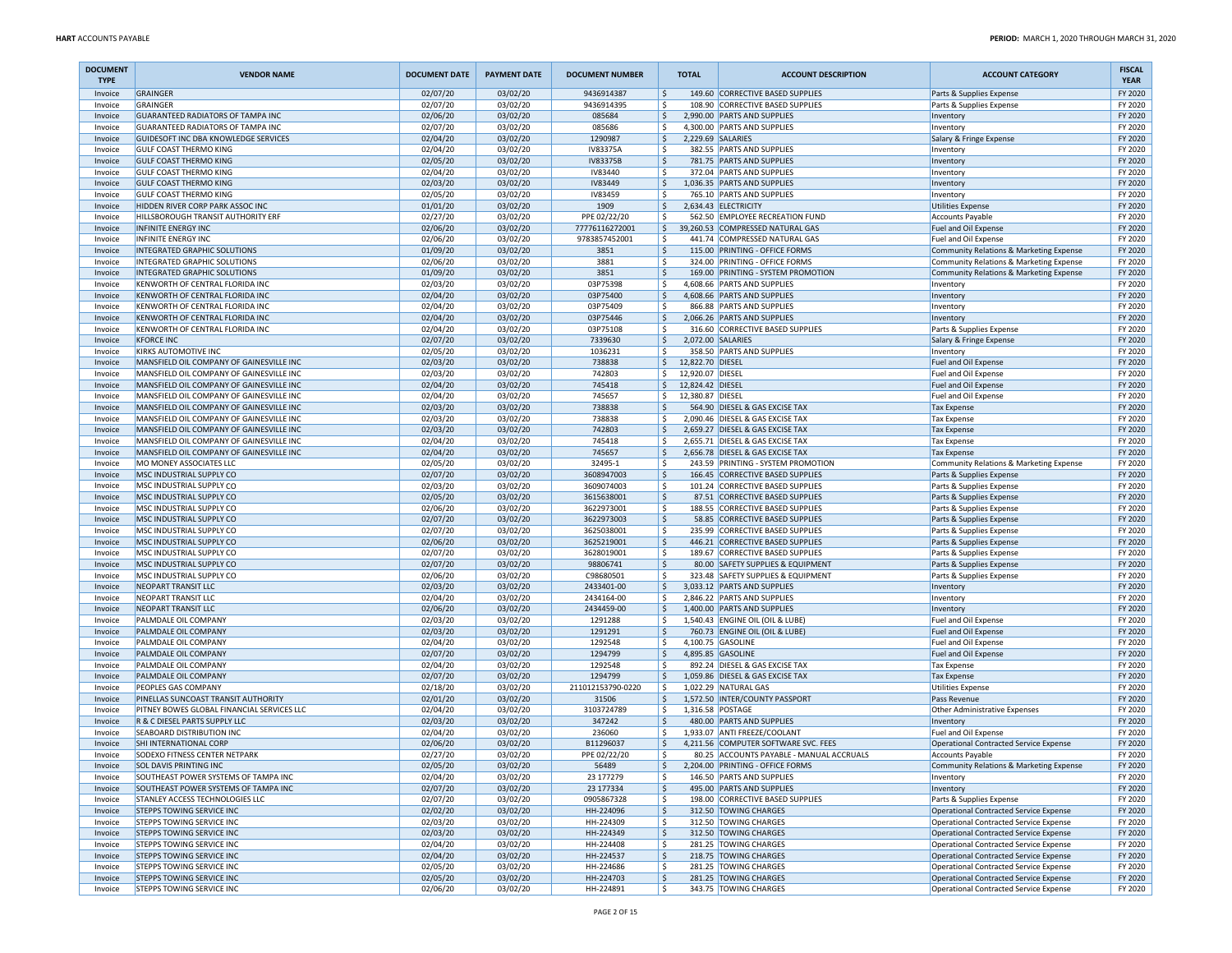| <b>DOCUMENT</b><br><b>TYPE</b> | <b>VENDOR NAME</b>                                                     | <b>DOCUMENT DATE</b> | <b>PAYMENT DATE</b>  | <b>DOCUMENT NUMBER</b>                 |              | <b>TOTAL</b> | <b>ACCOUNT DESCRIPTION</b>                                                                  | <b>ACCOUNT CATEGORY</b>                                            | <b>FISCAL</b><br><b>YEAR</b> |
|--------------------------------|------------------------------------------------------------------------|----------------------|----------------------|----------------------------------------|--------------|--------------|---------------------------------------------------------------------------------------------|--------------------------------------------------------------------|------------------------------|
| Invoice                        | <b>STEPPS TOWING SERVICE INC</b>                                       | 02/07/20             | 03/02/20             | HH-225099                              | l\$          |              | 312.50 TOWING CHARGES                                                                       | Operational Contracted Service Expense                             | FY 2020                      |
| Invoice                        | STEPPS TOWING SERVICE INC                                              | 02/07/20             | 03/02/20             | HH-225117                              | ١\$          |              | 312.50 TOWING CHARGES                                                                       | <b>Operational Contracted Service Expense</b>                      | FY 2020                      |
| Invoice<br>Invoice             | <b>STEPPS TOWING SERVICE INC</b><br>SUN STATE INTERNATIONAL TRUCKS LLC | 02/07/20<br>02/06/20 | 03/02/20<br>03/02/20 | HH-225179<br>X10041659002              | ۱\$<br>۱\$   |              | 312.50 TOWING CHARGES<br>6,818.24 PARTS AND SUPPLIES                                        | Operational Contracted Service Expense<br>Inventory                | FY 2020<br>FY 2020           |
| Invoice                        | SUN STATE INTERNATIONAL TRUCKS LLC                                     | 02/04/20             | 03/02/20             | X10041724001                           | ۱\$          |              | 3.562.40 PARTS AND SUPPLIES                                                                 | Inventory                                                          | FY 2020                      |
| Invoice                        | <b>SUN STATE INTERNATIONAL TRUCKS LLC</b>                              | 02/05/20             | 03/02/20             | X10041729601                           | ا \$         |              | 9,601.84 PARTS AND SUPPLIES                                                                 | Inventory                                                          | FY 2020                      |
| Invoice                        | SUN STATE INTERNATIONAL TRUCKS LLC                                     | 02/07/20             | 03/02/20             | X10041766001                           | ۱\$          |              | 2,372.96 PARTS AND SUPPLIES                                                                 | Inventory                                                          | FY 2020                      |
| Invoice                        | SUN STATE INTERNATIONAL TRUCKS LLC                                     | 02/06/20             | 03/02/20             | X10041768501                           | ا \$         |              | 4,244.40 PARTS AND SUPPLIES                                                                 | Inventory                                                          | FY 2020                      |
| Invoice                        | TAMPA ELECTRIC COMPANY                                                 | 02/18/20             | 03/02/20             | 211012153196-0220                      | ۱\$          |              | 6,875.77 ELECTRICITY                                                                        | <b>Utilities Expense</b>                                           | FY 2020                      |
| Invoice                        | TAMPA ELECTRIC COMPANY                                                 | 02/18/20             | 03/02/20             | 211012153535-0220                      | l \$         |              | 2,347.66 ELECTRICITY                                                                        | <b>Utilities Expense</b>                                           | FY 2020                      |
| Invoice                        | TAMPA ELECTRIC COMPANY                                                 | 02/18/20             | 03/02/20             | 211012154251-0220                      | ا \$         |              | 4,037.73 ELECTRICITY                                                                        | <b>Utilities Expense</b>                                           | FY 2020                      |
| Invoice                        | TAMPA ELECTRIC COMPANY                                                 | 02/18/20             | 03/02/20             | 211012154509-0220                      | ۱\$          |              | 1,646.58 ELECTRICITY                                                                        | <b>Utilities Expense</b>                                           | FY 2020                      |
| Invoice<br>Invoice             | <b>TAMPA ELECTRIC COMPANY</b><br>TAMPA ELECTRIC COMPANY                | 02/18/20<br>02/19/20 | 03/02/20<br>03/02/20 | 211012154749-0220<br>211012154939-0220 | ا \$<br>ا \$ |              | 289.08 ELECTRICITY<br>306.71 ELECTRICITY                                                    | <b>Utilities Expense</b><br><b>Utilities Expense</b>               | FY 2020<br>FY 2020           |
| Invoice                        | <b>TAMPA ELECTRIC COMPANY</b>                                          | 02/21/20             | 03/02/20             | 211012155118-0220                      | ۱\$          |              | 11.45 ELECTRICITY                                                                           | <b>Utilities Expense</b>                                           | FY 2020                      |
| Invoice                        | TENNANT SALES AND SERVICE                                              | 02/06/20             | 03/02/20             | 916892693                              | ا \$         |              | 584.00 CORRECTIVE BASED SUPPLIES                                                            | Parts & Supplies Expense                                           | FY 2020                      |
| Invoice                        | TENNANT SALES AND SERVICE                                              | 02/06/20             | 03/02/20             | 916892695                              | ۱\$          |              | 191.50 CORRECTIVE BASED SUPPLIES                                                            | Parts & Supplies Expense                                           | FY 2020                      |
| Invoice                        | TRANSIT HOLDING INC DBA AFTERMARKET PARTS CO LLC                       | 02/03/20             | 03/02/20             | 82006594                               | ۱\$          |              | 207.90 PARTS AND SUPPLIES                                                                   | Inventory                                                          | FY 2020                      |
| Invoice                        | TRANSIT HOLDING INC DBA AFTERMARKET PARTS CO LLC                       | 02/05/20             | 03/02/20             | 82009779                               | \$           |              | 517.93 PARTS AND SUPPLIES                                                                   | Inventory                                                          | FY 2020                      |
| Invoice                        | TRANSIT HOLDING INC DBA AFTERMARKET PARTS CO LLC                       | 02/05/20             | 03/02/20             | 82009796                               | ۱\$          |              | 389.81 PARTS AND SUPPLIES                                                                   | Inventory                                                          | FY 2020                      |
| Invoice                        | UNITED WAY OF TAMPA BAY, INC.                                          | 02/27/20             | 03/02/20             | PPE 02/20/20                           | ۱\$          |              | 25.00 UNITED WAY FUND - EMPLOYEES                                                           | <b>Accounts Payable</b>                                            | FY 2020                      |
| Invoice                        | UNIVERSITY OF SOUTH FLORIDA CUTR                                       | 02/05/20             | 03/02/20             | GM-00176425                            | ۱\$          |              | 8,883.93 PROFESSIONAL SERVICE FEES                                                          | <b>Administrative Contract Services</b>                            | FY 2020                      |
| Invoice<br>Invoice             | UNUM LIFE INS CO OF AMERICA<br>UNUM LIFE INS CO OF AMERICA             | 12/20/19<br>01/20/20 | 03/02/20<br>03/02/20 | 0397613-001-0120<br>0397613-001-0220   | ۱\$<br>ا \$  |              | 692.66 AD&D INSURANCE - EMPLOYER PAYABLE<br>777.58 AD&D INSURANCE - EMPLOYER PAYABLE        | <b>Accounts Payable</b>                                            | FY 2020<br>FY 2020           |
| Invoice                        | UNUM LIFE INS CO OF AMERICA                                            | 10/21/19             | 03/02/20             | 0397613-001-1119                       | ۱\$.         |              | 687.98 AD&D INSURANCE - EMPLOYER PAYABLE                                                    | <b>Accounts Payable</b><br><b>Accounts Payable</b>                 | FY 2020                      |
| Invoice                        | UNUM LIFE INS CO OF AMERICA                                            | 11/19/19             | 03/02/20             | 0397613-001-1219                       | ا \$         |              | 670.58 AD&D INSURANCE - EMPLOYER PAYABLE                                                    | Accounts Payable                                                   | FY 2020                      |
| Invoice                        | UNUM LIFE INS CO OF AMERICA                                            | 12/20/19             | 03/02/20             | 0397613-001-0120                       | ۱\$          |              | 8,208.17 LIFE INSURANCE - EMPLOYER PAYABLE                                                  | <b>Accounts Payable</b>                                            | FY 2020                      |
| Invoice                        | UNUM LIFE INS CO OF AMERICA                                            | 01/20/20             | 03/02/20             | 0397613-001-0220                       | ا \$         |              | 9,214.45 LIFE INSURANCE - EMPLOYER PAYABLE                                                  | <b>Accounts Payable</b>                                            | FY 2020                      |
| Invoice                        | UNUM LIFE INS CO OF AMERICA                                            | 10/21/19             | 03/02/20             | 0397613-001-1119                       | ۱\$          |              | 8,152.66 LIFE INSURANCE - EMPLOYER PAYABLE                                                  | <b>Accounts Payable</b>                                            | FY 2020                      |
| Invoice                        | UNUM LIFE INS CO OF AMERICA                                            | 11/19/19             | 03/02/20             | 0397613-001-1219                       | ١s           |              | 7.946.47 LIFE INSURANCE - EMPLOYER PAYABLE                                                  | <b>Accounts Payable</b>                                            | FY 2020                      |
| Invoice                        | UNUM LIFE INS CO OF AMERICA                                            | 12/20/19             | 03/02/20             | 0397613-001-0120                       | I \$         |              | 22,974.42 LONG-TERM DISABILITY INS - EMPLOYER PAYABLE                                       | <b>Accounts Payable</b>                                            | FY 2020                      |
| Invoice                        | UNUM LIFE INS CO OF AMERICA                                            | 01/20/20             | 03/02/20             | 0397613-001-0220                       | l \$         |              | 24,419.64 LONG-TERM DISABILITY INS - EMPLOYER PAYABLE                                       | <b>Accounts Payable</b>                                            | FY 2020                      |
| Invoice                        | UNUM LIFE INS CO OF AMERICA                                            | 10/21/19             | 03/02/20             | 0397613-001-1119                       | I \$         |              | 22.751.24 LONG-TERM DISABILITY INS - EMPLOYER PAYABLE                                       | <b>Accounts Payable</b>                                            | FY 2020                      |
| Invoice<br>Invoice             | UNUM LIFE INS CO OF AMERICA<br>UNUM LIFE INS CO OF AMERICA             | 11/19/19<br>12/20/19 | 03/02/20<br>03/02/20 | 0397613-001-1219<br>0397613-851-0120   | l\$<br>l \$  |              | 22,381.99 LONG-TERM DISABILITY INS - EMPLOYER PAYABLE<br>6,007.04 PROFESSIONAL SERVICE FEES | <b>Accounts Payable</b><br><b>Administrative Contract Services</b> | FY 2020<br>FY 2020           |
| Invoice                        | VEHICLE MAINTENANCE PROGRAM INC                                        | 02/05/20             | 03/02/20             | INV-362152                             | ا \$         |              | 469.32 PARTS AND SUPPLIES                                                                   | Inventory                                                          | FY 2020                      |
| Invoice                        | VEHICLE MAINTENANCE PROGRAM INC                                        | 02/05/20             | 03/02/20             | INV-362159                             | ۱\$          |              | 7,925.40 PARTS AND SUPPLIES                                                                 | Inventory                                                          | FY 2020                      |
| Invoice                        | VEHICLE MAINTENANCE PROGRAM INC                                        | 02/05/20             | 03/02/20             | INV-362189                             | ١\$          |              | 140.56 PARTS AND SUPPLIES                                                                   | Inventory                                                          | FY 2020                      |
| Invoice                        | A JANITORS CLOSET INC                                                  | 02/11/20             | 03/09/20             | 728679                                 | \$           |              | 62.39 CHEMICALS, CLEANERS & EQUIP                                                           | Parts & Supplies Expense                                           | FY 2020                      |
| Invoice                        | A JANITORS CLOSET INC                                                  | 02/10/20             | 03/09/20             | 728650                                 | ١\$          |              | 300.30 TOOLS, EQUIP & SHOP SUPPLIES                                                         | Parts & Supplies Expense                                           | FY 2020                      |
| Invoice                        | <b>ABC BUS INC</b>                                                     | 02/13/20             | 03/09/20             | 3045955                                | ۱\$          |              | 3.72 PARTS AND SUPPLIES                                                                     | Inventory                                                          | FY 2020                      |
| Invoice                        | <b>ABC BUS INC</b>                                                     | 02/13/20             | 03/09/20             | 3046062                                | ١\$          |              | 354.50 PARTS AND SUPPLIES                                                                   | Inventory                                                          | FY 2020                      |
| Invoice<br>Invoice             | <b>ABC BUS INC</b><br><b>ABC BUS INC</b>                               | 02/13/20<br>02/14/20 | 03/09/20<br>03/09/20 | 3046069<br>3046806                     | ۱\$<br>۱\$   |              | 545.00 PARTS AND SUPPLIES<br>1,609.90 PARTS AND SUPPLIES                                    | Inventory                                                          | FY 2020<br>FY 2020           |
| Invoice                        | ADVANCED CABLE CONNECTION INC DBA ACCI                                 | 02/14/20             | 03/09/20             | 54243                                  | ۱\$.         |              | 406.58 CONTRACT SERVICES                                                                    | Inventory<br>Operational Contracted Service Expense                | FY 2020                      |
| Invoice                        | ADVANCED OVERHEAD SYSTEMS INC                                          | 02/10/20             | 03/09/20             | 22297                                  | ا \$         |              | 680.00 SAFETY SUPPLIES & EQUIPMENT                                                          | Parts & Supplies Expense                                           | FY 2020                      |
| Invoice                        | ADVENTIST HEALTH SYSTEM-SUNBELT INC                                    | 02/01/20             | 03/09/20             | 2448559801-20200201                    | ۱\$          |              | 1,986.75 DOT PHYSICAL                                                                       | <b>Administrative Contract Services</b>                            | FY 2020                      |
| Invoice                        | ADVENTIST HEALTH SYSTEM-SUNBELT INC                                    | 02/01/20             | 03/09/20             | 2448559801-20200201                    | ۱\$          |              | 13,636.00 DRUG & ALCOHOL SCREENING FEES                                                     | Administrative Contract Services                                   | FY 2020                      |
| Invoice                        | <b>AIRGAS INC</b>                                                      | 02/10/20             | 03/09/20             | 9098087936                             | ۱\$          |              | 119.20 TOOLS, EQUIP & SHOP SUPPLIES                                                         | Parts & Supplies Expense                                           | FY 2020                      |
| Invoice                        | ALL FLORIDA FIRE EQUIPMENT CO INC                                      | 02/13/20             | 03/09/20             | 02132020                               | ۱\$          |              | 100.00 CORRECTIVE REPAIR SERVICES                                                           | Operational Contracted Service Expense                             | FY 2020                      |
| Invoice                        | ALL FLORIDA FIRE EQUIPMENT CO INC                                      | 02/13/20             | 03/09/20             | 127952                                 | ۱\$          |              | 1,253.28 CORRECTIVE REPAIR SERVICES                                                         | Operational Contracted Service Expense                             | FY 2020                      |
| Invoice                        | ALL FLORIDA FIRE EQUIPMENT CO INC                                      | 02/13/20             | 03/09/20             | 128042                                 | ١\$          | 1,353.28     | <b>CORRECTIVE REPAIR SERVICES</b>                                                           | Operational Contracted Service Expense                             | FY 2020                      |
| Invoice                        | ALL FLORIDA FIRE EQUIPMENT CO INC<br>ALL FLORIDA FIRE EQUIPMENT CO INC | 02/13/20             | 03/09/20             | 02132023<br>127593                     | ۱\$<br>۱\$   |              | 163.50 CORRECTIVE BASED SUPPLIES<br>33.00 CORRECTIVE BASED SUPPLIES                         | Parts & Supplies Expense<br>Parts & Supplies Expense               | FY 2020<br>FY 2020           |
| Invoice<br>Invoice             | ALVAREZ PLUMBING COMPANY                                               | 02/13/20<br>02/13/20 | 03/09/20<br>03/09/20 | 2621-7470                              | ۱\$          |              | 1,649.75 CORRECTIVE BASED SUPPLIES                                                          | Parts & Supplies Expense                                           | FY 2020                      |
| Invoice                        | <b>ANCO SUPERIOR INC</b>                                               | 02/11/20             | 03/09/20             | 103421                                 | ا \$         |              | 495.00 PARTS AND SUPPLIES                                                                   | Inventory                                                          | FY 2020                      |
| Invoice                        | <b>AUTONATION SSC</b>                                                  | 02/11/20             | 03/09/20             | 8578657                                | ۱\$          |              | 85.47 CORRECTIVE BASED SUPPLIES                                                             | Parts & Supplies Expense                                           | FY 2020                      |
| Invoice                        | <b>BARTOW FORD CO</b>                                                  | 01/28/20             | 03/09/20             | 810439                                 | ١\$          |              | 159.65 PARTS AND SUPPLIES                                                                   | Inventory                                                          | FY 2020                      |
| Invoice                        | <b>BARTOW FORD CO</b>                                                  | 02/12/20             | 03/09/20             | 811538-1                               | ۱\$          |              | 2,603.11 PARTS AND SUPPLIES                                                                 | Inventory                                                          | FY 2020                      |
| Invoice                        | <b>BARTOW FORD CO</b>                                                  | 02/12/20             | 03/09/20             | 811784                                 | S,           |              | 294.24 PARTS AND SUPPLIES                                                                   | Inventory                                                          | FY 2020                      |
| Invoice                        | <b>BARTOW FORD CO</b>                                                  | 02/13/20             | 03/09/20             | 811785                                 | l\$          |              | 3,785.04 PARTS AND SUPPLIES                                                                 | Inventory                                                          | FY 2020                      |
| Invoice                        | <b>BARTOW FORD CO</b>                                                  | 02/11/20             | 03/09/20             | 812105                                 | ۱\$          |              | 418.99 PARTS AND SUPPLIES                                                                   | Inventory                                                          | FY 2020                      |
| Invoice                        | <b>BARTOW FORD CO</b><br><b>BARTOW FORD CO</b>                         | 02/12/20<br>02/13/20 | 03/09/20             | 812261<br>812353                       | ۱\$.         |              | 105.00 PARTS AND SUPPLIES<br>5,200.00 PARTS AND SUPPLIES                                    | Inventory                                                          | FY 2020<br>FY 2020           |
| Invoice<br>Invoice             | <b>BARTOW FORD CO</b>                                                  | 02/14/20             | 03/09/20<br>03/09/20 | 812431                                 | ۱\$<br>l \$  |              | 5,317.25 PARTS AND SUPPLIES                                                                 | Inventory<br>Inventory                                             | FY 2020                      |
| Invoice                        | <b>BARTOW FORD CO</b>                                                  | 02/14/20             | 03/09/20             | 812431-1                               | ۱\$          |              | 1,063.45 PARTS AND SUPPLIES                                                                 | Inventory                                                          | FY 2020                      |
| Invoice                        | <b>BARTOW FORD CO</b>                                                  | 02/14/20             | 03/09/20             | 812583                                 | ۱\$.         |              | 3,959.64 PARTS AND SUPPLIES                                                                 | Inventory                                                          | FY 2020                      |
| Invoice                        | <b>BARTOW FORD CO</b>                                                  | 06/14/19             | 03/09/20             | 787557 CORES                           | ١\$          |              | 120.00 CORRECTIVE BASED SUPPLIES                                                            | Parts & Supplies Expense                                           | FY 2020                      |
| Invoice                        | <b>BARTOW FORD CO</b>                                                  | 01/24/20             | 03/09/20             | 810145                                 | \$           |              | 103.58 CORRECTIVE BASED SUPPLIES                                                            | Parts & Supplies Expense                                           | FY 2020                      |
| Invoice                        | <b>BARTOW FORD CO</b>                                                  | 01/28/20             | 03/09/20             | 810429                                 | ۱\$          |              | 144.65 CORRECTIVE BASED SUPPLIES                                                            | Parts & Supplies Expense                                           | FY 2020                      |
| Invoice                        | <b>BARTOW FORD CO</b>                                                  | 02/10/20             | 03/09/20             | 811556                                 | ۱\$          |              | 210.08 CORRECTIVE BASED SUPPLIES                                                            | Parts & Supplies Expense                                           | FY 2020                      |
| Invoice                        | <b>BARTOW FORD CO</b>                                                  | 02/10/20             | 03/09/20             | 811707-1                               | ۱\$          |              | 150.26 CORRECTIVE BASED SUPPLIES                                                            | Parts & Supplies Expense                                           | FY 2020                      |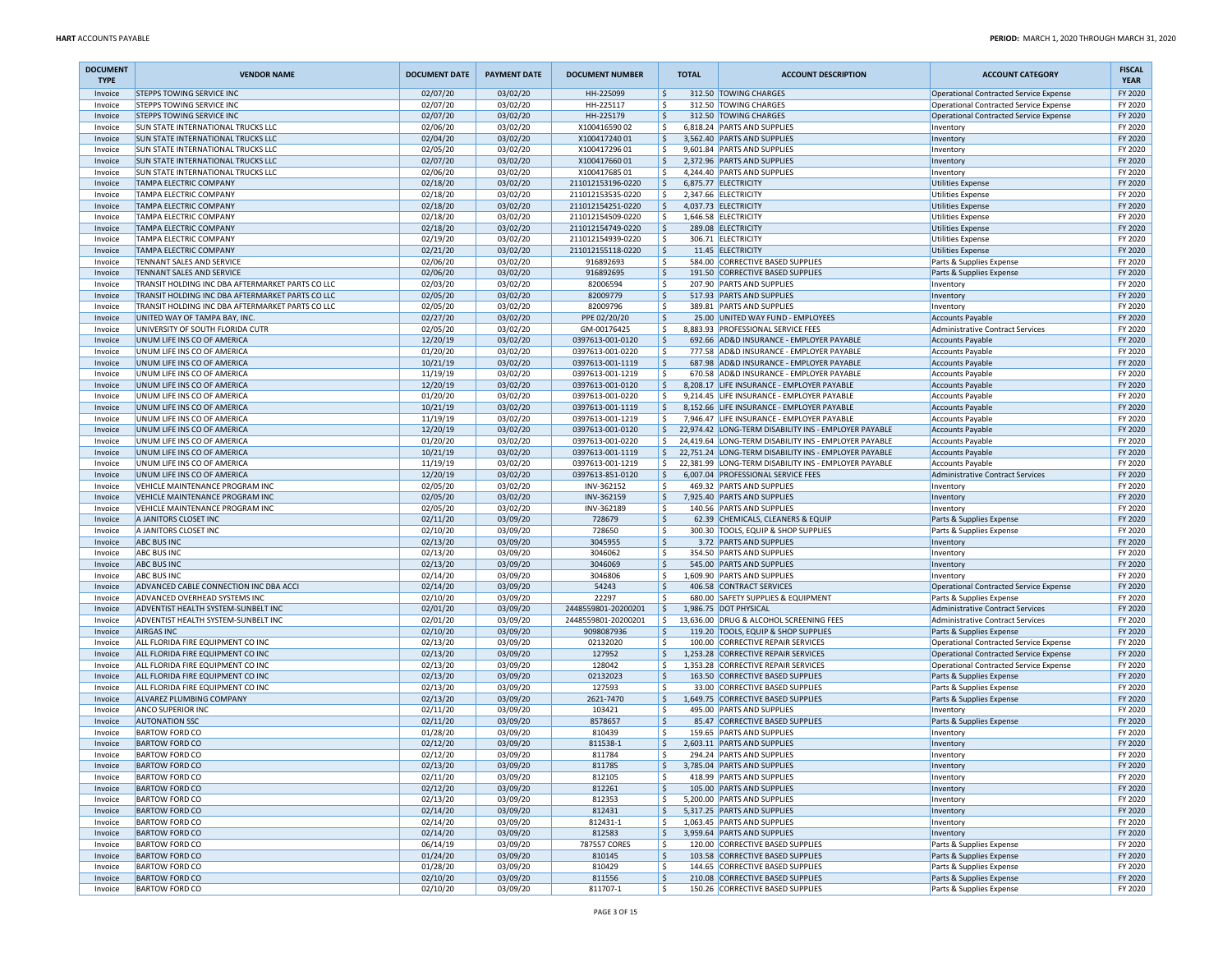| <b>DOCUMENT</b><br><b>TYPE</b> | <b>VENDOR NAME</b>                                                                 | <b>DOCUMENT DATE</b> | <b>PAYMENT DATE</b>  | <b>DOCUMENT NUMBER</b>        | <b>TOTAL</b>                          | <b>ACCOUNT DESCRIPTION</b>                                                       | <b>ACCOUNT CATEGORY</b>                                                                 | <b>FISCAL</b><br><b>YEAR</b> |
|--------------------------------|------------------------------------------------------------------------------------|----------------------|----------------------|-------------------------------|---------------------------------------|----------------------------------------------------------------------------------|-----------------------------------------------------------------------------------------|------------------------------|
| Invoice                        | <b>BARTOW FORD CO</b>                                                              | 02/10/20             | 03/09/20             | 811926                        | ۱\$.                                  | 47.34 CORRECTIVE BASED SUPPLIES                                                  | Parts & Supplies Expense                                                                | FY 2020                      |
| Invoice                        | <b>BARTOW FORD CO</b><br><b>BARTOW FORD CO</b>                                     | 02/13/20             | 03/09/20             | 812287<br>812377              | ۱\$                                   | 182.66 CORRECTIVE BASED SUPPLIES<br>15.80 CORRECTIVE BASED SUPPLIES              | Parts & Supplies Expense                                                                | FY 2020<br>FY 2020           |
| Invoice<br>Invoice             | <b>BELL &amp; ROPER PA</b>                                                         | 02/13/20<br>02/11/20 | 03/09/20<br>03/09/20 | 60366                         | ا \$<br>۱\$                           | 144.00 LEGAL FEES-LABOR ATTORNEY                                                 | Parts & Supplies Expense<br><b>Administrative Contract Services</b>                     | FY 2020                      |
| Invoice                        | <b>BELL &amp; ROPER PA</b>                                                         | 02/11/20             | 03/09/20             | 60369                         | ١\$<br>864.50                         | <b>LEGAL FEES-LABOR ATTORNEY</b>                                                 | <b>Administrative Contract Services</b>                                                 | FY 2020                      |
| Invoice                        | <b>BELL &amp; ROPER PA</b>                                                         | 02/11/20             | 03/09/20             | 60370                         | ۱\$                                   | 643.90 LEGAL FEES-LABOR ATTORNEY                                                 | <b>Administrative Contract Services</b>                                                 | FY 2020                      |
| Invoice                        | <b>BELL &amp; ROPER PA</b>                                                         | 02/11/20             | 03/09/20             | 60404                         | \$                                    | 5,338.83 LEGAL FEES-LABOR ATTORNEY                                               | <b>Administrative Contract Services</b>                                                 | FY 2020                      |
| Invoice                        | <b>BELL &amp; ROPER PA</b>                                                         | 02/11/20             | 03/09/20             | 60405                         | ۱\$                                   | 350.89 LEGAL FEES-LABOR ATTORNEY                                                 | <b>Administrative Contract Services</b>                                                 | FY 2020                      |
| Invoice                        | <b>BELL &amp; ROPER PA</b>                                                         | 02/11/20             | 03/09/20             | 60365                         | I\$                                   | 1,479.90 LEGAL FEES - EPLI                                                       | Operational Contracted Service Expense                                                  | FY 2020                      |
| Invoice                        | <b>BELL &amp; ROPER PA</b>                                                         | 02/11/20             | 03/09/20             | 60367                         | ١\$                                   | 1,587.20 LEGAL FEES - EPLI                                                       | <b>Operational Contracted Service Expense</b>                                           | FY 2020                      |
| Invoice                        | <b>BELL &amp; ROPER PA</b>                                                         | 02/11/20             | 03/09/20             | 60368                         | ١\$                                   | 1,568.97 LEGAL FEES - EPLI                                                       | Operational Contracted Service Expense                                                  | FY 2020                      |
| Invoice<br>Invoice             | BOARD OF COUNTY COMMISSIONERS HTV<br><b>BRIGHT HOUSE NETWORKS LLC</b>              | 03/02/20<br>02/23/20 | 03/09/20<br>03/09/20 | HART200302<br>077542301022320 | ۱\$<br>ا \$                           | 410.08 PRODUCTION COST - TELEVISED COVERAGE BOD<br>2.869.92 WEB HOSTING SERVICES | Community Relations & Marketing Expense<br>Operational Contracted Service Expense       | FY 2020<br>FY 2020           |
| Invoice                        | <b>CARLTON FIELDS PA</b>                                                           | 02/10/20             | 03/09/20             | 1044196                       | l\$                                   | 43,895.00 LEGAL FEES-LABOR ATTORNEY                                              | <b>Administrative Contract Services</b>                                                 | FY 2020                      |
| Invoice                        | <b>CDW LLC</b>                                                                     | 02/13/20             | 03/09/20             | <b>WVG2983</b>                | ١s                                    | 2,622.55 COMPUTER EQUIPMENT                                                      | Parts & Supplies Expense                                                                | FY 2020                      |
| Invoice                        | CELLCO PARTNERSHIP DBA VERIZON WIRELESS                                            | 02/23/20             | 03/09/20             | 9849000884                    | S,                                    | 14,718.20 CELL PHONES                                                            | Utilities Expense                                                                       | FY 2020                      |
| Invoice                        | CELLCO PARTNERSHIP DBA VERIZON WIRELESS                                            | 02/23/20             | 03/09/20             | 9849058377                    | S,                                    | 2,439.63 CELL PHONES                                                             | <b>Utilities Expense</b>                                                                | FY 2020                      |
| Invoice                        | CIGNA BEHAVIORAL HEALTH                                                            | 12/15/19             | 03/09/20             | 00945                         | l \$                                  | 3.099.77 COUNSELING SERVICES                                                     | <b>Administrative Contract Services</b>                                                 | FY 2020                      |
| Invoice                        | CIGNA HEALTH AND LIFE INS CO                                                       | 12/22/19             | 03/09/20             | 2581275                       | l\$                                   | 11,139.00 HEALTH INSURANCE EXCESS EXPENSE                                        | Salary & Fringe Expense                                                                 | FY 2020                      |
| Invoice                        | CIGNA HEALTH AND LIFE INS CO                                                       | 12/22/19             | 03/09/20             | 2581275                       |                                       | \$101,735.89 HEALTH INSURANCE THIRD PARTY COSTS                                  | Salary & Fringe Expense                                                                 | FY 2020                      |
| Invoice                        | <b>CINTAS CORPORATION</b>                                                          | 02/13/20             | 03/09/20             | 4042643060                    | ۱\$.                                  | 12.96 CONTRACT SERVICES<br>197.82 CONTRACT SERVICES                              | Operational Contracted Service Expense                                                  | FY 2020<br>FY 2020           |
| Invoice<br>Invoice             | <b>CINTAS CORPORATION</b><br><b>CINTAS CORPORATION</b>                             | 02/13/20<br>02/14/20 | 03/09/20<br>03/09/20 | 4042644072<br>4042757860      | ۱\$<br>I\$                            | 80.34 CONTRACT SERVICES                                                          | Operational Contracted Service Expense<br><b>Operational Contracted Service Expense</b> | FY 2020                      |
| Invoice                        | <b>CINTAS CORPORATION</b>                                                          | 02/13/20             | 03/09/20             | 4042644061                    | ۱\$                                   | 48.40 UNIFORMS                                                                   | Salary & Fringe Expense                                                                 | FY 2020                      |
| Invoice                        | <b>CINTAS CORPORATION</b>                                                          | 02/13/20             | 03/09/20             | 4042644210                    | ١\$                                   | 36.30 UNIFORMS                                                                   | Salary & Fringe Expense                                                                 | FY 2020                      |
| Invoice                        | <b>CINTAS CORPORATION</b>                                                          | 02/13/20             | 03/09/20             | 4042644217                    | ١\$                                   | 36.30 UNIFORMS                                                                   | Salary & Fringe Expense                                                                 | FY 2020                      |
| Invoice                        | <b>CINTAS CORPORATION</b>                                                          | 02/13/20             | 03/09/20             | 4042644302                    | \$                                    | 48.40 UNIFORMS                                                                   | Salary & Fringe Expense                                                                 | FY 2020                      |
| Invoice                        | <b>CINTAS CORPORATION</b>                                                          | 02/13/20             | 03/09/20             | 4042644361                    | ۱\$                                   | 145.20 UNIFORMS                                                                  | Salary & Fringe Expense                                                                 | FY 2020                      |
| Invoice                        | <b>CINTAS CORPORATION</b>                                                          | 02/13/20             | 03/09/20             | 4042644500                    | ١\$                                   | 151.25 UNIFORMS                                                                  | Salary & Fringe Expense                                                                 | FY 2020                      |
| Invoice                        | <b>CINTAS CORPORATION</b>                                                          | 02/13/20             | 03/09/20             | 4042644687                    | ١\$                                   | 254.10 UNIFORMS                                                                  | Salary & Fringe Expense                                                                 | FY 2020                      |
| Invoice                        | <b>CINTAS CORPORATION</b>                                                          | 02/14/20             | 03/09/20             | 4042758042                    | \$                                    | 66.55 UNIFORMS                                                                   | Salary & Fringe Expense                                                                 | FY 2020                      |
| Invoice<br>Invoice             | CITY OF TAMPA GOVERNMENT STORMWATER FEE<br>CITY OF TAMPA GOVERNMENT STORMWATER FEE | 11/01/19<br>11/01/19 | 03/09/20<br>03/09/20 | FY20 158114<br>FY20 158115    | ١\$<br>I\$                            | 127.10 WATER, SEWER & GARBAGE<br>16.40 WATER, SEWER & GARBAGE                    | <b>Utilities Expense</b><br><b>Utilities Expense</b>                                    | FY 2020<br>FY 2020           |
| Invoice                        | CITY OF TAMPA GOVERNMENT STORMWATER FEE                                            | 11/01/19             | 03/09/20             | FY20 158123                   | l\$                                   | 15,375.00 WATER, SEWER & GARBAGE                                                 | <b>Utilities Expense</b>                                                                | FY 2020                      |
| Invoice                        | CITY OF TAMPA GOVERNMENT STORMWATER FEE                                            | 11/01/19             | 03/09/20             | FY20 158125                   | ١\$                                   | 118.08 WATER, SEWER & GARBAGE                                                    | <b>Utilities Expense</b>                                                                | FY 2020                      |
| Invoice                        | CITY OF TAMPA GOVERNMENT STORMWATER FEE                                            | 11/01/19             | 03/09/20             | FY20 193872                   | ١\$                                   | 676.50 WATER, SEWER & GARBAGE                                                    | <b>Utilities Expense</b>                                                                | FY 2020                      |
| Invoice                        | <b>CITY OF TAMPA UTILITIES</b>                                                     | 03/02/20             | 03/09/20             | 2122412-0320                  | ۱\$.                                  | 146.46 WATER, SEWER & GARBAGE                                                    | <b>Utilities Expense</b>                                                                | FY 2020                      |
| Invoice                        | CITY OF TAMPA UTILITIES                                                            | 02/24/20             | 03/09/20             | 2182193-0220                  | l \$                                  | 53.33 WATER, SEWER & GARBAGE                                                     | Utilities Expense                                                                       | FY 2020                      |
| Invoice                        | <b>COACHCRAFTERS INC</b>                                                           | 02/11/20             | 03/09/20             | FL21819                       | l\$.                                  | 23,375.90 PHYSICAL DAMAGE - BILLABLE                                             | Self Insured General Liability Expense                                                  | FY 2020                      |
| Invoice                        | COLONIAL LIFE & ACCIDENT INSURANCE CO                                              | 12/26/19             | 03/09/20             | 4147930-1205970               | l\$                                   | 40,468.61 FLEX COMP - EMPLOYEES                                                  | <b>Accounts Payable</b>                                                                 | FY 2020                      |
| Invoice<br>Invoice             | <b>CREATIVE BUS SALES INC</b><br>CREATIVE BUS SALES INC                            | 02/14/20<br>02/14/20 | 03/09/20<br>03/09/20 | 13039429<br>16409625          | ۱\$.<br>۱\$                           | 751.84 PARTS AND SUPPLIES<br>375.92 PARTS AND SUPPLIES                           | Inventory<br>Inventory                                                                  | FY 2020<br>FY 2020           |
| Invoice                        | <b>CREATIVE BUS SALES INC</b>                                                      | 02/10/20             | 03/09/20             | 22820420                      | I\$                                   | 30.81 PARTS AND SUPPLIES                                                         | Inventory                                                                               | FY 2020                      |
| Invoice                        | CREATIVE BUS SALES INC                                                             | 02/13/20             | 03/09/20             | 5194418                       | l\$                                   | 1,671.64 PARTS AND SUPPLIES                                                      | Inventory                                                                               | FY 2020                      |
| Invoice                        | CREATIVE BUS SALES INC                                                             | 02/13/20             | 03/09/20             | 5194568                       | l\$                                   | 3,288.60 PARTS AND SUPPLIES                                                      | Inventory                                                                               | FY 2020                      |
| Invoice                        | CREATIVE BUS SALES INC                                                             | 02/14/20             | 03/09/20             | 6037980                       | ١\$                                   | 26.44 PARTS AND SUPPLIES                                                         | Inventory                                                                               | FY 2020                      |
| Invoice                        | <b>CREATIVE BUS SALES INC</b>                                                      | 02/10/20             | 03/09/20             | 6038038                       | ١\$                                   | 436.24 PARTS AND SUPPLIES                                                        | Inventory                                                                               | FY 2020                      |
| Invoice                        | CREATIVE BUS SALES INC                                                             | 02/10/20             | 03/09/20             | 6038205                       | ۱\$                                   | 505.09 PARTS AND SUPPLIES                                                        | Inventory                                                                               | FY 2020                      |
| Invoice                        | <b>CUMMINS INC</b>                                                                 | 02/13/20             | 03/09/20             | A7-25662                      | ۱\$.                                  | 1,367.28 CORRECTIVE REPAIR SERVICES                                              | Operational Contracted Service Expense                                                  | FY 2020                      |
| Invoice<br>Invoice             | <b>DIRECTV LLC</b><br>EARL W. COLVARD INC. DBA BOULEVARD TIRE CENTER               | 03/01/20<br>02/12/20 | 03/09/20<br>03/09/20 | 37222648055<br>37-GS16954     | ١\$<br> \$                            | 132.99 CABLE TELEVISION SERVICES<br>89.76 TIRES PURCHASED                        | Utilities Expense<br>Parts & Supplies Expense                                           | FY 2020<br>FY 2020           |
| Invoice                        | EARL W. COLVARD INC. DBA BOULEVARD TIRE CENTER                                     | 02/13/20             | 03/09/20             | 37-GS16988                    | ١\$                                   | 246.70 TIRES PURCHASED                                                           | Parts & Supplies Expense                                                                | FY 2020                      |
| Invoice                        | EARL W. COLVARD INC. DBA BOULEVARD TIRE CENTER                                     | 02/14/20             | 03/09/20             | 37-GS17033                    | I\$                                   | 450.32 TIRES PURCHASED                                                           | Parts & Supplies Expense                                                                | FY 2020                      |
| Invoice                        | <b>FERMAN CHEVROLET</b>                                                            | 02/14/20             | 03/09/20             | 85386969                      | ۱\$                                   | 2,174.60 CORRECTIVE REPAIR SERVICES                                              | Operational Contracted Service Expense                                                  | FY 2020                      |
| Invoice                        | <b>FINISHMASTER INC</b>                                                            | 02/11/20             | 03/09/20             | 85371615                      | ١\$                                   | 425.50 PARTS AND SUPPLIES                                                        | Inventory                                                                               | FY 2020                      |
| Invoice                        | <b>FINISHMASTER INC</b>                                                            | 02/12/20             | 03/09/20             | 85376878                      | ١\$                                   | 158.40 PARTS AND SUPPLIES                                                        | Inventory                                                                               | FY 2020                      |
| Invoice                        | <b>FLEETPRIDE INC</b>                                                              | 02/12/20             | 03/09/20             | 45601983                      | \$                                    | 833.40 PARTS AND SUPPLIES                                                        | Inventory                                                                               | FY 2020                      |
| Invoice                        | FLEETPRIDE INC                                                                     | 02/11/20             | 03/09/20             | 45569057                      | ۱\$                                   | 207.36 CORRECTIVE BASED SUPPLIES<br>175.90 CORRECTIVE BASED SUPPLIES             | Parts & Supplies Expense                                                                | FY 2020                      |
| Invoice<br>Invoice             | <b>FLEETPRIDE INC</b><br><b>FLEETPRIDE INC</b>                                     | 02/12/20<br>02/12/20 | 03/09/20<br>03/09/20 | 45668261<br>45668601          | ۱\$<br>۱s                             | 95.00 CORRECTIVE BASED SUPPLIES                                                  | Parts & Supplies Expense<br>Parts & Supplies Expense                                    | FY 2020<br>FY 2020           |
| Invoice                        | FLORIDA DEPT OF TRANSPORTATION DBA SUNPASS                                         | 03/01/20             | 03/09/20             | 329423 02-20                  | $\frac{12,165.07}{\text{TOLLS ONLY}}$ |                                                                                  | Other Administrative Expenses                                                           | FY 2020                      |
| Invoice                        | GENUINE PARTS CO DBA NAPA AUTO                                                     | 02/11/20             | 03/09/20             | 0619-975220                   | l\$                                   | 995.00 PARTS AND SUPPLIES                                                        | Inventory                                                                               | FY 2020                      |
| Invoice                        | <b>GENUINE PARTS CO DBA NAPA AUTO</b>                                              | 03/04/20             | 03/09/20             | 0619-978629                   | S,                                    | 127.15 PARTS AND SUPPLIES                                                        | Inventory                                                                               | FY 2020                      |
| Invoice                        | GENUINE PARTS CO DBA NAPA AUTO                                                     | 12/23/19             | 03/09/20             | 0619-968278 CORE              | l\$                                   | 18.00 CORRECTIVE BASED SUPPLIES                                                  | Parts & Supplies Expense                                                                | FY 2020                      |
| Invoice                        | GENUINE PARTS CO DBA NAPA AUTO                                                     | 02/11/20             | 03/09/20             | 0619-975282                   | l\$                                   | 18.66 CORRECTIVE BASED SUPPLIES                                                  | Parts & Supplies Expense                                                                | FY 2020                      |
| Invoice                        | GENUINE PARTS CO DBA NAPA AUTO                                                     | 02/12/20             | 03/09/20             | 0619-975345                   | S,                                    | 114.38 CORRECTIVE BASED SUPPLIES                                                 | Parts & Supplies Expense                                                                | FY 2020                      |
| Invoice                        | GENUINE PARTS CO DBA NAPA AUTO                                                     | 02/12/20             | 03/09/20             | 0619-975358                   | \$                                    | 204.70 CORRECTIVE BASED SUPPLIES                                                 | Parts & Supplies Expense                                                                | FY 2020                      |
| Invoice                        | GENUINE PARTS CO DBA NAPA AUTO<br>GENUINE PARTS CO DBA NAPA AUTO                   | 02/12/20<br>02/13/20 | 03/09/20<br>03/09/20 | 0619-975436<br>0619-975631    | l\$<br> \$                            | 70.00 CORRECTIVE BASED SUPPLIES<br>68.04 CORRECTIVE BASED SUPPLIES               | Parts & Supplies Expense<br>Parts & Supplies Expense                                    | FY 2020<br>FY 2020           |
| Invoice<br>Invoice             | <b>GILLIG LLC</b>                                                                  | 02/10/20             | 03/09/20             | 40669292                      | ١\$                                   | 259.44 PARTS AND SUPPLIES                                                        | Inventory                                                                               | FY 2020                      |
| Invoice                        | <b>GILLIG LLC</b>                                                                  | 02/10/20             | 03/09/20             | 40669293                      | ۱\$.                                  | 7,669.90 PARTS AND SUPPLIES                                                      | Inventory                                                                               | FY 2020                      |
| Invoice                        | <b>GILLIG LLC</b>                                                                  | 02/10/20             | 03/09/20             | 40669294                      | ۱\$                                   | 4,042.71 PARTS AND SUPPLIES                                                      | Inventory                                                                               | FY 2020                      |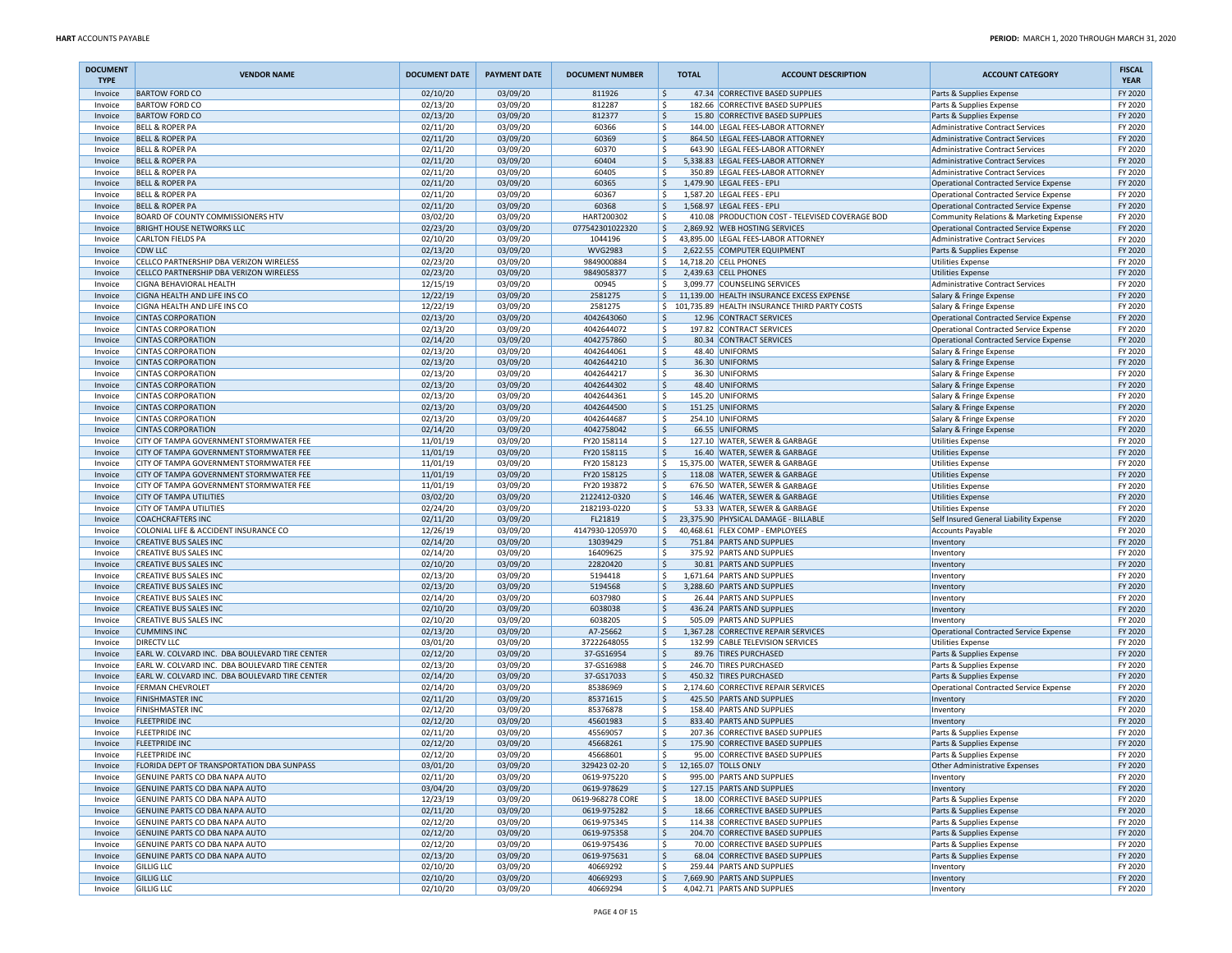| <b>DOCUMENT</b><br><b>TYPE</b> | <b>VENDOR NAME</b>                                                   | <b>DOCUMENT DATE</b> | <b>PAYMENT DATE</b>  | <b>DOCUMENT NUMBER</b> | <b>TOTAL</b>                   | <b>ACCOUNT DESCRIPTION</b>                                           | <b>ACCOUNT CATEGORY</b>                              | <b>FISCAL</b><br><b>YEAR</b> |
|--------------------------------|----------------------------------------------------------------------|----------------------|----------------------|------------------------|--------------------------------|----------------------------------------------------------------------|------------------------------------------------------|------------------------------|
| Invoice                        | <b>GILLIG LLC</b>                                                    | 02/11/20             | 03/09/20             | 40669752               | \$                             | 1,881.58 PARTS AND SUPPLIES                                          | Inventory                                            | FY 2020                      |
| Invoice                        | <b>GILLIG LLC</b>                                                    | 02/11/20             | 03/09/20             | 40669754               | ١\$                            | 569.76 PARTS AND SUPPLIES                                            | Inventory                                            | FY 2020                      |
| Invoice                        | <b>GILLIG LLC</b>                                                    | 02/12/20             | 03/09/20             | 40670272               | ا \$                           | 8,814.00 PARTS AND SUPPLIES                                          | Inventory                                            | FY 2020                      |
| Invoice<br>Invoice             | <b>GILLIG LLC</b><br><b>GILLIG LLC</b>                               | 02/13/20<br>02/13/20 | 03/09/20<br>03/09/20 | 40670730<br>40670731   | ا \$<br>١\$                    | 279.95 PARTS AND SUPPLIES<br>6,007.86 PARTS AND SUPPLIES             | Inventory                                            | FY 2020<br>FY 2020           |
| Invoice                        | <b>GILLIG LLC</b>                                                    | 02/07/20             | 03/09/20             | 40668877               | l \$                           | 14,916.64 PARTS AND SUPPLIES                                         | Inventory<br>Inventory                               | FY 2020                      |
| Invoice                        | <b>GILLIG LLC</b>                                                    | 02/10/20             | 03/09/20             | 40669291               | ۱\$                            | 15.40 CORRECTIVE BASED SUPPLIES                                      | Parts & Supplies Expense                             | FY 2020                      |
| Invoice                        | <b>GILLIG LLC</b>                                                    | 02/11/20             | 03/09/20             | 40669753               | ۱\$                            | 65.46 CORRECTIVE BASED SUPPLIES                                      | Parts & Supplies Expense                             | FY 2020                      |
| Invoice                        | <b>GILLIG LLC</b>                                                    | 02/13/20             | 03/09/20             | 40670732               | l \$                           | 127.28 CORRECTIVE BASED SUPPLIES                                     | Parts & Supplies Expense                             | FY 2020                      |
| Invoice                        | GODBERSEN SMITH CONST CO D/B/A GOMACO CORF                           | 02/11/20             | 03/09/20             | 717404                 | ١s                             | 2,161.00 CORRECTIVE BASED SUPPLIES                                   | Parts & Supplies Expense                             | FY 2020                      |
| Invoice                        | GRAINGER                                                             | 02/12/20             | 03/09/20             | 9441616134             | ۱\$.                           | 601.10 FACILITY REPAIRS & MAINTENANCE                                | Operational Contracted Service Expense               | FY 2020                      |
| Invoice                        | <b>GRAINGER</b>                                                      | 02/13/20             | 03/09/20             | 9443035390             | ١\$                            | 404.64 FACILITY REPAIRS & MAINTENANCE                                | Operational Contracted Service Expense               | FY 2020                      |
| Invoice                        | <b>GRAINGER</b>                                                      | 02/12/20             | 03/09/20             | 9441103828             | ۱\$                            | 144.56 TOOLS, EQUIP & SHOP SUPPLIES                                  | Parts & Supplies Expense                             | FY 2020                      |
| Invoice                        | <b>GRAYROBINSON PA</b><br><b>GRAYROBINSON PA</b>                     | 02/11/20             | 03/09/20             | 10920099               | l\$                            | 8,000.00 LEGAL FEES - GENERAL COUNSEL                                | Administrative Contract Services                     | FY 2020                      |
| Invoice<br>Invoice             | GUIDESOFT INC DBA KNOWLEDGE SERVICES                                 | 02/11/20<br>02/11/20 | 03/09/20<br>03/09/20 | 10920100<br>1292947    | ١\$<br>۱\$                     | 9,850.00 LEGAL FEES - GENERAL COUNSEL<br>2,080.80 SALARIES           | <b>Administrative Contract Services</b>              | FY 2020<br>FY 2020           |
| Invoice                        | <b>GULF COAST THERMO KING</b>                                        | 02/13/20             | 03/09/20             | IV83449A               | ۱\$                            | 444.15 PARTS AND SUPPLIES                                            | Salary & Fringe Expense<br>Inventory                 | FY 2020                      |
| Invoice                        | <b>GULF COAST THERMO KING</b>                                        | 02/13/20             | 03/09/20             | IV83459A               | ۱\$                            | 765.10 PARTS AND SUPPLIES                                            | Inventory                                            | FY 2020                      |
| Invoice                        | <b>GULF COAST THERMO KING</b>                                        | 02/12/20             | 03/09/20             | IV83619                | I \$                           | 4,350.84 PARTS AND SUPPLIES                                          | Inventory                                            | FY 2020                      |
| Invoice                        | <b>GULF COAST THERMO KING</b>                                        | 02/13/20             | 03/09/20             | IV83619A               | ١s                             | 2,900.56 PARTS AND SUPPLIES                                          | Inventory                                            | FY 2020                      |
| Invoice                        | <b>GULF COAST THERMO KING</b>                                        | 02/11/20             | 03/09/20             | <b>IV83605</b>         | ۱\$                            | 243.54 CORRECTIVE BASED SUPPLIES                                     | Parts & Supplies Expense                             | FY 2020                      |
| Invoice                        | HALO BRANDED SOLUTIONS INC                                           | 02/11/20             | 03/09/20             | 4385977                | ١\$                            | 612.23 FACILITY REPAIRS & MAINTENANCE                                | Operational Contracted Service Expense               | FY 2020                      |
| Invoice                        | HILLSBOROUGH COUNTY BRANCH NAACP                                     | 03/02/20             | 03/09/20             | 04/04/20 TABLE         | ا \$                           | 2,500.00 MARKETING COMMUNITY SPONSORSHIPS                            | Community Relations & Marketing Expense              | FY 2020                      |
| Invoice                        | HOLLAND AND KNIGHT LLP                                               | 02/10/20             | 03/09/20             | 5967079                | l\$                            | 7,500.00 PROFESSIONAL SERVICE FEES                                   | Administrative Contract Services                     | FY 2020                      |
| Invoice                        | <b>HOME DEPOT</b>                                                    | 03/04/20             | 03/09/20             | 4973315                | ١\$                            | 19.94 CORRECTIVE BASED SUPPLIES                                      | Parts & Supplies Expense                             | FY 2020                      |
| Invoice                        | HOME DEPOT                                                           | 03/03/20             | 03/09/20             | 5973155                | ١\$                            | 7.40 CORRECTIVE BASED SUPPLIES                                       | Parts & Supplies Expense                             | FY 2020                      |
| Invoice<br>Invoice             | <b>HOME DEPOT</b><br>HOME DEPOT                                      | 03/03/20<br>02/19/20 | 03/09/20<br>03/09/20 | 5973169<br>8972041     | ۱\$<br>۱\$                     | 20.41 CORRECTIVE BASED SUPPLIES<br>14.72 CORRECTIVE BASED SUPPLIES   | Parts & Supplies Expense<br>Parts & Supplies Expense | FY 2020<br>FY 2020           |
| Invoice                        | <b>HOME DEPOT</b>                                                    | 02/18/20             | 03/09/20             | 9971940                | l \$                           | 282.53 CORRECTIVE BASED SUPPLIES                                     | Parts & Supplies Expense                             | FY 2020                      |
| Invoice                        | HOME DEPOT                                                           | 02/18/20             | 03/09/20             | 9971956                | ١s                             | 43.90 CORRECTIVE BASED SUPPLIES                                      | Parts & Supplies Expense                             | FY 2020                      |
| Invoice                        | HOWCO ENVIRONMENTAL SERVICES                                         | 02/14/20             | 03/09/20             | 0312526                | ۱\$.                           | 220.00 CONTRACT SERVICES                                             | Operational Contracted Service Expense               | FY 2020                      |
| Invoice                        | INNOVATIVE CLOUD SOLUTIONS LLC                                       | 02/10/20             | 03/09/20             | 000068                 | l \$                           | 81,611.51 COMPUTER SOFTWARE SVC. FEES                                | Operational Contracted Service Expense               | FY 2020                      |
| Invoice                        | INTEGRATED GRAPHIC SOLUTIONS                                         | 02/13/20             | 03/09/20             | 3897                   | ۱\$                            | 741.00 PRINTING - SYSTEM PROMOTION                                   | Community Relations & Marketing Expense              | FY 2020                      |
| Invoice                        | INTERPRETERS UNLIMITED INC                                           | 02/06/20             | 03/09/20             | 2020MI-11723           | ۱\$                            | 407.00 PROFESSIONAL SERVICE FEES                                     | Administrative Contract Services                     | FY 2020                      |
| Invoice                        | JANEK CORPORATION, THE                                               | 02/10/20             | 03/09/20             | 108068                 | ١s                             | 5,830.00 PARTS AND SUPPLIES                                          | Inventory                                            | FY 2020                      |
| Invoice                        | JOHNSON MIRMIRAN AND THOMPSON INC (JMT)                              | 02/13/20             | 03/09/20             | 7-152034               | ١\$                            | 231.56 E&D DRIVER BREAK ROOM NORTHWEST FY2016 POP                    | Capital Grant Expense                                | FY 2020                      |
| Invoice                        | KENWORTH OF CENTRAL FLORIDA INC<br>KENWORTH OF CENTRAL FLORIDA INC   | 02/10/20             | 03/09/20             | 03P76136               | ۱\$.                           | 3,099.39 PARTS AND SUPPLIES                                          | Inventory                                            | FY 2020<br>FY 2020           |
| Invoice<br>Invoice             | KENWORTH OF CENTRAL FLORIDA INC                                      | 02/11/20<br>02/10/20 | 03/09/20<br>03/09/20 | 03P76139<br>03P76157   | ۱\$<br>I \$                    | 71.17 PARTS AND SUPPLIES<br>1,173.16 PARTS AND SUPPLIES              | Inventory<br>Inventory                               | FY 2020                      |
| Invoice                        | KENWORTH OF CENTRAL FLORIDA INC                                      | 02/11/20             | 03/09/20             | 03P76159               | ١s                             | 2,346.32 PARTS AND SUPPLIES                                          | Inventory                                            | FY 2020                      |
| Invoice                        | KENWORTH OF CENTRAL FLORIDA INC                                      | 02/10/20             | 03/09/20             | 03P76164               | ۱\$.                           | 340.50 PARTS AND SUPPLIES                                            | Inventory                                            | FY 2020                      |
| Invoice                        | KENWORTH OF CENTRAL FLORIDA INC                                      | 02/12/20             | 03/09/20             | 03P76415               | ۱\$                            | 3,414.20 PARTS AND SUPPLIES                                          | Inventory                                            | FY 2020                      |
| Invoice                        | KENWORTH OF CENTRAL FLORIDA INC                                      | 02/12/20             | 03/09/20             | 03P76526               | ۱\$                            | 987.34 PARTS AND SUPPLIES                                            | Inventory                                            | FY 2020                      |
| Invoice                        | KENWORTH OF CENTRAL FLORIDA INC                                      | 02/13/20             | 03/09/20             | 03P76558               | l\$                            | 1,974.68 PARTS AND SUPPLIES                                          | Inventory                                            | FY 2020                      |
| Invoice                        | KENWORTH OF CENTRAL FLORIDA INC                                      | 02/13/20             | 03/09/20             | 03P76634               | ١s                             | 3,626.97 PARTS AND SUPPLIES                                          | Inventory                                            | FY 2020                      |
| Invoice                        | KENWORTH OF CENTRAL FLORIDA INC                                      | 02/10/20             | 03/09/20             | 03P75463               | ۱\$                            | 1,249.80 PARTS AND SUPPLIES                                          | Inventory                                            | FY 2020                      |
| Invoice                        | KENWORTH OF CENTRAL FLORIDA INC                                      | 02/13/20             | 03/09/20             | 03P76505               | ۱\$                            | 202.14 CORRECTIVE BASED SUPPLIES                                     | Parts & Supplies Expense                             | FY 2020                      |
| Invoice                        | <b>KFORCE INC</b><br>LOU'S GLOVES INC                                | 02/14/20             | 03/09/20             | 7347858                | ا \$                           | 2,072.00 SALARIES                                                    | Salary & Fringe Expense                              | FY 2020                      |
| Invoice<br>Invoice             | MANSFIELD OIL COMPANY OF GAINESVILLE INC                             | 02/13/20<br>02/10/20 | 03/09/20<br>03/09/20 | 033077<br>750606       | l \$<br>١s<br>12,050.01 DIESEL | 760.00 CONDITION BASED SUPPLIES                                      | Parts & Supplies Expense<br>Fuel and Oil Expense     | FY 2020<br>FY 2020           |
| Invoice                        | MANSFIELD OIL COMPANY OF GAINESVILLE INC                             | 02/11/20             | 03/09/20             | 751501                 | ۱\$<br>12,565.10 DIESEL        |                                                                      | Fuel and Oil Expense                                 | FY 2020                      |
| Invoice                        | MANSFIELD OIL COMPANY OF GAINESVILLE INC                             | 02/11/20             | 03/09/20             | 752469                 | l \$<br>12,689.15 DIESEL       |                                                                      | Fuel and Oil Expense                                 | FY 2020                      |
| Invoice                        | MANSFIELD OIL COMPANY OF GAINESVILLE INC                             | 02/13/20             | 03/09/20             | 753765                 | \$<br>12,529.81 DIESEL         |                                                                      | Fuel and Oil Expense                                 | FY 2020                      |
| Invoice                        | MANSFIELD OIL COMPANY OF GAINESVILLE INC                             | 02/13/20             | 03/09/20             | 755318                 | l\$<br>12,328.88 DIESEL        |                                                                      | Fuel and Oil Expense                                 | FY 2020                      |
| Invoice                        | MANSFIELD OIL COMPANY OF GAINESVILLE INC                             | 02/10/20             | 03/09/20             | 750606                 | S.                             | 2.654.29 DIESEL & GAS EXCISE TAX                                     | <b>Tax Expense</b>                                   | FY 2020                      |
| Invoice                        | MANSFIELD OIL COMPANY OF GAINESVILLE INC                             | 02/11/20             | 03/09/20             | 751501                 | l\$                            | 2,657.84 DIESEL & GAS EXCISE TAX                                     | Tax Expense                                          | FY 2020                      |
| Invoice                        | MANSFIELD OIL COMPANY OF GAINESVILLE INC                             | 02/11/20             | 03/09/20             | 752469                 | ا \$                           | 2,659.27 DIESEL & GAS EXCISE TAX                                     | <b>Tax Expense</b>                                   | FY 2020                      |
| Invoice                        | MANSFIELD OIL COMPANY OF GAINESVILLE INC                             | 02/13/20             | 03/09/20             | 753765                 | l \$                           | 2.653.22 DIESEL & GAS EXCISE TAX                                     | <b>Tax Expense</b>                                   | FY 2020                      |
| Invoice                        | MANSFIELD OIL COMPANY OF GAINESVILLE INC                             | 02/13/20             | 03/09/20             | 755318                 | I \$                           | 2,655.71 DIESEL & GAS EXCISE TAX                                     | <b>Tax Expense</b>                                   | FY 2020                      |
| Invoice                        | MOHAWK MANUFACTURING & SUPPLY CO<br>MOHAWK MANUFACTURING & SUPPLY CO | 02/12/20<br>02/12/20 | 03/09/20<br>03/09/20 | U053558<br>U053559     | ۱\$<br>۱\$                     | 7,748.70 PARTS AND SUPPLIES<br>37.44 PARTS AND SUPPLIES              | Inventory                                            | FY 2020<br>FY 2020           |
| Invoice<br>Invoice             | MOHAWK MANUFACTURING & SUPPLY CO                                     | 02/12/20             | 03/09/20             | U053560                | ١\$                            | 48.80 CORRECTIVE BASED SUPPLIES                                      | Inventory<br>Parts & Supplies Expense                | FY 2020                      |
| Invoice                        | MOHAWK MANUFACTURING & SUPPLY CO                                     | 02/14/20             | 03/09/20             | U053682                | \$                             | 536.80 CORRECTIVE BASED SUPPLIES                                     | Parts & Supplies Expense                             | FY 2020                      |
| Invoice                        | MSC INDUSTRIAL SUPPLY CO                                             | 02/10/20             | 03/09/20             | 3622973004             | \$                             | 9.33 CORRECTIVE BASED SUPPLIES                                       | Parts & Supplies Expense                             | FY 2020                      |
| Invoice                        | MSC INDUSTRIAL SUPPLY CO                                             | 02/10/20             | 03/09/20             | 3623605001             | ١\$                            | 20.57 CORRECTIVE BASED SUPPLIES                                      | Parts & Supplies Expense                             | FY 2020                      |
| Invoice                        | MSC INDUSTRIAL SUPPLY CO                                             | 02/14/20             | 03/09/20             | 3642314001             | ۱\$                            | 77.70 CORRECTIVE BASED SUPPLIES                                      | Parts & Supplies Expense                             | FY 2020                      |
| Invoice                        | MSC INDUSTRIAL SUPPLY CO                                             | 02/14/20             | 03/09/20             | 3643115001             | ۱\$                            | 405.84 CORRECTIVE BASED SUPPLIES                                     | Parts & Supplies Expense                             | FY 2020                      |
| Invoice                        | MSC INDUSTRIAL SUPPLY CO                                             | 02/14/20             | 03/09/20             | 3643223001             | ۱\$                            | 765.52 CORRECTIVE BASED SUPPLIES                                     | Parts & Supplies Expense                             | FY 2020                      |
| Invoice                        | NEOPART TRANSIT LLC                                                  | 02/10/20             | 03/09/20             | 2432061-00             | \$                             | 2,534.72 PARTS AND SUPPLIES                                          | Inventory                                            | FY 2020                      |
| Invoice                        | PALMDALE OIL COMPANY                                                 | 02/11/20             | 03/09/20             | 1294805                | ١s                             | 594.00 DIESEL EXHAUST FLUID                                          | Fuel and Oil Expense                                 | FY 2020                      |
| Invoice<br>Invoice             | PALMDALE OIL COMPANY<br>PALMDALE OIL COMPANY                         | 02/10/20<br>02/10/20 | 03/09/20<br>03/09/20 | 1296123<br>1296127     | ۱\$<br>۱\$                     | 1,038.56 ENGINE OIL (OIL & LUBE)<br>1,081.00 ENGINE OIL (OIL & LUBE) | Fuel and Oil Expense<br>Fuel and Oil Expense         | FY 2020<br>FY 2020           |
|                                |                                                                      |                      |                      |                        |                                |                                                                      |                                                      |                              |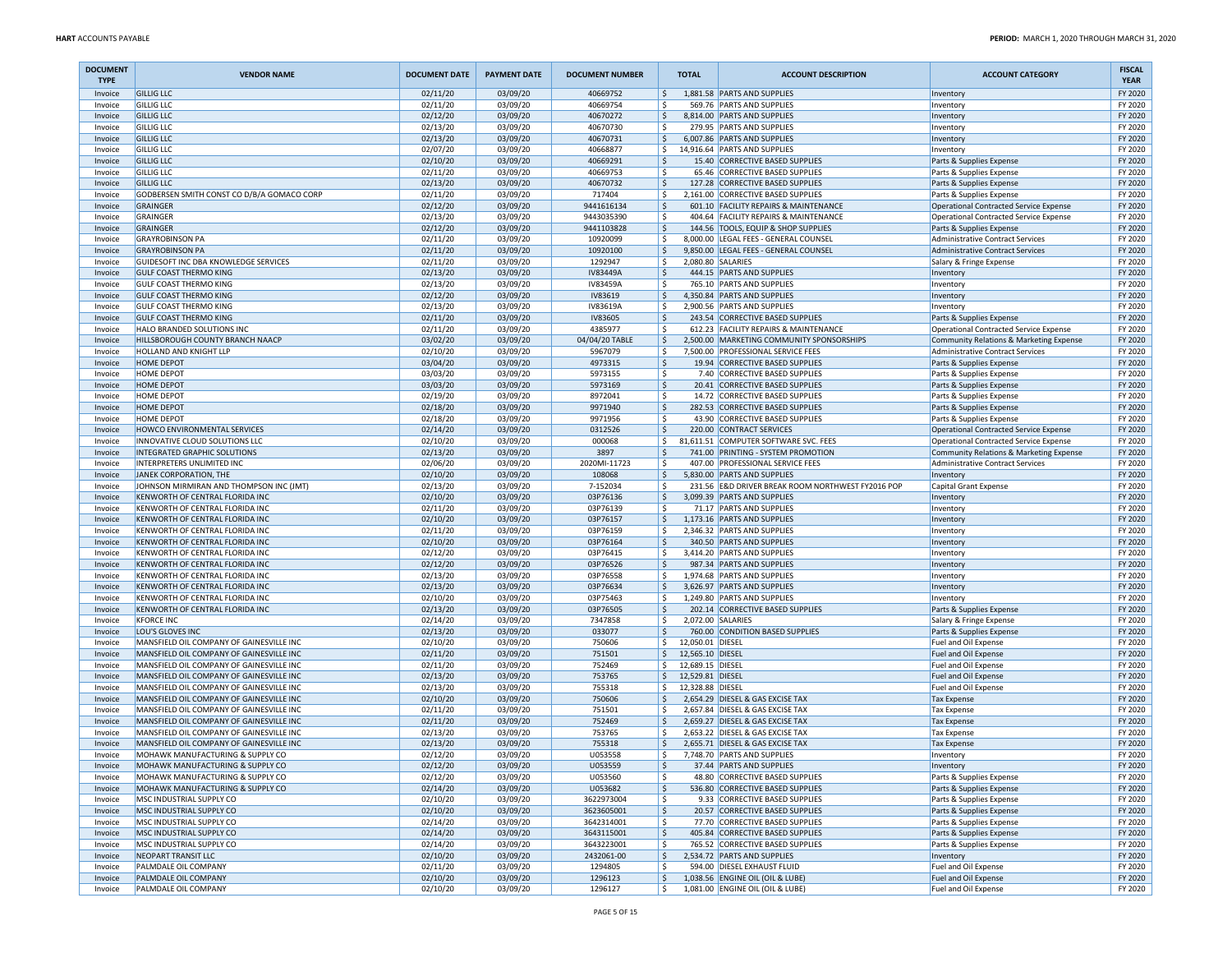| <b>DOCUMENT</b><br><b>TYPE</b> | <b>VENDOR NAME</b>                                                          | <b>DOCUMENT DATE</b> | <b>PAYMENT DATE</b>  | <b>DOCUMENT NUMBER</b>                 |               | <b>TOTAL</b>      | <b>ACCOUNT DESCRIPTION</b>                                                   | <b>ACCOUNT CATEGORY</b>                                                                 | <b>FISCAL</b><br><b>YEAR</b> |
|--------------------------------|-----------------------------------------------------------------------------|----------------------|----------------------|----------------------------------------|---------------|-------------------|------------------------------------------------------------------------------|-----------------------------------------------------------------------------------------|------------------------------|
| Invoice                        | PALMDALE OIL COMPANY                                                        | 02/11/20             | 03/09/20             | 1296526                                | $\frac{1}{2}$ | 3,962.73 GASOLINE |                                                                              | Fuel and Oil Expense                                                                    | FY 2020                      |
| Invoice                        | PALMDALE OIL COMPANY                                                        | 02/14/20             | 03/09/20             | 1300156                                | l\$           |                   | 3,843.62 GASOLINE                                                            | Fuel and Oil Expense                                                                    | FY 2020                      |
| Invoice                        | PALMDALE OIL COMPANY<br>PALMDALE OIL COMPANY                                | 02/11/20             | 03/09/20             | 1296526<br>1300156                     | \$            |                   | 844.70 DIESEL & GAS EXCISE TAX<br>786.18 DIESEL & GAS EXCISE TAX             | <b>Tax Expense</b>                                                                      | FY 2020<br>FY 2020           |
| Invoice<br>Invoice             | PEOPLES GAS COMPANY                                                         | 02/14/20<br>03/03/20 | 03/09/20<br>03/09/20 | 211012154079-0320                      | l\$<br>١\$    |                   | 19,830.45 COMPRESSED NATURAL GAS                                             | <b>Tax Expense</b><br>Fuel and Oil Expense                                              | FY 2020                      |
| Invoice                        | PEOPLES GAS COMPANY                                                         | 03/03/20             | 03/09/20             | 211012154079-0320                      | l\$           |                   | 1,728.74 COMPRESSED NATURAL GAS - FRANCHISE FEE                              | <b>Tax Expense</b>                                                                      | FY 2020                      |
| Invoice                        | REPUBLIC SERVICES INC                                                       | 02/15/20             | 03/09/20             | 0696-000859720                         | \$            |                   | 1,702.45 WATER, SEWER & GARBAGE                                              | <b>Utilities Expense</b>                                                                | FY 2020                      |
| Invoice                        | <b>RUSH TRUCK CENTER</b>                                                    | 02/12/20             | 03/09/20             | 3018299531                             | l \$          |                   | 2,012.60 PARTS AND SUPPLIES                                                  | Inventory                                                                               | FY 2020                      |
| Invoice                        | SEABOARD DISTRIBUTION INC                                                   | 02/11/20             | 03/09/20             | 236424                                 | \$            |                   | 1,757.17 ANTI FREEZE/COOLANT                                                 | Fuel and Oil Expense                                                                    | FY 2020                      |
| Invoice                        | SEABOARD DISTRIBUTION INC                                                   | 02/10/20             | 03/09/20             | 236343                                 | l\$           |                   | 1,795.10 TRANSMISSION FLUID                                                  | Fuel and Oil Expense                                                                    | FY 2020                      |
| Invoice                        | SECURE ON-SITE SHREDDING                                                    | 02/13/20             | 03/09/20             | 2537021320                             | l\$           |                   | 20.00 FACILITY REPAIRS & MAINTENANCE                                         | Operational Contracted Service Expense                                                  | FY 2020                      |
| Invoice                        | SECURE ON-SITE SHREDDING                                                    | 10/24/19             | 03/09/20             | 2537102419<br>2539021320               | l\$           |                   | 20.00 FACILITY REPAIRS & MAINTENANCE                                         | <b>Operational Contracted Service Expense</b>                                           | FY 2020                      |
| Invoice<br>Invoice             | SECURE ON-SITE SHREDDING<br><b>SECURE ON-SITE SHREDDING</b>                 | 02/13/20<br>10/24/19 | 03/09/20<br>03/09/20 | 2539102419                             | ۱\$<br>l\$    |                   | 20.00 FACILITY REPAIRS & MAINTENANCE<br>20.00 FACILITY REPAIRS & MAINTENANCE | Operational Contracted Service Expense<br><b>Operational Contracted Service Expense</b> | FY 2020<br>FY 2020           |
| Invoice                        | SECURE ON-SITE SHREDDING                                                    | 02/13/20             | 03/09/20             | 2541021320                             | l\$           |                   | 20.00 FACILITY REPAIRS & MAINTENANCE                                         | <b>Operational Contracted Service Expense</b>                                           | FY 2020                      |
| Invoice                        | SECURE ON-SITE SHREDDING                                                    | 10/24/19             | 03/09/20             | 2541102419                             | l\$           |                   | 20.00 FACILITY REPAIRS & MAINTENANCE                                         | Operational Contracted Service Expense                                                  | FY 2020                      |
| Invoice                        | SECURE ON-SITE SHREDDING                                                    | 02/13/20             | 03/09/20             | 2543021320                             | l\$           |                   | 40.00 FACILITY REPAIRS & MAINTENANCE                                         | Operational Contracted Service Expense                                                  | FY 2020                      |
| Invoice                        | <b>SECURE ON-SITE SHREDDING</b>                                             | 10/24/19             | 03/09/20             | 2543102419                             | l\$           |                   | 40.00 FACILITY REPAIRS & MAINTENANCE                                         | <b>Operational Contracted Service Expense</b>                                           | FY 2020                      |
| Invoice                        | SECURE ON-SITE SHREDDING                                                    | 02/13/20             | 03/09/20             | 2545021320                             | \$            |                   | 32.00 FACILITY REPAIRS & MAINTENANCE                                         | Operational Contracted Service Expense                                                  | FY 2020                      |
| Invoice                        | SECURE ON-SITE SHREDDING                                                    | 10/24/19             | 03/09/20             | 2545102419                             | l\$           |                   | 32.00 FACILITY REPAIRS & MAINTENANCE                                         | <b>Operational Contracted Service Expense</b>                                           | FY 2020                      |
| Invoice                        | SOUTHERN COACH PARTS CO                                                     | 02/11/20             | 03/09/20             | 68367                                  | l\$           |                   | 649.40 PARTS AND SUPPLIES                                                    | Inventory                                                                               | FY 2020                      |
| Invoice<br>Invoice             | SOUTHERN COACH PARTS CO<br>STEPPS TOWING SERVICE INC                        | 02/11/20<br>02/10/20 | 03/09/20<br>03/09/20 | 68368<br>HH-225584                     | l\$<br> \$    |                   | 649.40 PARTS AND SUPPLIES<br>312.50 TOWING CHARGES                           | Inventory<br>Operational Contracted Service Expense                                     | FY 2020<br>FY 2020           |
| Invoice                        | STEPPS TOWING SERVICE INC                                                   | 02/11/20             | 03/09/20             | HH-225736                              | l\$           |                   | 250.00 TOWING CHARGES                                                        | <b>Operational Contracted Service Expense</b>                                           | FY 2020                      |
| Invoice                        | STEPPS TOWING SERVICE INC                                                   | 02/12/20             | 03/09/20             | HH-225848                              | l\$           |                   | 110.00 TOWING CHARGES                                                        | <b>Operational Contracted Service Expense</b>                                           | FY 2020                      |
| Invoice                        | STEPPS TOWING SERVICE INC                                                   | 02/12/20             | 03/09/20             | HH-225944                              | l\$           |                   | 343.75 TOWING CHARGES                                                        | Operational Contracted Service Expense                                                  | FY 2020                      |
| Invoice                        | STEPPS TOWING SERVICE INC                                                   | 02/13/20             | 03/09/20             | HH-226096                              | l\$           |                   | 312.50 TOWING CHARGES                                                        | Operational Contracted Service Expense                                                  | FY 2020                      |
| Invoice                        | STEPPS TOWING SERVICE INC                                                   | 02/13/20             | 03/09/20             | HH-226289                              | l\$           |                   | 375.00 TOWING CHARGES                                                        | <b>Operational Contracted Service Expense</b>                                           | FY 2020                      |
| Invoice                        | SUN GRAPHIC TECHNOLOGIES INC                                                | 02/13/20             | 03/09/20             | 110149                                 | \$            |                   | 862.50 PRINTING - SYSTEM PROMOTION                                           | Community Relations & Marketing Expense                                                 | FY 2020                      |
| Invoice                        | <b>SUN STATE INTERNATIONAL TRUCKS LLC</b>                                   | 02/14/20             | 03/09/20             | X10041824101                           | l\$           |                   | 117.00 CORRECTIVE BASED SUPPLIES                                             | Parts & Supplies Expense                                                                | FY 2020                      |
| Invoice                        | TAMPA ARMATURE WORKS INC DBA TAW TAMPA<br><b>TAMPA ELECTRIC COMPANY</b>     | 02/11/20             | 03/09/20             | 11024641                               | $\frac{1}{2}$ |                   | 18,625.00 STREETCAR MAINT ACTIVITIES FL-2016-062 FY14,15,16                  | Capital Grant Expense                                                                   | FY 2020                      |
| Invoice<br>Invoice             | <b>TAMPA ELECTRIC COMPANY</b>                                               | 03/03/20<br>03/03/20 | 03/09/20<br>03/09/20 | 211000476575-0320<br>211012083310-0320 | l\$<br>۱\$    |                   | 19.73 ELECTRICITY<br>34.13 ELECTRICITY                                       | <b>Utilities Expense</b><br><b>Utilities Expense</b>                                    | FY 2020<br>FY 2020           |
| Invoice                        | <b>TAMPA ELECTRIC COMPANY</b>                                               | 03/03/20             | 03/09/20             | 211012083575-0320                      | I\$           |                   | 19.73 ELECTRICITY                                                            | <b>Utilities Expense</b>                                                                | FY 2020                      |
| Invoice                        | <b>TAMPA ELECTRIC COMPANY</b>                                               | 02/26/20             | 03/09/20             | 211012155373-0220                      | l\$           |                   | 245.95 ELECTRICITY                                                           | <b>Utilities Expense</b>                                                                | FY 2020                      |
| Invoice                        | <b>TAMPA ELECTRIC COMPANY</b>                                               | 02/26/20             | 03/09/20             | 211012155811-0220                      | l\$           |                   | 329.94 ELECTRICITY                                                           | <b>Utilities Expense</b>                                                                | FY 2020                      |
| Invoice                        | <b>TAMPA ELECTRIC COMPANY</b>                                               | 02/27/20             | 03/09/20             | 211012156033-0220                      | \$            |                   | 27.92 ELECTRICITY                                                            | <b>Utilities Expense</b>                                                                | FY 2020                      |
| Invoice                        | <b>TAMPA ELECTRIC COMPANY</b>                                               | 02/27/20             | 03/09/20             | 211012156322-0220                      | l\$           |                   | 417.57 ELECTRICITY                                                           | <b>Utilities Expense</b>                                                                | FY 2020                      |
| Invoice                        | <b>TAMPA ELECTRIC COMPANY</b>                                               | 02/28/20             | 03/09/20             | 211012156538-0220                      | \$            |                   | 19.73 ELECTRICITY                                                            | <b>Utilities Expense</b>                                                                | FY 2020                      |
| Invoice                        | TAMPA FOOD TRUCK RALLY INC                                                  | 02/11/20             | 03/09/20             | 03-11-20 CATERING                      | l\$           |                   | 5,250.00 ORGANIZATION PROGRAMS & EVENTS                                      | <b>Administrative Expense</b>                                                           | FY 2020                      |
| Invoice<br>Invoice             | TRANSIT HOLDING INC DBA AFTERMARKET PARTS CO LLC<br>TRANSPRO CONSULTING LLC | 02/12/20<br>02/10/20 | 03/09/20<br>03/09/20 | 82017678<br>2388                       | l\$<br>l\$    |                   | 249.60 PARTS AND SUPPLIES<br>13,890.00 CONTRACT SERVICES                     | Inventory<br>Administrative Contract Services                                           | FY 2020<br>FY 2020           |
| Invoice                        | VEHICLE MAINTENANCE PROGRAM INC                                             | 02/11/20             | 03/09/20             | INV-362571                             | \$            |                   | 577.00 PARTS AND SUPPLIES                                                    | Inventory                                                                               | FY 2020                      |
| Invoice                        | VEHICLE MAINTENANCE PROGRAM INC                                             | 02/11/20             | 03/09/20             | INV-362638                             | l\$           |                   | 178.96 PARTS AND SUPPLIES                                                    | Inventory                                                                               | FY 2020                      |
| Invoice                        | VEHICLE MAINTENANCE PROGRAM INC                                             | 02/12/20             | 03/09/20             | INV-362759                             | l\$           |                   | 59.48 PARTS AND SUPPLIES                                                     | Inventory                                                                               | FY 2020                      |
| Invoice                        | <b>VERICOM LLC</b>                                                          | 02/13/20             | 03/09/20             | 23663                                  | l\$           |                   | 1,030.00 TOOLS, EQUIP & SHOP SUPPLIES                                        | Parts & Supplies Expense                                                                | FY 2020                      |
| Invoice                        | WEST COAST TRANSPORTATION SERVICES INC DBA YELLOW CAB                       | 02/15/20             | 03/09/20             | 22804                                  | \$            |                   | 49,594.00 CONTRACT SERVICES                                                  | Operational Contracted Service Expense                                                  | FY 2020                      |
| Invoice                        | WRIGHT EXPRESS FINANCIAL SERV CORP                                          | 02/29/20             | 03/09/20             | 64107299                               | l\$           |                   | 2,608.61 GASOLINE                                                            | Fuel and Oil Expense                                                                    | FY 2020                      |
| Invoice                        | ZABATT ENGINE SERVICES INC                                                  | 02/11/20             | 03/09/20             | 225049                                 | \$<br>l\$     |                   | 683.00 CONTRACT SERVICES<br>748.00 CONTRACT SERVICES                         | Operational Contracted Service Expense                                                  | FY 2020<br>FY 2020           |
| Invoice<br>Invoice             | ZABATT ENGINE SERVICES INC<br>ZABATT ENGINE SERVICES INC                    | 02/14/20<br>02/14/20 | 03/09/20<br>03/09/20 | 225211<br>225212                       | l\$           |                   | 395.00 CONTRACT SERVICES                                                     | <b>Operational Contracted Service Expense</b><br>Operational Contracted Service Expense | FY 2020                      |
| Invoice                        | ZABATT ENGINE SERVICES INC                                                  | 02/14/20             | 03/09/20             | 225213                                 | l\$           |                   | 484.00 CONTRACT SERVICES                                                     | Operational Contracted Service Expense                                                  | FY 2020                      |
| Invoice                        | ZABATT ENGINE SERVICES INC                                                  | 02/11/20             | 03/09/20             | 225048                                 | l\$           |                   | 632.00 FACILITY REPAIRS & MAINTENANCE                                        | Operational Contracted Service Expense                                                  | FY 2020                      |
| Invoice                        | A & W MAINTENANCE                                                           | 02/26/20             | 03/16/20             | 60708                                  | l\$           |                   | 1,560.00 CONDITION BASED SUPPLIES                                            | Parts & Supplies Expense                                                                | FY 2020                      |
| Invoice                        | A JANITORS CLOSET INC                                                       | 03/09/20             | 03/16/20             | 729403                                 | l\$           |                   | 347.49 FACILITY REPAIRS & MAINTENANCE                                        | <b>Operational Contracted Service Expense</b>                                           | FY 2020                      |
| Invoice                        | A JANITORS CLOSET INC                                                       | 03/10/20             | 03/16/20             | 729426                                 | l\$           |                   | 803.50 SAFETY SUPPLIES & EQUIPMENT                                           | Parts & Supplies Expense                                                                | FY 2020                      |
| Invoice                        | <b>ABC BUS INC</b>                                                          | 02/19/20             | 03/16/20             | 3049129                                | \$            |                   | 1,091.18 PARTS AND SUPPLIES                                                  | Inventory                                                                               | FY 2020                      |
| Invoice<br>Invoice             | <b>ABC BUS INC</b><br><b>ALVAREZ PLUMBING COMPANY</b>                       | 02/19/20<br>02/17/20 | 03/16/20<br>03/16/20 | 3049130<br>2621-7526                   | ۱Ś<br>  \$    |                   | 109.00 PARTS AND SUPPLIES<br>489.05 CORRECTIVE BASED SUPPLIES                | Inventory<br>Parts & Supplies Expense                                                   | FY 2020<br>FY 2020           |
| Invoice                        | ALVAREZ PLUMBING COMPANY                                                    | 02/22/20             | 03/16/20             | 2621-7636                              | l\$           |                   | 348.75 CORRECTIVE BASED SUPPLIES                                             | Parts & Supplies Expense                                                                | FY 2020                      |
| Invoice                        | AMERIGAS PROPANE LP                                                         | 03/10/20             | 03/16/20             | 310896355                              | l\$           |                   | 174.28 PROPANE FACILITIES                                                    | Utilities Expense                                                                       | FY 2020                      |
| Invoice                        | AUTOMATIC DATA PROCESSING INC DBA ADP LLC                                   | 02/20/20             | 03/16/20             | 552029462                              | l\$           |                   | 4,071.86 CONTRACT SERVICES - ADP                                             | Operational Contracted Service Expense                                                  | FY 2020                      |
| Invoice                        | <b>AYRES ASSOCIATES INC</b>                                                 | 02/21/20             | 03/16/20             | 185078                                 | \$            |                   | 1.656.99 ASSOC TRANSIT IMPRV (min 1%) E&D FL-5339X-2018                      | Capital Grant Expense                                                                   | FY 2020                      |
| Invoice                        | <b>AYRES ASSOCIATES INC</b>                                                 | 02/21/20             | 03/16/20             | 185097                                 | l\$           |                   | 2,173.37 ASSOC TRANSIT IMPRV (min 1%) E&D FL-5339X-2018                      | Capital Grant Expense                                                                   | FY 2020                      |
| Invoice                        | <b>AYRES ASSOCIATES INC</b>                                                 | 02/21/20             | 03/16/20             | 185079                                 | l\$           |                   | 2,173.35 HC Z04 BN ENG & DESIGN BUS STOP/SHELTER                             | Capital Grant Expense                                                                   | FY 2020                      |
| Invoice                        | <b>BARTOW FORD CO</b>                                                       | 02/19/20             | 03/16/20             | 812261-1                               | \$            |                   | 393.75 PARTS AND SUPPLIES                                                    | Inventory                                                                               | FY 2020                      |
| Invoice                        | <b>BARTOW FORD CO</b><br><b>BARTOW FORD CO</b>                              | 02/17/20             | 03/16/20             | 812605                                 | \$            |                   | 48.36 PARTS AND SUPPLIES<br>1.590.00 PARTS AND SUPPLIES                      | Inventory                                                                               | FY 2020                      |
| Invoice<br>Invoice             | <b>BARTOW FORD CO</b>                                                       | 02/18/20<br>02/19/20 | 03/16/20<br>03/16/20 | 812834<br>812936                       | l\$<br> \$    |                   | 2,639.76 PARTS AND SUPPLIES                                                  | Inventory<br>Inventory                                                                  | FY 2020<br>FY 2020           |
| Invoice                        | <b>BARTOW FORD CO</b>                                                       | 02/20/20             | 03/16/20             | 813033                                 | l\$           |                   | 309.68 CORRECTIVE BASED SUPPLIES                                             | Parts & Supplies Expense                                                                | FY 2020                      |
| Invoice                        | BENNETT JACOBS AND ADAMS PA                                                 | 02/21/20             | 03/16/20             | 114952                                 | l\$           |                   | 650.50 LEGAL FEES-LABOR ATTORNEY                                             | Administrative Contract Services                                                        | FY 2020                      |
| Invoice                        | BENNETT JACOBS AND ADAMS PA                                                 | 02/21/20             | 03/16/20             | 114953                                 | l\$           |                   | 609.50 LEGAL FEES-LABOR ATTORNEY                                             | Administrative Contract Services                                                        | FY 2020                      |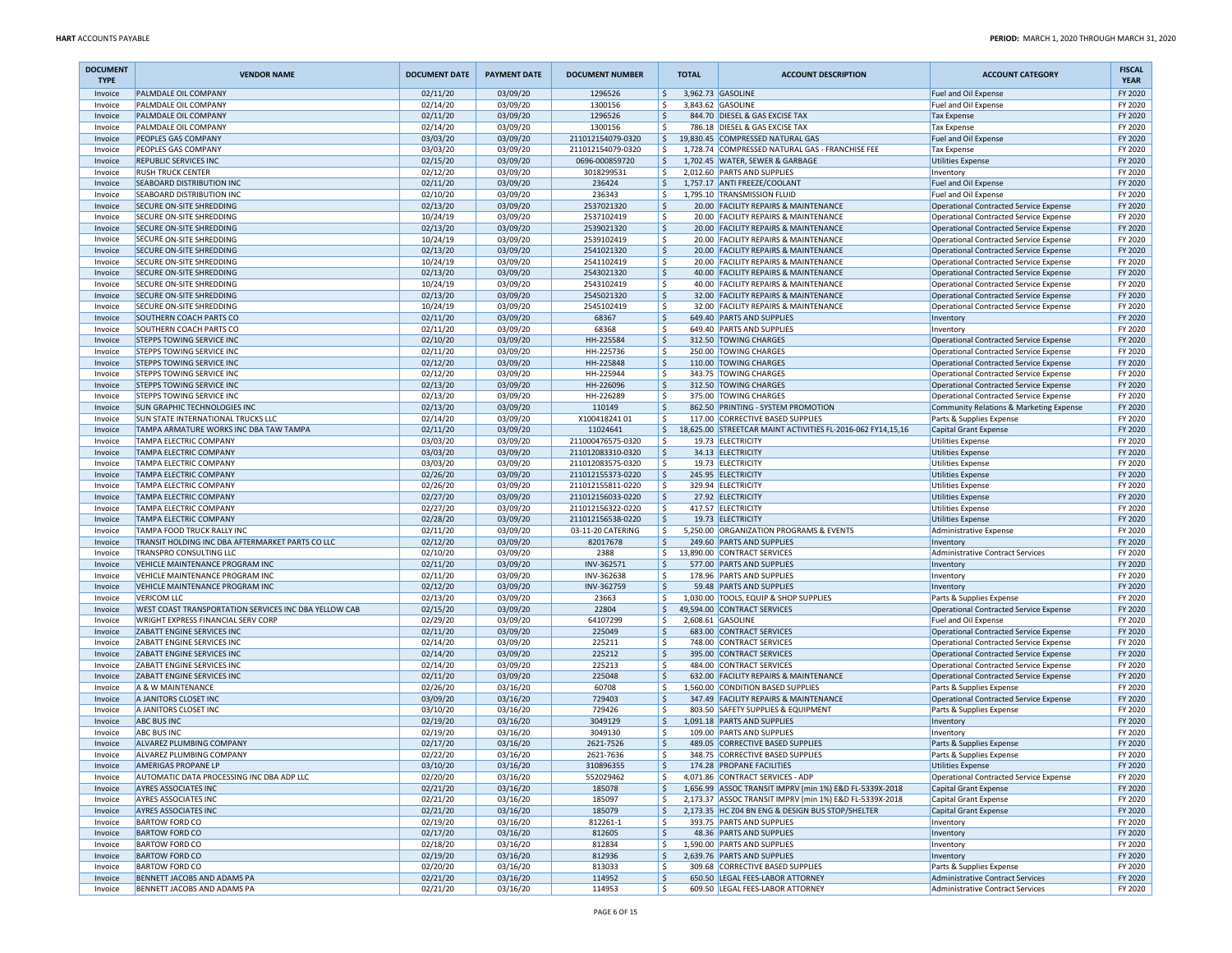| <b>DOCUMENT</b><br><b>TYPE</b> | <b>VENDOR NAME</b>                                                              | <b>DOCUMENT DATE</b> | <b>PAYMENT DATE</b>  | <b>DOCUMENT NUMBER</b>      | <b>TOTAL</b> | <b>ACCOUNT DESCRIPTION</b>                                                  | <b>ACCOUNT CATEGORY</b>                                                            | <b>FISCAL</b><br><b>YEAR</b> |
|--------------------------------|---------------------------------------------------------------------------------|----------------------|----------------------|-----------------------------|--------------|-----------------------------------------------------------------------------|------------------------------------------------------------------------------------|------------------------------|
| Invoice                        | BENNETT JACOBS AND ADAMS PA                                                     | 02/21/20             | 03/16/20             | 114954                      | l\$          | 562.50 LEGAL FEES-LABOR ATTORNEY                                            | <b>Administrative Contract Services</b>                                            | FY 2020                      |
| Invoice                        | BENNETT JACOBS AND ADAMS PA<br>BENNETT JACOBS AND ADAMS PA                      | 02/21/20             | 03/16/20             | 114955                      | ١\$          | 734.00 LEGAL FEES-LABOR ATTORNEY                                            | <b>Administrative Contract Services</b>                                            | FY 2020                      |
| Invoice<br>Invoice             | BENNETT JACOBS AND ADAMS PA                                                     | 02/21/20<br>02/21/20 | 03/16/20<br>03/16/20 | 114957<br>114958            | ۱\$.<br>۱\$  | 3,915.00 LEGAL FEES-LABOR ATTORNEY<br>2,739.25 LEGAL FEES-LABOR ATTORNEY    | <b>Administrative Contract Services</b><br><b>Administrative Contract Services</b> | FY 2020<br>FY 2020           |
| Invoice                        | <b>BOCC - WATER</b>                                                             | 03/04/20             | 03/16/20             | 7441310-0320                | ۱\$          | 263.22 WATER, SEWER & GARBAGE                                               | <b>Utilities Expense</b>                                                           | FY 2020                      |
| Invoice                        | <b>BOCC - WATER</b>                                                             | 03/04/20             | 03/16/20             | 7541310-0320                | ا \$         | 122.10 WATER, SEWER & GARBAGE                                               | Utilities Expense                                                                  | FY 2020                      |
| Invoice                        | <b>BOTROS, MAGED</b>                                                            | 03/11/20             | 03/16/20             | 2020 ROADEO 3RD             | ا \$         | 100.00 ORGANIZATION PROGRAMS & EVENTS                                       | Other Administrative Expenses                                                      | FY 2020                      |
| Invoice                        | <b>BUTLER TRUCK SERVICE INC</b>                                                 | 02/20/20             | 03/16/20             | 200217001                   | ۱\$          | 241.27 CORRECTIVE REPAIR SERVICES                                           | Operational Contracted Service Expense                                             | FY 2020                      |
| Invoice                        | CAMACHO, RAFAEL                                                                 | 03/11/20             | 03/16/20             | 2020 ROADEO 2ND             | \$           | 150.00 ORGANIZATION PROGRAMS & EVENTS                                       | Other Administrative Expenses                                                      | FY 2020                      |
| Invoice                        | CAMBRIDGE SYSTEMATICS INC                                                       | 02/17/20             | 03/16/20             | 170054-20                   | l\$.         | 10,478.00 COMPUTER SOFTWARE SVC. FEES                                       | Operational Contracted Service Expense                                             | FY 2020                      |
| Invoice                        | <b>CDW LLC</b>                                                                  | 02/20/20             | 03/16/20             | <b>WWV4602</b>              | l\$          | 1,489.68 COMPUTER HARDWARE-YBOR RENOV ADVAL FY2019                          | Capital Grant Expense                                                              | FY 2020                      |
| Invoice                        | CDW LLC                                                                         | 02/18/20             | 03/16/20             | <b>WWF8248</b>              | ۱\$          | 7,244.64 COMPUTER SOFTWARE SVC. FEES                                        | Operational Contracted Service Expense                                             | FY 2020                      |
| Invoice<br>Invoice             | <b>CDW LLC</b><br>CIGNA HEALTH AND LIFE INS CO                                  | 02/20/20<br>12/22/19 | 03/16/20<br>03/16/20 | <b>WWV4602</b><br>2581276   | ١\$<br>S,    | 50.32 COMPUTER EQUIPMENT<br>3,936.13 DENTAL INSURANCE - EMPLOYER PAYABLE    | Parts & Supplies Expense<br><b>Accounts Payable</b>                                | FY 2020<br>FY 2020           |
| Invoice                        | CIGNA HEALTH AND LIFE INS CO                                                    | 12/22/19             | 03/16/20             | 2581276                     | l\$.         | 18,367.48 DENTAL PLAN LIABILITY-EMPLOYEE                                    | <b>Accounts Payable</b>                                                            | FY 2020                      |
| Invoice                        | <b>CINTAS CORPORATION</b>                                                       | 02/20/20             | 03/16/20             | 4043257567                  | l\$          | 139.50 CONTRACT SERVICES                                                    | Operational Contracted Service Expense                                             | FY 2020                      |
| Invoice                        | <b>CINTAS CORPORATION</b>                                                       | 02/21/20             | 03/16/20             | 4043372940                  | ۱\$          | 34.98 CONTRACT SERVICES                                                     | Operational Contracted Service Expense                                             | FY 2020                      |
| Invoice                        | <b>CINTAS CORPORATION</b>                                                       | 02/07/20             | 03/16/20             | 9078331678                  | ١\$          | 184.00 SAFETY SUPPLIES & EQUIPMENT                                          | Parts & Supplies Expense                                                           | FY 2020                      |
| Invoice                        | <b>CINTAS CORPORATION</b>                                                       | 02/20/20             | 03/16/20             | 4043257649                  | \$           | 48.40 UNIFORMS                                                              | Salary & Fringe Expense                                                            | FY 2020                      |
| Invoice                        | <b>CINTAS CORPORATION</b>                                                       | 02/20/20             | 03/16/20             | 4043257706                  | l\$          | 36.30 UNIFORMS                                                              | Salary & Fringe Expense                                                            | FY 2020                      |
| Invoice                        | <b>CINTAS CORPORATION</b>                                                       | 02/20/20             | 03/16/20             | 4043257744                  | ۱\$          | 36.30 UNIFORMS                                                              | Salary & Fringe Expense                                                            | FY 2020                      |
| Invoice                        | <b>CINTAS CORPORATION</b>                                                       | 02/20/20             | 03/16/20             | 4043257805                  | ١\$          | 48.40 UNIFORMS                                                              | Salary & Fringe Expense                                                            | FY 2020                      |
| Invoice                        | <b>CINTAS CORPORATION</b>                                                       | 02/20/20             | 03/16/20             | 4043257908                  | ١\$          | 142.98 UNIFORMS                                                             | Salary & Fringe Expense                                                            | FY 2020                      |
| Invoice                        | <b>CINTAS CORPORATION</b>                                                       | 02/20/20             | 03/16/20             | 4043257956                  | ۱\$          | 151.25 UNIFORMS                                                             | Salary & Fringe Expense                                                            | FY 2020                      |
| Invoice<br>Invoice             | <b>CINTAS CORPORATION</b><br><b>CINTAS CORPORATION</b>                          | 02/20/20<br>02/21/20 | 03/16/20<br>03/16/20 | 4043258038<br>4043373061    | ١\$<br>١\$   | 254.10 UNIFORMS<br>66.55 UNIFORMS                                           | Salary & Fringe Expense                                                            | FY 2020<br>FY 2020           |
| Invoice                        | <b>CINTAS CORPORATION</b>                                                       | 01/29/20             | 03/16/20             | 9077198889                  | ١\$          | 184.00 UNIFORMS                                                             | Salary & Fringe Expense<br>Salary & Fringe Expense                                 | FY 2020                      |
| Invoice                        | <b>CITY OF TAMPA MCKAY BAY</b>                                                  | 03/10/20             | 03/16/20             | 30403-0320                  | ١\$          | 219.24 WATER, SEWER & GARBAGE                                               | Utilities Expense                                                                  | FY 2020                      |
| Invoice                        | CITY OF TAMPA POLICE DEPT YEARLY SERVICES                                       | 02/21/20             | 03/16/20             | 70064915                    | \$           | 66,102.40 SECURITY SERVICES                                                 | Operational Contracted Service Expense                                             | FY 2020                      |
| Invoice                        | <b>CITY OF TAMPA UTILITIES</b>                                                  | 03/04/20             | 03/16/20             | 2083569-0320                | ١\$          | 208.60 WATER, SEWER & GARBAGE                                               | Utilities Expense                                                                  | FY 2020                      |
| Invoice                        | <b>CITY OF TAMPA UTILITIES</b>                                                  | 03/03/20             | 03/16/20             | 2122343-0320                | ا \$         | 1,870.75 WATER, SEWER & GARBAGE                                             | <b>Utilities Expense</b>                                                           | FY 2020                      |
| Invoice                        | <b>CITY OF TAMPA UTILITIES</b>                                                  | 03/05/20             | 03/16/20             | 2182194-0320                | ١\$          | 1,263.95 WATER, SEWER & GARBAGE                                             | Utilities Expense                                                                  | FY 2020                      |
| Invoice                        | <b>CREATIVE BUS SALES INC</b>                                                   | 02/17/20             | 03/16/20             | 6038039                     | ١\$          | 313.82 PARTS AND SUPPLIES                                                   | Inventory                                                                          | FY 2020                      |
| Invoice                        | CREATIVE BUS SALES INC                                                          | 02/17/20             | 03/16/20             | 6038312A                    | ۱\$          | 1,290.00 PARTS AND SUPPLIES                                                 | Inventory                                                                          | FY 2020                      |
| Invoice                        | <b>CREATIVE BUS SALES INC</b>                                                   | 02/17/20             | 03/16/20             | 6038253                     | \$           | 48.41 CONDITION BASED SUPPLIES                                              | Parts & Supplies Expense                                                           | FY 2020                      |
| Invoice<br>Invoice             | <b>DESIGNLAB INC</b><br><b>DIRECTV LLC</b>                                      | 02/20/20<br>03/04/20 | 03/16/20<br>03/16/20 | 244615<br>37232570769       | l\$<br>١\$   | 8,360.50 UNIFORMS<br>35.00 CABLE TELEVISION SERVICES                        | Salary & Fringe Expense<br><b>Utilities Expense</b>                                | FY 2020<br>FY 2020           |
| Invoice                        | DVM INSURANCE AGENCY DBA NATIONWIDE PET INS                                     | 02/28/20             | 03/16/20             | 3445-022020                 | ١\$          | 809.26 FLEX COMP - EMPLOYEES                                                | <b>Accounts Payable</b>                                                            | FY 2020                      |
| Invoice                        | ELECTRIC SALES & SERVICE INC                                                    | 02/18/20             | 03/16/20             | 41330                       | \$           | 12,039.40 PARTS AND SUPPLIES                                                | Inventory                                                                          | FY 2020                      |
| Invoice                        | FALERO RAMOS, GUARIONEX                                                         | 03/11/20             | 03/16/20             | 2020 ROADEO 1ST             | l\$          | 200.00 ORGANIZATION PROGRAMS & EVENTS                                       | <b>Other Administrative Expenses</b>                                               | FY 2020                      |
| Invoice                        | <b>FEDERAL EXPRESS CORP</b>                                                     | 03/10/20             | 03/16/20             | 6-952-62449                 | ۱\$          | 68.29 POSTAGE                                                               | Other Administrative Expenses                                                      | FY 2020                      |
| Invoice                        | FINISHMASTER INC                                                                | 02/20/20             | 03/16/20             | 85433184                    | ١\$          | 161.96 PARTS AND SUPPLIES                                                   | Inventory                                                                          | FY 2020                      |
| Invoice                        | <b>FINISHMASTER INC</b>                                                         | 02/19/20             | 03/16/20             | 85427470                    | ١\$          | 223.35 TOOLS, EQUIP & SHOP SUPPLIES                                         | Parts & Supplies Expense                                                           | FY 2020                      |
| Invoice                        | <b>FRONTIER LIGHTING INC</b>                                                    | 02/20/20             | 03/16/20             | \$1994216.001               | ۱\$          | 889.70 CONDITION BASED SUPPLIES                                             | Parts & Supplies Expense                                                           | FY 2020                      |
| Invoice                        | <b>GENFARE</b>                                                                  | 02/17/20             | 03/16/20             | 90161476                    | ۱\$          | 487.24 PARTS AND SUPPLIES                                                   | Inventory                                                                          | FY 2020                      |
| Invoice<br>Invoice             | <b>GENFARE</b><br>GENUINE PARTS CO DBA NAPA AUTO                                | 02/17/20<br>02/20/20 | 03/16/20<br>03/16/20 | 90161476<br>0619-976695     | l\$<br>١\$   | 11.92 FREIGHT CHARGES                                                       | Parts & Supplies Expense                                                           | FY 2020<br>FY 2020           |
| Invoice                        | GENUINE PARTS CO DBA NAPA AUTO                                                  | 02/19/20             | 03/16/20             | 0619-976490                 | ١\$          | 229.18 PARTS AND SUPPLIES<br>45.68 CORRECTIVE BASED SUPPLIES                | Inventory<br>Parts & Supplies Expense                                              | FY 2020                      |
| Invoice                        | GENUINE PARTS CO DBA NAPA AUTO                                                  | 03/10/20             | 03/16/20             | 0619-979621                 | \$           | 116.07 CORRECTIVE BASED SUPPLIES                                            | Parts & Supplies Expense                                                           | FY 2020                      |
| Invoice                        | GENUINE PARTS CO DBA NAPA AUTO                                                  | 02/19/20             | 03/16/20             | 2504-906066                 | l\$          | 4.78 CORRECTIVE BASED SUPPLIES                                              | Parts & Supplies Expense                                                           | FY 2020                      |
| Invoice                        | <b>GILLIG LLC</b>                                                               | 02/18/20             | 03/16/20             | 40671670                    | ۱\$          | 379.58 PARTS AND SUPPLIES                                                   | Inventory                                                                          | FY 2020                      |
| Invoice                        | <b>GILLIG LLC</b>                                                               | 02/18/20             | 03/16/20             | 40671671                    | ١\$          | 1,360.00 PARTS AND SUPPLIES                                                 | Inventory                                                                          | FY 2020                      |
| Invoice                        | <b>GILLIG LLC</b>                                                               | 02/19/20             | 03/16/20             | 40672078                    | ا \$         | 3,339.45 PARTS AND SUPPLIES                                                 | Inventory                                                                          | FY 2020                      |
| Invoice                        | <b>GILLIG LLC</b>                                                               | 02/21/20             | 03/16/20             | 40673201                    | ۱\$          | 280.80 PARTS AND SUPPLIES                                                   | Inventory                                                                          | FY 2020                      |
| Invoice                        | <b>GILLIG LLC</b>                                                               | 02/21/20             | 03/16/20             | 40673202                    | ۱\$.         | 2,703.56 PARTS AND SUPPLIES                                                 | Inventory                                                                          | FY 2020                      |
| Invoice                        | <b>GILLIG LLC</b>                                                               | 02/21/20             | 03/16/20             | 40673203                    | l\$          | 3,266.64 PARTS AND SUPPLIES                                                 | Inventory                                                                          | FY 2020                      |
| Invoice                        | <b>GILLIG LLC</b>                                                               | 02/14/20             | 03/16/20             | 40671194                    | ۱\$          | 5,175.00 PARTS AND SUPPLIES                                                 | Inventory                                                                          | FY 2020                      |
| Invoice<br>Invoice             | <b>GILLIG LLC</b><br>GODBERSEN SMITH CONST CO D/B/A GOMACO CORP                 | 02/20/20<br>02/21/20 | 03/16/20<br>03/16/20 | 40672642<br>717999          | ١\$<br>  \$  | 28.24 CORRECTIVE BASED SUPPLIES<br>806.60 CORRECTIVE BASED SUPPLIES         | Parts & Supplies Expense<br>Parts & Supplies Expense                               | FY 2020<br>FY 2020           |
| Invoice                        | <b>GOODYEAR TIRE &amp; RUBBER CO</b>                                            | 02/17/20             | 03/16/20             | 9782015035                  | ١\$          | 55.54 TIRES LEASED - ADA/PARA FL-5307P-2020 POP                             | Capital Grant Expense                                                              | FY 2020                      |
| Invoice                        | <b>GOODYEAR TIRE &amp; RUBBER CO</b>                                            | 02/17/20             | 03/16/20             | 9782015035                  | l\$          | 544.44 TIRES LEASED - BUS FL-5307P-2020 POP                                 | Capital Grant Expense                                                              | FY 2020                      |
| Invoice                        | <b>GRAINGER</b>                                                                 | 02/18/20             | 03/16/20             | 9446944978                  | ١\$          | 320.34 FACILITY REPAIRS & MAINTENANCE                                       | Operational Contracted Service Expense                                             | FY 2020                      |
| Invoice                        | GRAINGER                                                                        | 02/18/20             | 03/16/20             | 9447558934                  | ١\$          | 272.70 FACILITY REPAIRS & MAINTENANCE                                       | Operational Contracted Service Expense                                             | FY 2020                      |
| Invoice                        | <b>GRAINGER</b>                                                                 | 02/20/20             | 03/16/20             | 9449713750                  | S,           | 11.06 CORRECTIVE BASED SUPPLIES                                             | Parts & Supplies Expense                                                           | FY 2020                      |
| Invoice                        | GUARANTEED RADIATORS OF TAMPA INC                                               | 02/17/20             | 03/16/20             | 085724                      | ۱\$.         | 2,380.00 PARTS AND SUPPLIES                                                 | Inventory                                                                          | FY 2020                      |
| Invoice                        | GUIDESOFT INC DBA KNOWLEDGE SERVICES                                            | 02/19/20             | 03/16/20             | 1294381                     | l\$          | 7,662.28 SALARIES                                                           | Salary & Fringe Expense                                                            | FY 2020                      |
| Invoice                        | GUIDESOFT INC DBA KNOWLEDGE SERVICES                                            | 02/19/20             | 03/16/20             | 1294382                     | ١\$          | 3,879.84 SALARIES                                                           | Salary & Fringe Expense                                                            | FY 2020                      |
| Invoice                        | HELWIG CARBON PRODUCTS INC                                                      | 02/17/20             | 03/16/20             | 749554                      | ۱\$          | 687.54 CORRECTIVE BASED SUPPLIES                                            | Parts & Supplies Expense                                                           | FY 2020                      |
| Invoice                        | HILLSBOROUGH TRANSIT AUTHORITY ERF<br>HILLSBOROUGH TRANSIT AUTHORITY PETTY CASH | 03/12/20             | 03/16/20             | PPE 03/07/20                | \$<br>l\$    | 565.00 EMPLOYEE RECREATION FUND                                             | <b>Accounts Payable</b><br><b>Administrative Expense</b>                           | FY 2020<br>FY 2020           |
| Invoice<br>Invoice             | HILLSBOROUGH TRANSIT AUTHORITY PETTY CASH                                       | 03/03/20<br>03/04/20 | 03/16/20<br>03/16/20 | FIN 03/03/20<br>HR 03/04/20 | S,           | 56.00 BUSINESS TRAVEL COSTS - STAFF<br>54.17 ORGANIZATION PROGRAMS & EVENTS | Administrative Expense                                                             | FY 2020                      |
| Invoice                        | HILLSBOROUGH TRANSIT AUTHORITY PETTY CASH                                       | 03/04/20             | 03/16/20             | HR 03/04/20                 | ۱\$.         | 4.90 PARKING FEES                                                           | Administrative Expense                                                             | FY 2020                      |
|                                |                                                                                 |                      |                      |                             |              |                                                                             |                                                                                    |                              |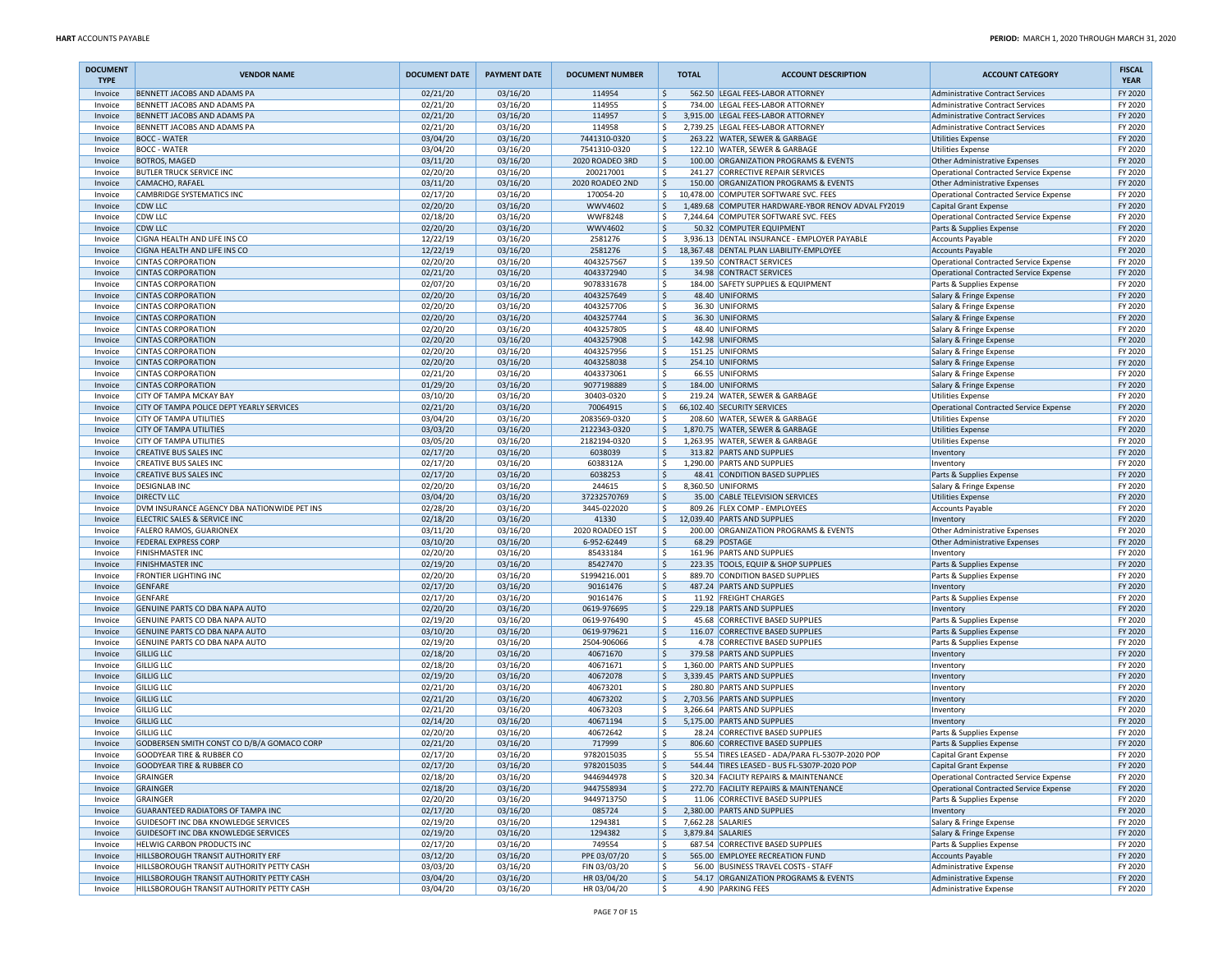| <b>DOCUMENT</b><br><b>TYPE</b> | <b>VENDOR NAME</b>                                                 | <b>DOCUMENT DATE</b> | <b>PAYMENT DATE</b>  | <b>DOCUMENT NUMBER</b>   | <b>TOTAL</b>                                      | <b>ACCOUNT DESCRIPTION</b>                                           | <b>ACCOUNT CATEGORY</b>                                                           | <b>FISCAL</b><br><b>YEAR</b> |
|--------------------------------|--------------------------------------------------------------------|----------------------|----------------------|--------------------------|---------------------------------------------------|----------------------------------------------------------------------|-----------------------------------------------------------------------------------|------------------------------|
| Invoice                        | HILLSBOROUGH TRANSIT AUTHORITY PETTY CASH                          | 03/03/20             | 03/16/20             | FIN 03/03/20             | \$                                                | 12.00 FACILITY REPAIRS AND MAINTENANCE                               | Operational Contracted Service Expense                                            | FY 2020                      |
| Invoice                        | <b>HOME DEPOT</b>                                                  | 03/02/20             | 03/16/20             | 6973102                  | l\$                                               | 100.36 FACILITY REPAIRS & MAINTENANCE                                | Operational Contracted Service Expense                                            | FY 2020                      |
| Invoice                        | <b>HOME DEPOT</b>                                                  | 03/09/20             | 03/16/20             | 9973686                  | ۱\$                                               | 400.13 FACILITY REPAIRS & MAINTENANCE                                | Operational Contracted Service Expense                                            | FY 2020                      |
| Invoice                        | <b>HOME DEPOT</b>                                                  | 03/05/20             | 03/16/20             | 3204927                  | ۱\$                                               | 429.56 CONDITION BASED SUPPLIES                                      | Parts & Supplies Expense                                                          | FY 2020                      |
| Invoice                        | <b>HOME DEPOT</b>                                                  | 03/05/20             | 03/16/20             | 3165490                  | ١\$                                               | 59.98 CORRECTIVE BASED SUPPLIES                                      | Parts & Supplies Expense                                                          | FY 2020                      |
| Invoice                        | <b>HOME DEPOT</b>                                                  | 03/05/20             | 03/16/20             | 3204927                  | \$                                                | 995.00 TOOLS, EQUIP & SHOP SUPPLIES<br>474.00 PARTS AND SUPPLIES     | Parts & Supplies Expense                                                          | FY 2020                      |
| Invoice                        | <b>IBP INDUSTRIES</b>                                              | 02/19/20             | 03/16/20             | 032552                   | I\$<br>-\$                                        |                                                                      | Inventory                                                                         | FY 2020<br>FY 2020           |
| Invoice<br>Invoice             | <b>IBP INDUSTRIES</b><br><b>INDUSTRYSAFE LLC</b>                   | 02/19/20<br>02/18/20 | 03/16/20<br>03/16/20 | 032557<br>RVINV029044    | ١\$                                               | 1,854.00 PARTS AND SUPPLIES<br>1,134.00 COMPUTER SOFTWARE SVC. FEES  | Inventory<br>Operational Contracted Service Expense                               | FY 2020                      |
|                                | INSIGHT PUBLIC SECTOR INC                                          | 02/19/20             | 03/16/20             | 1100714270               | \$                                                | 21,624.00 COMPUTER SOFTWARE SVC. FEES                                |                                                                                   | FY 2020                      |
| Invoice<br>Invoice             | INTEGRATED GRAPHIC SOLUTIONS                                       | 02/14/20             | 03/16/20             | 3896                     | ۱\$.                                              | 794.00 PRODUCTION COST - DIRECT MEDIA                                | Operational Contracted Service Expense<br>Community Relations & Marketing Expense | FY 2020                      |
| Invoice                        | JANEK CORPORATION, THE                                             | 02/20/20             | 03/16/20             | 108146                   | l \$                                              | 3.300.00 PARTS AND SUPPLIES                                          | Inventory                                                                         | FY 2020                      |
| Invoice                        | JANEK CORPORATION, THE                                             | 02/20/20             | 03/16/20             | 108150                   | S.                                                | 5,100.00 PARTS AND SUPPLIES                                          | Inventory                                                                         | FY 2020                      |
| Invoice                        | KENWORTH OF CENTRAL FLORIDA INC                                    | 02/17/20             | 03/16/20             | 03P76140                 | -\$                                               | 1,033.13 PARTS AND SUPPLIES                                          | Inventory                                                                         | FY 2020                      |
| Invoice                        | KENWORTH OF CENTRAL FLORIDA INC                                    | 02/21/20             | 03/16/20             | 03P77717                 | ١\$                                               | 2,486.26 PARTS AND SUPPLIES                                          | Inventory                                                                         | FY 2020                      |
| Invoice                        | KENWORTH OF CENTRAL FLORIDA INC                                    | 02/19/20             | 03/16/20             | 03P75674                 | \$                                                | 8.80 CORRECTIVE BASED SUPPLIES                                       | Parts & Supplies Expense                                                          | FY 2020                      |
| Invoice                        | KENWORTH OF CENTRAL FLORIDA INC                                    | 02/19/20             | 03/16/20             | 03P77368                 | I\$                                               | 502.84 CORRECTIVE BASED SUPPLIES                                     | Parts & Supplies Expense                                                          | FY 2020                      |
| Invoice                        | <b>KFORCE INC</b>                                                  | 02/21/20             | 03/16/20             | 7354969                  | -\$                                               | 2,072.00 SALARIES                                                    | Salary & Fringe Expense                                                           | FY 2020                      |
| Invoice                        | KIMLEY-HORN AND ASSOCIATES INC                                     | 02/20/20             | 03/16/20             | 15769462                 | ۱\$                                               | 4,251.25 COT Z01 CBD ENG & DESIGN BUS STOP/SHELTER                   | Capital Grant Expense                                                             | FY 2020                      |
| Invoice                        | KIMLEY-HORN AND ASSOCIATES INC                                     | 02/20/20             | 03/16/20             | 15432721                 | \$                                                | 4,617.00 COT Z02 CED ENG & DESIGN BUS STOP/SHELTER                   | Capital Grant Expense                                                             | FY 2020                      |
| Invoice                        | KIMLEY-HORN AND ASSOCIATES INC                                     | 02/20/20             | 03/16/20             | 15769461                 | ۱\$.                                              | 5,879.60 HC Z07 BS ENG & DESIGN BUS STOP/SHELTER                     | Capital Grant Expense                                                             | FY 2020                      |
| Invoice                        | KIRKS AUTOMOTIVE INC                                               | 01/13/20             | 03/16/20             | 1035394                  | l \$                                              | 778.32 PARTS AND SUPPLIES                                            | Inventory                                                                         | FY 2020                      |
| Invoice                        | <b>KIRKS AUTOMOTIVE INC</b>                                        | 02/17/20             | 03/16/20             | 1036581                  | S.                                                | 620.16 PARTS AND SUPPLIES                                            | Inventory                                                                         | FY 2020                      |
| Invoice                        | KIRKS AUTOMOTIVE INC                                               | 02/17/20             | 03/16/20             | 1036582                  | \$                                                | 191.32 PARTS AND SUPPLIES                                            | Inventory                                                                         | FY 2020                      |
| Invoice                        | LLOYDS OF SHELTON AUTO<br>MANSFIELD OIL COMPANY OF GAINESVILLE INC | 02/19/20             | 03/16/20             | 1009826                  | ١\$                                               | 355.08 CORRECTIVE REPAIR SERVICES                                    | Operational Contracted Service Expense                                            | FY 2020                      |
| Invoice<br>Invoice             | MANSFIELD OIL COMPANY OF GAINESVILLE INC                           | 02/17/20             | 03/16/20<br>03/16/20 | 758406<br>759458         | \$<br>12,891.62 DIESEL<br>l\$<br>12,874.23 DIESEL |                                                                      | Fuel and Oil Expense                                                              | FY 2020<br>FY 2020           |
| Invoice                        | MANSFIELD OIL COMPANY OF GAINESVILLE INC                           | 02/17/20<br>02/18/20 | 03/16/20             | 760373                   | -S<br>12,999.99 DIESEL                            |                                                                      | Fuel and Oil Expense<br>Fuel and Oil Expense                                      | FY 2020                      |
| Invoice                        | MANSFIELD OIL COMPANY OF GAINESVILLE INC                           | 02/20/20             | 03/16/20             | 763112                   | I\$<br>12,977.05 DIESEL                           |                                                                      | Fuel and Oil Expense                                                              | FY 2020                      |
| Invoice                        | MANSFIELD OIL COMPANY OF GAINESVILLE INC                           | 02/17/20             | 03/16/20             | 758406                   | \$                                                | 2,667.45 DIESEL & GAS EXCISE TAX                                     | Tax Expense                                                                       | FY 2020                      |
| Invoice                        | MANSFIELD OIL COMPANY OF GAINESVILLE INC                           | 02/17/20             | 03/16/20             | 759458                   | \$                                                | 2,654.29 DIESEL & GAS EXCISE TAX                                     | <b>Tax Expense</b>                                                                | FY 2020                      |
| Invoice                        | MANSFIELD OIL COMPANY OF GAINESVILLE INC                           | 02/18/20             | 03/16/20             | 760373                   | -Ś                                                | 2,650.73 DIESEL & GAS EXCISE TAX                                     | <b>Tax Expense</b>                                                                | FY 2020                      |
| Invoice                        | MANSFIELD OIL COMPANY OF GAINESVILLE INC                           | 02/20/20             | 03/16/20             | 763112                   | Ŝ.                                                | 2,645.76 DIESEL & GAS EXCISE TAX                                     | <b>Tax Expense</b>                                                                | FY 2020                      |
| Invoice                        | MIDWEST BUS CORPORATION                                            | 02/21/20             | 03/16/20             | 48539                    | -\$                                               | 750.00 PARTS AND SUPPLIES                                            | Inventory                                                                         | FY 2020                      |
| Invoice                        | MIDWEST BUS CORPORATION                                            | 02/21/20             | 03/16/20             | 48540                    | ١\$                                               | 1,000.00 PARTS AND SUPPLIES                                          | Inventory                                                                         | FY 2020                      |
| Invoice                        | MOHAWK MANUFACTURING & SUPPLY CO                                   | 02/17/20             | 03/16/20             | U053755                  | \$                                                | 62.18 PARTS AND SUPPLIES                                             | Inventory                                                                         | FY 2020                      |
| Invoice                        | MOHAWK MANUFACTURING & SUPPLY CO                                   | 02/21/20             | 03/16/20             | U054008                  | I\$                                               | 1,167.00 PARTS AND SUPPLIES                                          | Inventory                                                                         | FY 2020                      |
| Invoice                        | MOHAWK MANUFACTURING & SUPPLY CO                                   | 02/21/20             | 03/16/20             | U054009                  | -\$                                               | 1,661.17 PARTS AND SUPPLIES                                          | Inventory                                                                         | FY 2020                      |
| Invoice                        | MOHAWK MANUFACTURING & SUPPLY CO                                   | 02/21/20             | 03/16/20             | U054010                  | ١\$                                               | 4,590.32 PARTS AND SUPPLIES                                          | Inventory                                                                         | FY 2020                      |
| Invoice                        | MSC INDUSTRIAL SUPPLY CO                                           | 02/17/20             | 03/16/20             | 3642314004               | ۱\$                                               | 30.18 CORRECTIVE BASED SUPPLIES                                      | Parts & Supplies Expense                                                          | FY 2020                      |
| Invoice                        | MSC INDUSTRIAL SUPPLY CO                                           | 02/17/20             | 03/16/20             | 3643223002               | \$                                                | 225.03 CORRECTIVE BASED SUPPLIES                                     | Parts & Supplies Expense                                                          | FY 2020                      |
| Invoice                        | MSC INDUSTRIAL SUPPLY CO                                           | 02/17/20             | 03/16/20             | 3644403001               | l \$                                              | 250.03 CORRECTIVE BASED SUPPLIES                                     | Parts & Supplies Expense                                                          | FY 2020                      |
| Invoice                        | MSC INDUSTRIAL SUPPLY CO                                           | 02/19/20             | 03/16/20             | 3650102001               | ۱\$                                               | 250.02 CORRECTIVE BASED SUPPLIES                                     | Parts & Supplies Expense                                                          | FY 2020                      |
| Invoice                        | MSC INDUSTRIAL SUPPLY CO                                           | 02/19/20             | 03/16/20             | 3656075001               | -\$                                               | 126.33 CORRECTIVE BASED SUPPLIES                                     | Parts & Supplies Expense                                                          | FY 2020                      |
| Invoice<br>Invoice             | MSC INDUSTRIAL SUPPLY CO<br>MSC INDUSTRIAL SUPPLY CO               | 02/21/20<br>02/21/20 | 03/16/20<br>03/16/20 | 3660404001<br>3660439001 | ١\$<br>\$                                         | 503.23 CORRECTIVE BASED SUPPLIES<br>255.91 CORRECTIVE BASED SUPPLIES | Parts & Supplies Expense                                                          | FY 2020<br>FY 2020           |
| Invoice                        | <b>NEOPART TRANSIT LLC</b>                                         | 02/21/20             | 03/16/20             | 2436187-00               | I\$                                               | 216.28 PARTS AND SUPPLIES                                            | Parts & Supplies Expense<br>Inventory                                             | FY 2020                      |
| Invoice                        | P&A ADMINISTRATIVE SERVICES INC                                    | 12/29/19             | 03/16/20             | F81520408127             | -\$                                               | 1,165.80 PROFESSIONAL SERVICE FEES                                   | Administrative Contract Services                                                  | FY 2020                      |
| Invoice                        | PALMDALE OIL COMPANY                                               | 02/18/20             | 03/16/20             | 1301685                  | ۱\$.                                              | 4,169.06 GASOLINE                                                    | Fuel and Oil Expense                                                              | FY 2020                      |
| Invoice                        | PALMDALE OIL COMPANY                                               | 02/21/20             | 03/16/20             | 1303856                  | \$                                                | 2,752.95 GASOLINE                                                    | Fuel and Oil Expense                                                              | FY 2020                      |
| Invoice                        | PALMDALE OIL COMPANY                                               | 02/18/20             | 03/16/20             | 1301685                  | ١\$                                               | 851.53 DIESEL & GAS EXCISE TAX                                       | <b>Tax Expense</b>                                                                | FY 2020                      |
| Invoice                        | PALMDALE OIL COMPANY                                               | 02/21/20             | 03/16/20             | 1303856                  | ۱\$                                               | 535.35 DIESEL & GAS EXCISE TAX                                       | Tax Expense                                                                       | FY 2020                      |
| Invoice                        | PITNEY BOWES GLOBAL FINANCIAL SERVICES LLC                         | 02/18/20             | 03/16/20             | 3103745596               | ۱\$                                               | 250.44 SUPPLIES/OFFICE/ART/JANITORIAL                                | Parts & Supplies Expense                                                          | FY 2020                      |
| Invoice                        | PRIETO, EVERARDO G.                                                | 03/04/20             | 03/16/20             | DOLLAR GENERAL 03/20     | ١\$                                               | 160.53 CHEMICALS, CLEANERS & EQUIP                                   | Parts & Supplies Expense                                                          | FY 2020                      |
| Invoice                        | PROPHETE, SCHNAIDER                                                | 03/10/20             | 03/16/20             | 03/06/20-CDI             | ١\$                                               | 82.00 LICENSES & PERMITS                                             | <b>Tax Expense</b>                                                                | FY 2020                      |
| Invoice                        | R & C DIESEL PARTS SUPPLY LLC                                      | 02/17/20             | 03/16/20             | 347251                   | \$                                                | 960.00 PARTS AND SUPPLIES                                            | Inventory                                                                         | FY 2020                      |
| Invoice                        | RELIABLE TRANSMISSION SERVICE                                      | 12/18/19             | 03/16/20             | T-27505                  | I\$                                               | 2.011.30 CORRECTIVE BASED SUPPLIES                                   | Parts & Supplies Expense                                                          | FY 2020                      |
| Invoice                        | REPUBLIC SERVICES INC                                              | 02/17/20             | 03/16/20             | 0696-000859717           | -\$                                               | 212.47 WATER, SEWER & GARBAGE                                        | Utilities Expense                                                                 | FY 2020                      |
| Invoice                        | REPUBLIC SERVICES INC                                              | 02/17/20             | 03/16/20             | 0696-000859718           | ١\$                                               | 212.47 WATER, SEWER & GARBAGE                                        | Utilities Expense                                                                 | FY 2020                      |
| Invoice                        | REPUBLIC SERVICES INC                                              | 02/17/20             | 03/16/20             | 0696-000859719           | <sub>S</sub>                                      | 212.47 WATER, SEWER & GARBAGE                                        | <b>Utilities Expense</b>                                                          | FY 2020                      |
| Invoice                        | <b>ROSEN, MICHAEL</b>                                              | 03/11/20             | 03/16/20             | 03/01/20 TR              | I\$                                               | 452.30 BUSINESS TRAVEL COSTS - STAFF                                 | Administrative Expense                                                            | FY 2020                      |
| Invoice                        | <b>RUSH TRUCK CENTER</b>                                           | 02/21/20             | 03/16/20             | 3018417082               | l\$                                               | 11,782.84 PARTS AND SUPPLIES                                         | Inventory                                                                         | FY 2020                      |
| Invoice                        | SEABOARD DISTRIBUTION INC                                          | 02/18/20             | 03/16/20             | 236764                   | S.                                                | 1,683.45 ANTI FREEZE/COOLANT                                         | Fuel and Oil Expense                                                              | FY 2020                      |
| Invoice                        | SOUTHEAST POWER SYSTEMS OF TAMPA INC                               | 02/17/20             | 03/16/20             | 23 177494                | l\$<br>l\$                                        | 1,150.00 PARTS AND SUPPLIES                                          | Inventory                                                                         | FY 2020                      |
| Invoice<br>Invoice             | SOUTHERN COACH PARTS CO<br><b>SOUTHERN COACH PARTS CO</b>          | 02/05/20<br>02/18/20 | 03/16/20<br>03/16/20 | 68347<br>68396           | \$                                                | 86.83 PARTS AND SUPPLIES<br>829.38 PARTS AND SUPPLIES                | Inventory<br>Inventory                                                            | FY 2020<br>FY 2020           |
| Invoice                        | <b>STEPPS TOWING SERVICE INC</b>                                   | 02/16/20             | 03/16/20             | HH-226434                | I\$                                               | 375.00 TOWING CHARGES                                                | Operational Contracted Service Expense                                            | FY 2020                      |
| Invoice                        | SUN STATE INTERNATIONAL TRUCKS LLC                                 | 02/19/20             | 03/16/20             | X1004184601              | \$                                                | 5,631.06 PARTS AND SUPPLIES                                          | Inventory                                                                         | FY 2020                      |
| Invoice                        | SUN STATE INTERNATIONAL TRUCKS LLC                                 | 02/18/20             | 03/16/20             | X10041743401             | ۱\$.                                              | 982.34 CORRECTIVE BASED SUPPLIES                                     | Parts & Supplies Expense                                                          | FY 2020                      |
| Invoice                        | TAMPA ELECTRIC COMPANY                                             | 03/04/20             | 03/16/20             | 211001823031-0320        | l\$                                               | 1,590.81 ELECTRICITY                                                 | Utilities Expense                                                                 | FY 2020                      |
| Invoice                        | <b>TAMPA ELECTRIC COMPANY</b>                                      | 03/04/20             | 03/16/20             | 211012083807-0320        | \$                                                | 27.14 ELECTRICITY                                                    | Utilities Expense                                                                 | FY 2020                      |
| Invoice                        | <b>TAMPA ELECTRIC COMPANY</b>                                      | 03/04/20             | 03/16/20             | 211012084060-0320        | $\vert$ \$                                        | 35.12 ELECTRICITY                                                    | Utilities Expense                                                                 | FY 2020                      |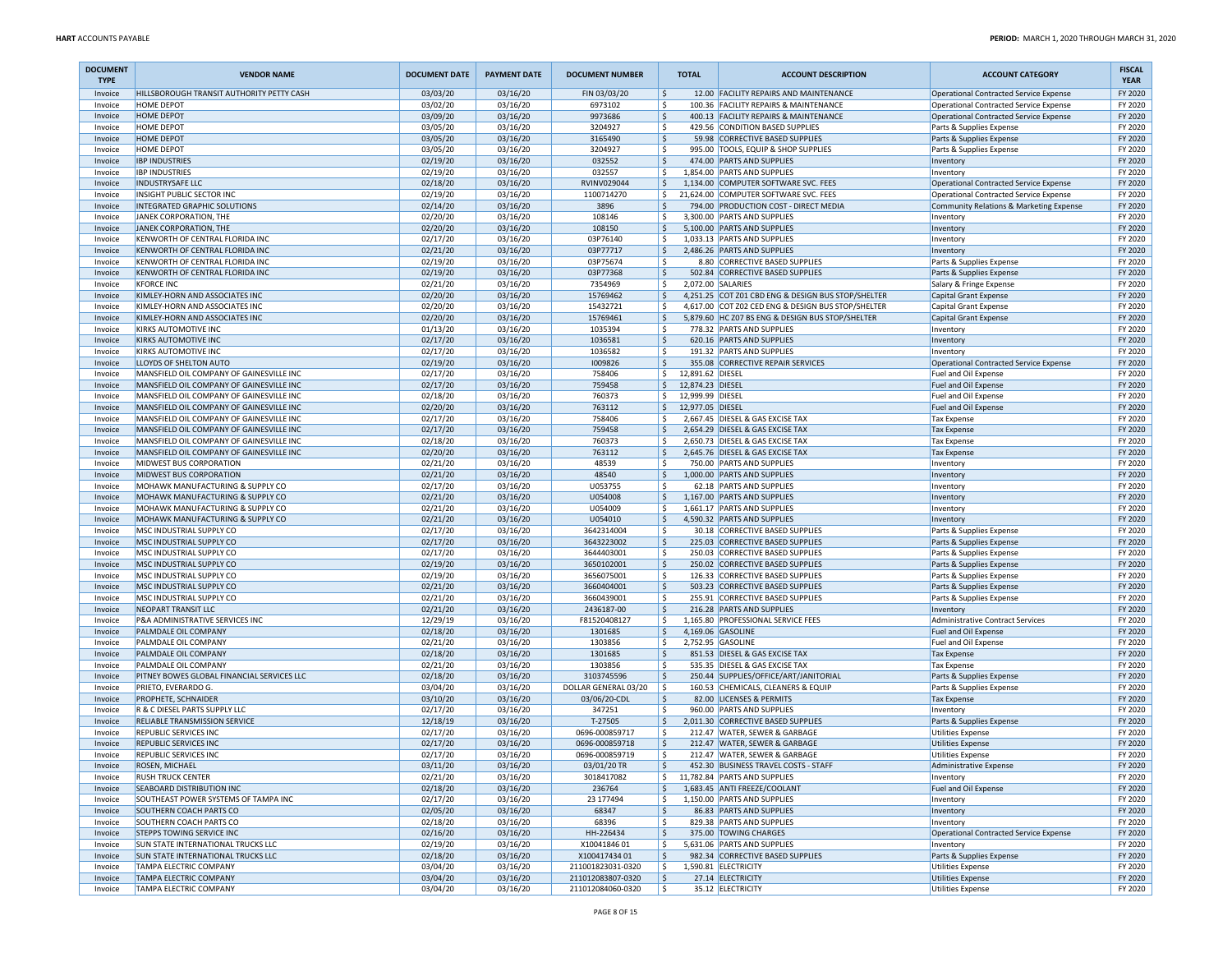| <b>DOCUMENT</b><br><b>TYPE</b> | <b>VENDOR NAME</b>                                                                 | <b>DOCUMENT DATE</b> | <b>PAYMENT DATE</b>  | <b>DOCUMENT NUMBER</b>                 | <b>TOTAL</b>                      | <b>ACCOUNT DESCRIPTION</b>                                                      | <b>ACCOUNT CATEGORY</b>                              | <b>FISCAL</b><br><b>YEAR</b> |
|--------------------------------|------------------------------------------------------------------------------------|----------------------|----------------------|----------------------------------------|-----------------------------------|---------------------------------------------------------------------------------|------------------------------------------------------|------------------------------|
| Invoice                        | <b>TAMPA ELECTRIC COMPANY</b>                                                      | 03/04/20             | 03/16/20             | 211012084367-0320                      | ۱\$                               | 44.89 ELECTRICITY                                                               | <b>Utilities Expense</b>                             | FY 2020                      |
| Invoice                        | <b>TAMPA ELECTRIC COMPANY</b>                                                      | 03/04/20             | 03/16/20             | 211012084607-0320                      | ۱\$                               | 19.73 ELECTRICITY                                                               | <b>Utilities Expense</b>                             | FY 2020                      |
| Invoice                        | <b>TAMPA ELECTRIC COMPANY</b>                                                      | 03/04/20             | 03/16/20             | 211012084870-0320                      | ۱\$                               | 33.15 ELECTRICITY                                                               | <b>Utilities Expense</b>                             | FY 2020                      |
| Invoice                        | TAMPA ELECTRIC COMPANY<br>TAMPA ELECTRIC COMPANY                                   | 03/04/20             | 03/16/20             | 211012085133-0320<br>211012085398-0320 | l\$<br>۱ś                         | 25.12 ELECTRICITY<br>50.01 ELECTRICITY                                          | <b>Utilities Expense</b>                             | FY 2020<br>FY 2020           |
| Invoice<br>Invoice             | <b>TAMPA ELECTRIC COMPANY</b>                                                      | 03/04/20<br>03/04/20 | 03/16/20<br>03/16/20 | 211012085687-0320                      | ۱\$                               | 57.81 ELECTRICITY                                                               | <b>Utilities Expense</b><br><b>Utilities Expense</b> | FY 2020                      |
| Invoice                        | <b>TAMPA ELECTRIC COMPANY</b>                                                      | 03/04/20             | 03/16/20             | 211012086024-0320                      | ۱\$                               | 54.47 ELECTRICITY                                                               | <b>Utilities Expense</b>                             | FY 2020                      |
| Invoice                        | <b>TAMPA ELECTRIC COMPANY</b>                                                      | 03/04/20             | 03/16/20             | 211012086396-0320                      | ۱\$                               | 51.10 ELECTRICITY                                                               | <b>Utilities Expense</b>                             | FY 2020                      |
| Invoice                        | <b>TAMPA ELECTRIC COMPANY</b>                                                      | 03/04/20             | 03/16/20             | 211012086628-0320                      | l\$                               | 49.73 ELECTRICITY                                                               | <b>Utilities Expense</b>                             | FY 2020                      |
| Invoice                        | TAMPA ELECTRIC COMPANY                                                             | 03/04/20             | 03/16/20             | 211012086966-0320                      | ۱s                                | 147.56 ELECTRICITY                                                              | <b>Utilities Expense</b>                             | FY 2020                      |
| Invoice                        | <b>TAMPA ELECTRIC COMPANY</b>                                                      | 03/04/20             | 03/16/20             | 211012087196-0320                      | l\$                               | 2,235.88 ELECTRICITY                                                            | <b>Utilities Expense</b>                             | FY 2020                      |
| Invoice                        | <b>TAMPA ELECTRIC COMPANY</b>                                                      | 03/04/20             | 03/16/20             | 211012087485-0320                      | ۱\$                               | 2,501.75 ELECTRICITY                                                            | <b>Utilities Expense</b>                             | FY 2020                      |
| Invoice                        | <b>TAMPA ELECTRIC COMPANY</b>                                                      | 03/04/20             | 03/16/20             | 211012087667-0320                      | ۱\$                               | 37.99 ELECTRICITY                                                               | <b>Utilities Expense</b>                             | FY 2020                      |
| Invoice<br>Invoice             | TAMPA ELECTRIC COMPANY<br>TAMPA ELECTRIC COMPANY                                   | 03/04/20<br>03/04/20 | 03/16/20<br>03/16/20 | 211012087923-0320<br>211012088145-0320 | ۱\$<br>۱ś                         | 20.43 ELECTRICITY<br>154.58 ELECTRICITY                                         | <b>Utilities Expense</b><br><b>Utilities Expense</b> | FY 2020<br>FY 2020           |
| Invoice                        | <b>TAMPA ELECTRIC COMPANY</b>                                                      | 03/04/20             | 03/16/20             | 211012088376-0320                      | ۱\$                               | 26.25 ELECTRICITY                                                               | <b>Utilities Expense</b>                             | FY 2020                      |
| Invoice                        | <b>TAMPA ELECTRIC COMPANY</b>                                                      | 03/04/20             | 03/16/20             | 211012088657-0320                      | ۱\$                               | 185.84 ELECTRICITY                                                              | <b>Utilities Expense</b>                             | FY 2020                      |
| Invoice                        | <b>TAMPA ELECTRIC COMPANY</b>                                                      | 03/05/20             | 03/16/20             | 211012088913-0320                      | ۱\$                               | 5,436.91 ELECTRICITY                                                            | <b>Utilities Expense</b>                             | FY 2020                      |
| Invoice                        | <b>TAMPA ELECTRIC COMPANY</b>                                                      | 03/05/20             | 03/16/20             | 211012089184-0320                      | ۱\$                               | 52.97 ELECTRICITY                                                               | <b>Utilities Expense</b>                             | FY 2020                      |
| Invoice                        | TAMPA ELECTRIC COMPANY                                                             | 03/05/20             | 03/16/20             | 211012089465-0320                      | ۱ś                                | 51.89 ELECTRICITY                                                               | <b>Utilities Expense</b>                             | FY 2020                      |
| Invoice                        | <b>TAMPA ELECTRIC COMPANY</b>                                                      | 03/05/20             | 03/16/20             | 211012089754-0320                      | ۱\$                               | 55.54 ELECTRICITY                                                               | <b>Utilities Expense</b>                             | FY 2020                      |
| Invoice                        | <b>TAMPA ELECTRIC COMPANY</b>                                                      | 03/05/20             | 03/16/20             | 211012150069-0320                      | ۱\$                               | 56.14 ELECTRICITY                                                               | <b>Utilities Expense</b>                             | FY 2020                      |
| Invoice                        | <b>TAMPA ELECTRIC COMPANY</b>                                                      | 03/05/20             | 03/16/20             | 211012150341-0320                      | ۱\$                               | 29.41 ELECTRICITY                                                               | <b>Utilities Expense</b>                             | FY 2020                      |
| Invoice                        | TAMPA ELECTRIC COMPANY                                                             | 03/05/20             | 03/16/20             | 211012150622-0320<br>211012150812-0320 | l \$                              | 23.48 ELECTRICITY                                                               | <b>Utilities Expense</b>                             | FY 2020                      |
| Invoice<br>Invoice             | TAMPA ELECTRIC COMPANY<br><b>TAMPA ELECTRIC COMPANY</b>                            | 03/09/20<br>03/04/20 | 03/16/20<br>03/16/20 | 211012155613-0320                      | ١ś<br>۱\$                         | 9,994.73 ELECTRICITY<br>204.48 ELECTRICITY                                      | <b>Utilities Expense</b><br><b>Utilities Expense</b> | FY 2020<br>FY 2020           |
| Invoice                        | <b>TEAMSTERS LOCAL 79</b>                                                          | 03/12/20             | 03/16/20             | PPE 03/07/20                           | ۱\$                               | 2,794.00 TEAMSTER UNION DUES                                                    | <b>Accounts Payable</b>                              | FY 2020                      |
| Invoice                        | TIMES PUBLISHING COMPANY DBA TAMPA BAY TIMES                                       | 03/07/20             | 03/16/20             | 30423635-2020                          | ۱\$                               | 98.80 DUES, SUBSCRIPTIONS & FEES                                                | Administrative Expense                               | FY 2020                      |
| Invoice                        | TRANSDIESEL OF LAKELAND INC                                                        | 02/20/20             | 03/16/20             | 24170                                  | ۱\$                               | 3,400.00 ASSOC CAP MAINT FL-5307P-2020 POP                                      | Capital Grant Expense                                | FY 2020                      |
| Invoice                        | TRANSDIESEL OF LAKELAND INC                                                        | 02/20/20             | 03/16/20             | 24171                                  | l s                               | 3,400.00 ASSOC CAP MAINT FL-5307P-2020 POP                                      | Capital Grant Expense                                | FY 2020                      |
| Invoice                        | TRANSDIESEL OF LAKELAND INC                                                        | 02/18/20             | 03/16/20             | 24166                                  | ۱\$                               | 3,200.00 CORRECTIVE BASED SUPPLIES                                              | Parts & Supplies Expense                             | FY 2020                      |
| Invoice                        | TRANSDIESEL OF LAKELAND INC                                                        | 02/20/20             | 03/16/20             | 24178                                  | ۱\$                               | 3,200.00 CORRECTIVE BASED SUPPLIES                                              | Parts & Supplies Expense                             | FY 2020                      |
| Invoice                        | TRANSIT HOLDING INC DBA AFTERMARKET PARTS CO LLC                                   | 02/21/20             | 03/16/20             | 82026870                               | l\$                               | 1,545.45 PARTS AND SUPPLIES                                                     | Inventory                                            | FY 2020                      |
| Invoice                        | TRANSIT HOLDING INC DBA AFTERMARKET PARTS CO LLC                                   | 02/21/20             | 03/16/20             | 82027039                               | l\$                               | 2,253.39 PARTS AND SUPPLIES                                                     | Inventory                                            | FY 2020                      |
| Invoice<br>Invoice             | TRANSIT HOLDING INC DBA AFTERMARKET PARTS CO LLC                                   | 02/21/20<br>02/21/20 | 03/16/20<br>03/16/20 | 82027131                               | $\vert \mathfrak{s} \vert$<br>١\$ | 2,567.21 PARTS AND SUPPLIES<br>235.05 PARTS AND SUPPLIES                        | Inventory                                            | FY 2020<br>FY 2020           |
| Invoice                        | TRANSIT HOLDING INC DBA AFTERMARKET PARTS CO LLC<br><b>TRANSPRO CONSULTING LLC</b> | 02/10/20             | 03/16/20             | 82027256<br>2388 BAL                   | ١\$                               | 405.25 CONTRACT SERVICES                                                        | Inventory<br>Administrative Contract Services        | FY 2020                      |
| Invoice                        | TRILLIUM TRANSPORTATION FUELS LLC                                                  | 02/21/20             | 03/16/20             | 20218125                               | l\$                               | 16,820.14 FACILITY REPAIRS & MAINTENANCE                                        | Operational Contracted Service Expense               | FY 2020                      |
| Invoice                        | UNITED WAY OF TAMPA BAY, INC.                                                      | 03/12/20             | 03/16/20             | PPE 03/07/20                           | ا \$                              | 25.00 UNITED WAY FUND - EMPLOYEES                                               | <b>Accounts Payable</b>                              | FY 2020                      |
| Invoice                        | VEHICLE MAINTENANCE PROGRAM INC                                                    | 02/18/20             | 03/16/20             | INV-363256                             | l s                               | 419.00 PARTS AND SUPPLIES                                                       | Inventory                                            | FY 2020                      |
| Invoice                        | <b>ZEP SALES AND SERVICE</b>                                                       | 02/19/20             | 03/16/20             | 9004928824                             | ۱\$                               | 980.64 CHEMICALS, CLEANERS & EQUIP                                              | Parts & Supplies Expense                             | FY 2020                      |
| Invoice                        | <b>ZEP SALES AND SERVICE</b>                                                       | 02/22/20             | 03/16/20             | 9004938175                             | l\$                               | 1,178.00 CHEMICALS, CLEANERS & EQUIP                                            | Parts & Supplies Expense                             | FY 2020                      |
| Invoice                        | A JANITORS CLOSET INC                                                              | 03/13/20             | 03/23/20             | 729565                                 | l\$                               | 1,371.02 CHEMICALS, JANITORIAL SUPPLIES                                         | Inventory                                            | FY 2020                      |
| Invoice                        | A JANITORS CLOSET INC                                                              | 03/18/20             | 03/23/20             | 729761                                 | l\$                               | 1,205.35 CHEMICALS, JANITORIAL SUPPLIES                                         | Inventory                                            | FY 2020                      |
| Invoice<br>Invoice             | A JANITORS CLOSET INC<br>A JANITORS CLOSET INC                                     | 03/13/20<br>03/13/20 | 03/23/20<br>03/23/20 | 729564<br>729563                       | ۱\$<br>١\$                        | 2,823.28 CHEMICALS, JANITORIAL SUPPLIES<br>2,332.30 CHEMICALS, CLEANERS & EQUIP | Inventory<br>Parts & Supplies Expense                | FY 2020<br>FY 2020           |
| Invoice                        | A JANITORS CLOSET INC                                                              | 03/16/20             | 03/23/20             | 729616                                 | ١\$                               | 400.78 CHEMICALS, CLEANERS & EQUIP                                              | Parts & Supplies Expense                             | FY 2020                      |
| Invoice                        | <b>ABC BUS INC</b>                                                                 | 02/28/20             | 03/23/20             | 3055126                                | l\$                               | 1,116.44 PARTS AND SUPPLIES                                                     | Inventory                                            | FY 2020                      |
| Invoice                        | <b>ABC BUS INC</b>                                                                 | 02/28/20             | 03/23/20             | 3055236                                | ا \$                              | 4,989.76 PARTS AND SUPPLIES                                                     | Inventory                                            | FY 2020                      |
| Invoice                        | ADVANCED CABLE CONNECTION INC DBA ACCI                                             | 02/25/20             | 03/23/20             | 54281                                  | ١s                                | 547.38 CONTRACT SERVICES                                                        | Operational Contracted Service Expense               | FY 2020                      |
| Invoice                        | <b>AIRGAS INC</b>                                                                  | 02/29/20             | 03/23/20             | 99668887761                            | ١\$                               | 107.71 TOOLS, EQUIP & SHOP SUPPLIES                                             | Parts & Supplies Expense                             | FY 2020                      |
| Invoice                        | <b>AIRGAS INC</b>                                                                  | 02/29/20             | 03/23/20             | 9968887760                             | ١\$                               | 221.56 TOOLS, EQUIP & SHOP SUPPLIES                                             | Parts & Supplies Expense                             | FY 2020                      |
| Invoice                        | ALLIED ELECTRONICS INC                                                             | 02/27/20             | 03/23/20             | 9012382760                             | ۱\$                               | 798.36 CORRECTIVE BASED SUPPLIES                                                | Parts & Supplies Expense                             | FY 2020                      |
| Invoice                        | ALVAREZ PLUMBING COMPANY                                                           | 02/26/20             | 03/23/20             | 2621-7834                              | l\$                               | 208.75 CORRECTIVE BASED SUPPLIES                                                | Parts & Supplies Expense                             | FY 2020                      |
| Invoice<br>Invoice             | <b>ANCO SUPERIOR INC</b><br><b>ANCO SUPERIOR INC</b>                               | 02/25/20<br>02/28/20 | 03/23/20<br>03/23/20 | 103532<br>103583                       | ۱\$<br>۱\$                        | 3,503.52 PARTS AND SUPPLIES<br>1,485.00 PARTS AND SUPPLIES                      | Inventory                                            | FY 2020<br>FY 2020           |
| Invoice                        | <b>ANCO SUPERIOR INC</b>                                                           | 02/24/20             | 03/23/20             | 103524                                 | ١ś                                | 71.45 CORRECTIVE BASED SUPPLIES                                                 | Inventory<br>Parts & Supplies Expense                | FY 2020                      |
| Invoice                        | APOLLO ENVIRONMENTAL INC                                                           | 02/25/20             | 03/23/20             | 12019                                  | ۱\$                               | 917.20 CONSULTANT FEES                                                          | Self Insured General Liability Expense               | FY 2020                      |
| Invoice                        | <b>AYRES ASSOCIATES INC</b>                                                        | 02/28/20             | 03/23/20             | 185095                                 | l\$                               | 1,343.11 ASSOC TRANSIT IMPRV (min 1%) E&D FL-5339X-2018                         | Capital Grant Expense                                | FY 2020                      |
| Invoice                        | <b>BARTOW FORD CO</b>                                                              | 02/27/20             | 03/23/20             | 812261-2                               | ۱s                                | 26.25 PARTS AND SUPPLIES                                                        | Inventory                                            | FY 2020                      |
| Invoice                        | <b>BARTOW FORD CO</b>                                                              | 02/26/20             | 03/23/20             | 812936-1                               | l\$                               | 1,319.88 PARTS AND SUPPLIES                                                     | Inventory                                            | FY 2020                      |
| Invoice                        | <b>BARTOW FORD CO</b>                                                              | 02/24/20             | 03/23/20             | 813185                                 | ۱\$                               | 218.86 PARTS AND SUPPLIES                                                       | Inventory                                            | FY 2020                      |
| Invoice                        | <b>BARTOW FORD CO</b>                                                              | 02/24/20             | 03/23/20             | 813190                                 | l\$                               | 1,819.80 PARTS AND SUPPLIES                                                     | Inventory                                            | FY 2020                      |
| Invoice                        | <b>BARTOW FORD CO</b>                                                              | 02/26/20             | 03/23/20             | 813824                                 | l\$                               | 69.84 PARTS AND SUPPLIES                                                        | Inventory                                            | FY 2020                      |
| Invoice                        | <b>BARTOW FORD CO</b>                                                              | 02/27/20             | 03/23/20             | 813968                                 | ۱\$                               | 262.80 PARTS AND SUPPLIES                                                       | Inventory                                            | FY 2020                      |
| Invoice                        | <b>BARTOW FORD CO</b>                                                              | 02/28/20             | 03/23/20             | 813969                                 | l\$                               | 38.56 PARTS AND SUPPLIES<br>1,145.12 CORRECTIVE BASED SUPPLIES                  | Inventory                                            | FY 2020                      |
| Invoice<br>Invoice             | <b>BARTOW FORD CO</b><br><b>BARTOW FORD CO</b>                                     | 02/24/20<br>02/27/20 | 03/23/20<br>03/23/20 | 813164<br>813164-1                     | ۱\$<br>l\$                        | 1,599.00 CORRECTIVE BASED SUPPLIES                                              | Parts & Supplies Expense<br>Parts & Supplies Expense | FY 2020<br>FY 2020           |
| Invoice                        | <b>BARTOW FORD CO</b>                                                              | 02/28/20             | 03/23/20             | 813164-2                               | l\$                               | 19.51 CORRECTIVE BASED SUPPLIES                                                 | Parts & Supplies Expense                             | FY 2020                      |
| Invoice                        | <b>BARTOW FORD CO</b>                                                              | 02/26/20             | 03/23/20             | 813530                                 | ١\$                               | 190.01 CORRECTIVE BASED SUPPLIES                                                | Parts & Supplies Expense                             | FY 2020                      |
| Invoice                        | <b>BARTOW FORD CO</b>                                                              | 02/26/20             | 03/23/20             | 813732                                 | ۱\$                               | 45.04 CORRECTIVE BASED SUPPLIES                                                 | Parts & Supplies Expense                             | FY 2020                      |
| Invoice                        | <b>BARTOW FORD CO</b>                                                              | 02/26/20             | 03/23/20             | 813734                                 | l\$                               | 76.68 CORRECTIVE BASED SUPPLIES                                                 | Parts & Supplies Expense                             | FY 2020                      |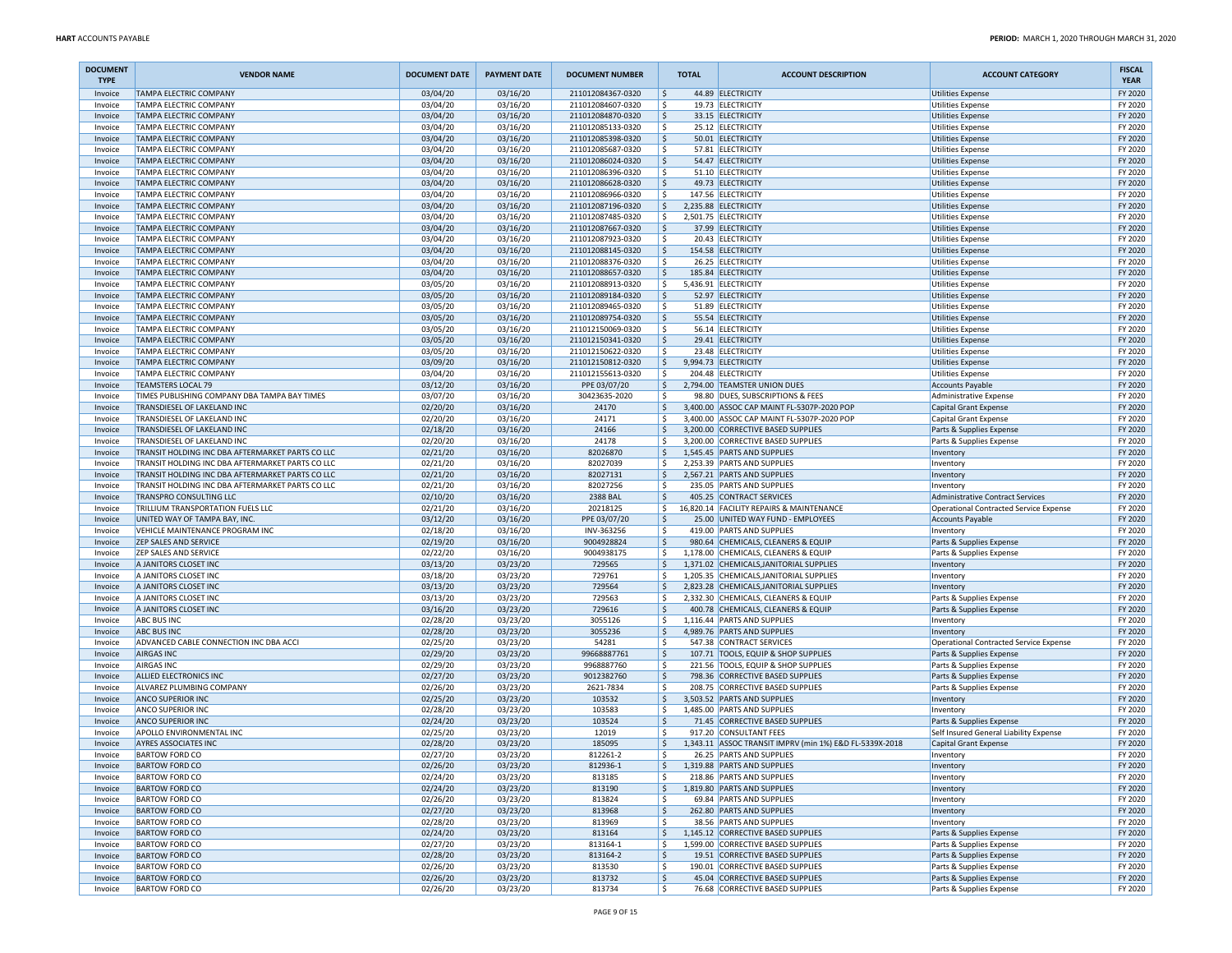| <b>DOCUMENT</b><br><b>TYPE</b> | <b>VENDOR NAME</b>                                                     | <b>DOCUMENT DATE</b> | <b>PAYMENT DATE</b>  | <b>DOCUMENT NUMBER</b>       | <b>TOTAL</b>              | <b>ACCOUNT DESCRIPTION</b>                                                                  | <b>ACCOUNT CATEGORY</b>                                                          | <b>FISCAL</b><br><b>YEAR</b> |
|--------------------------------|------------------------------------------------------------------------|----------------------|----------------------|------------------------------|---------------------------|---------------------------------------------------------------------------------------------|----------------------------------------------------------------------------------|------------------------------|
| Invoice                        | <b>BARTOW FORD CO</b>                                                  | 02/26/20             | 03/23/20             | 813767                       | \$                        | 8.31 CORRECTIVE BASED SUPPLIES                                                              | Parts & Supplies Expense                                                         | FY 2020                      |
| Invoice                        | <b>BARTOW FORD CO</b><br><b>BARTOW FORD CO</b>                         | 02/27/20             | 03/23/20             | 813924<br>814001             | l\$                       | 29.89 CORRECTIVE BASED SUPPLIES<br>266.35 CORRECTIVE BASED SUPPLIES                         | Parts & Supplies Expense<br>Parts & Supplies Expense                             | FY 2020<br>FY 2020           |
| Invoice<br>Invoice             | BENNETT JACOBS AND ADAMS PA                                            | 02/28/20<br>02/21/20 | 03/23/20<br>03/23/20 | 114956                       | I\$<br>l\$                | 12,637.50 LEGAL FEES-LABOR ATTORNEY                                                         | Administrative Contract Services                                                 | FY 2020                      |
| Invoice                        | <b>BRANDON FORD</b>                                                    | 02/28/20             | 03/23/20             | C96533                       | ١\$                       | 4.970.21 CORRECTIVE REPAIR SERVICES                                                         | Operational Contracted Service Expense                                           | FY 2020                      |
| Invoice                        | <b>BRIGHT HOUSE NETWORKS LLC</b>                                       | 03/10/20             | 03/23/20             | 06587001031020               | l\$                       | 1,390.00 WEB HOSTING SERVICES                                                               | Operational Contracted Service Expense                                           | FY 2020                      |
| Invoice                        | <b>BUCKEYE CLEANING CENTER</b>                                         | 02/25/20             | 03/23/20             | 90192981                     | ١\$                       | 736.65 CONDITION BASED SUPPLIES                                                             | Parts & Supplies Expense                                                         | FY 2020                      |
| Invoice                        | <b>BUCKEYE CLEANING CENTER</b>                                         | 02/25/20             | 03/23/20             | 90192979                     | -Ś                        | 643.28 CORRECTIVE BASED SUPPLIES                                                            | Parts & Supplies Expense                                                         | FY 2020                      |
| Invoice                        | <b>BUCKEYE CLEANING CENTER</b>                                         | 02/25/20             | 03/23/20             | 90192980                     | ۱\$                       | 515.84 CORRECTIVE BASED SUPPLIES                                                            | Parts & Supplies Expense                                                         | FY 2020                      |
| Invoice                        | <b>CARROLL AIR SYSTEMS INC</b>                                         | 02/27/20             | 03/23/20             | 60501                        | ١s                        | 913.46 FACILITY REPAIRS & MAINTENANCE                                                       | Operational Contracted Service Expense                                           | FY 2020                      |
| Invoice<br>Invoice             | <b>CARROLL AIR SYSTEMS INC</b><br><b>CASE CONTRACTING COMPANY</b>      | 02/27/20<br>02/26/20 | 03/23/20<br>03/23/20 | 60501<br>19-2762-5           | ۱\$.<br>\$                | 2,468.93 CONDITION BASED SUPPLIES<br>187,887.22 REHAB MTC DRAINAGE & CONCRETE FL-5307P-2019 | Parts & Supplies Expense<br>Capital Grant Expense                                | FY 2020<br>FY 2020           |
| Invoice                        | CELLCO PARTNERSHIP DBA VERIZON WIRELESS                                | 03/10/20             | 03/23/20             | 9850283270                   | ۱\$                       | 2,066.91 CELL PHONES                                                                        | <b>Utilities Expense</b>                                                         | FY 2020                      |
| Invoice                        | CENTRAL FLORIDA LANDSCAPING INC                                        | 02/29/20             | 03/23/20             | 29423                        | ۱\$.                      | 7,263.52 FACILITIES CONSTRUCT YARDS & SHOPS ADVAL FY2020                                    | Capital Grant Expense                                                            | FY 2020                      |
| Invoice                        | CENTRAL FLORIDA LANDSCAPING INC                                        | 02/25/20             | 03/23/20             | 21868                        | $\dot{\mathsf{S}}$        | 1,604.74 CONTRACT SERVICES                                                                  | Operational Contracted Service Expense                                           | FY 2020                      |
| Invoice                        | CENTRAL FLORIDA LANDSCAPING INC                                        | 02/29/20             | 03/23/20             | 21874                        | \$                        | 2,685.10 CONTRACT SERVICES                                                                  | Operational Contracted Service Expense                                           | FY 2020                      |
| Invoice                        | <b>CIGNA BEHAVIORAL HEALTH</b>                                         | 01/15/20             | 03/23/20             | 05589                        | ۱\$                       | 1,188.33 COUNSELING SERVICES                                                                | Administrative Contract Services                                                 | FY 2020                      |
| Invoice                        | <b>CINTAS CORPORATION</b>                                              | 02/27/20             | 03/23/20             | 4043902331                   | ۱\$                       | 12.96 CONTRACT SERVICES                                                                     | Operational Contracted Service Expense                                           | FY 2020                      |
| Invoice<br>Invoice             | <b>CINTAS CORPORATION</b><br><b>CINTAS CORPORATION</b>                 | 02/27/20<br>02/28/20 | 03/23/20<br>03/23/20 | 4043903587<br>4044021093     | ١\$<br>$\mathsf{\hat{S}}$ | 197.82 CONTRACT SERVICES<br>80.34 CONTRACT SERVICES                                         | Operational Contracted Service Expense<br>Operational Contracted Service Expense | FY 2020<br>FY 2020           |
| Invoice                        | <b>CINTAS CORPORATION</b>                                              | 02/27/20             | 03/23/20             | 4043903625                   | ١\$                       | 48.40 UNIFORMS                                                                              | Salary & Fringe Expense                                                          | FY 2020                      |
| Invoice                        | <b>CINTAS CORPORATION</b>                                              | 02/27/20             | 03/23/20             | 4043903664                   | l\$                       | 36.30 UNIFORMS                                                                              | Salary & Fringe Expense                                                          | FY 2020                      |
| Invoice                        | <b>CINTAS CORPORATION</b>                                              | 02/27/20             | 03/23/20             | 4043903666                   | ۱\$                       | 36.30 UNIFORMS                                                                              | Salary & Fringe Expense                                                          | FY 2020                      |
| Invoice                        | <b>CINTAS CORPORATION</b>                                              | 02/27/20             | 03/23/20             | 4043903773                   | ۱\$                       | 48.40 UNIFORMS                                                                              | Salary & Fringe Expense                                                          | FY 2020                      |
| Invoice                        | <b>CINTAS CORPORATION</b>                                              | 02/27/20             | 03/23/20             | 4043903906                   | ١\$                       | 142.98 UNIFORMS                                                                             | Salary & Fringe Expense                                                          | FY 2020                      |
| Invoice                        | <b>CINTAS CORPORATION</b>                                              | 02/27/20             | 03/23/20             | 4043903956                   | ١\$                       | 151.25 UNIFORMS                                                                             | Salary & Fringe Expense                                                          | FY 2020                      |
| Invoice<br>Invoice             | <b>CINTAS CORPORATION</b><br><b>CINTAS CORPORATION</b>                 | 02/27/20<br>02/28/20 | 03/23/20<br>03/23/20 | 4043904064<br>4044021081     | ١\$<br>۱\$                | 254.10 UNIFORMS<br>66.55 UNIFORMS                                                           | Salary & Fringe Expense                                                          | FY 2020<br>FY 2020           |
| Invoice                        | <b>CISCO SYSTEMS INC</b>                                               | 02/27/20             | 03/23/20             | 5100204275                   | I\$                       | 345.00 WEB HOSTING SERVICES                                                                 | Salary & Fringe Expense<br>Operational Contracted Service Expense                | FY 2020                      |
| Invoice                        | CITY OF TAMPA PARKING DIVISION                                         | 03/16/20             | 03/23/20             | 25777                        | ١\$                       | 2,018.82 LEASES AND RENTAL                                                                  | Administrative Expense                                                           | FY 2020                      |
| Invoice                        | <b>CITY OF TAMPA PARKING DIVISION</b>                                  | 03/16/20             | 03/23/20             | 25785                        | ۱\$.                      | 4,184.34 PARKING FEES                                                                       | Administrative Expense                                                           | FY 2020                      |
| Invoice                        | <b>CITY OF TAMPA UTILITIES</b>                                         | 03/12/20             | 03/23/20             | 2050002-0320                 | ۱\$                       | 864.60 WATER, SEWER & GARBAGE                                                               | Utilities Expense                                                                | FY 2020                      |
| Invoice                        | <b>CITY OF TAMPA UTILITIES</b>                                         | 03/12/20             | 03/23/20             | 2050003-0320                 | I\$                       | 5.50 WATER, SEWER & GARBAGE                                                                 | <b>Utilities Expense</b>                                                         | FY 2020                      |
| Invoice                        | <b>CITY OF TAMPA UTILITIES</b>                                         | 03/12/20             | 03/23/20             | 2057604-0320                 | l\$                       | 498.27 WATER, SEWER & GARBAGE                                                               | <b>Utilities Expense</b>                                                         | FY 2020                      |
| Invoice                        | <b>CITY OF TAMPA UTILITIES</b>                                         | 03/16/20             | 03/23/20             | 2090111-0320                 | ١\$                       | 890.41 WATER, SEWER & GARBAGE                                                               | <b>Utilities Expense</b>                                                         | FY 2020                      |
| Invoice<br>Invoice             | <b>CITY OF TAMPA UTILITIES</b><br><b>CITY OF TAMPA UTILITIES</b>       | 03/12/20<br>03/12/20 | 03/23/20<br>03/23/20 | 2181129-0320<br>2182193-0320 | l\$<br>۱\$.               | 5.50 WATER, SEWER & GARBAGE<br>53.33 WATER, SEWER & GARBAGE                                 | <b>Utilities Expense</b><br>Utilities Expense                                    | FY 2020<br>FY 2020           |
| Invoice                        | <b>CITY OF TAMPA UTILITIES</b>                                         | 03/12/20             | 03/23/20             | 2183252-0320                 | ۱\$                       | 11.00 WATER, SEWER & GARBAGE                                                                | <b>Utilities Expense</b>                                                         | FY 2020                      |
| Invoice                        | CJ PUBLISHERS INC                                                      | 03/01/20             | 03/23/20             | 2003-DIT83950                | ۱\$                       | 250.00 ADVERTISING & PROMOTIONS                                                             | Community Relations & Marketing Expense                                          | FY 2020                      |
| Invoice                        | <b>CODA SOUND INC</b>                                                  | 09/05/19             | 03/23/20             | 11957                        | $\mathsf{\hat{S}}$        | 1,250.00 MARKETING COMMUNITY SPONSORSHIPS                                                   | Community Relations & Marketing Expense                                          | FY 2020                      |
| Invoice                        | COMMERCIAL RISK MANAGEMENT INC                                         | 02/25/20             | 03/23/20             | 2-101637                     | ١\$                       | 4,566.00 CLAIM SERVICING FEES                                                               | Self Insured Workers' Compensation Expense                                       | FY 2020                      |
| Invoice                        | CONVERGINT TECHNOLOGIES LLC                                            | 02/24/20             | 03/23/20             | W877178                      | ۱\$                       | 365.00 PROFESSIONAL SERVICE FEES                                                            | Administrative Contract Services                                                 | FY 2020                      |
| Invoice<br>Invoice             | COULLS STRIPING AND ASPHALT INC<br><b>CREATIVE BUS SALES INC</b>       | 02/24/20<br>02/25/20 | 03/23/20<br>03/23/20 | 1478<br>22820644             | l\$<br>I\$                | 4,875.00 CONDITION BASED SUPPLIES<br>342.35 PARTS AND SUPPLIES                              | Parts & Supplies Expense<br>Inventory                                            | FY 2020<br>FY 2020           |
| Invoice                        | <b>CREATIVE BUS SALES INC</b>                                          | 02/25/20             | 03/23/20             | 5195239                      | ١\$                       | 273.46 PARTS AND SUPPLIES                                                                   | Inventory                                                                        | FY 2020                      |
| Invoice                        | <b>CREATIVE BUS SALES INC</b>                                          | 02/24/20             | 03/23/20             | 17403767                     | ١\$                       | 142.86 CORRECTIVE BASED SUPPLIES                                                            | Parts & Supplies Expense                                                         | FY 2020                      |
| Invoice                        | <b>CREATIVE BUS SALES INC</b>                                          | 02/28/20             | 03/23/20             | 5195673                      | ١\$                       | 109.28 CORRECTIVE BASED SUPPLIES                                                            | Parts & Supplies Expense                                                         | FY 2020                      |
| Invoice                        | <b>CREATIVE BUS SALES INC</b>                                          | 02/25/20             | 03/23/20             | 6038446                      | ۱\$                       | 14.85 CORRECTIVE BASED SUPPLIES                                                             | Parts & Supplies Expense                                                         | FY 2020                      |
| Invoice                        | <b>CREATIVE BUS SALES INC</b>                                          | 02/26/20             | 03/23/20             | 6038465                      | ۱\$.                      | 216.84 CORRECTIVE BASED SUPPLIES                                                            | Parts & Supplies Expense                                                         | FY 2020                      |
| Invoice                        | <b>CUMMINS INC</b>                                                     | 02/28/20             | 03/23/20             | A7-26510                     | \$                        | 17,431.00 ASSOC CAP MAINT FL-5307P-2020 POP                                                 | <b>Capital Grant Expense</b>                                                     | FY 2020                      |
| Invoice<br>Invoice             | <b>CUMMINS INC</b><br><b>CUMMINS INC</b>                               | 02/28/20<br>02/28/20 | 03/23/20<br>03/23/20 | A7-26511<br>A7-26510         | ۱\$.<br>l\$               | 54,273.79 ASSOC CAP MAINT FL-5307P-2020 POP<br>18,976.45 ASSOC CAP MAINT FL-5339X-2018      | Capital Grant Expense<br>Capital Grant Expense                                   | FY 2020<br>FY 2020           |
| Invoice                        | <b>CUMMINS INC</b>                                                     | 02/28/20             | 03/23/20             | A7-26579                     | l\$                       | 8,165.90 CORRECTIVE REPAIR SERVICES                                                         | Operational Contracted Service Expense                                           | FY 2020                      |
| Invoice                        | <b>CYBERSOURCE CORPORATION</b>                                         | 02/29/20             | 03/23/20             | 042309823332                 | I\$                       | 794.00 BANKING FEES REGIONAL FAREBOX                                                        | Administrative Expense                                                           | FY 2020                      |
| Invoice                        | DADE PAPER AND BAG LLC                                                 | 02/25/20             | 03/23/20             | 14374391                     | l s                       | 431.20 CHEMICALS, CLEANERS & EQUIP                                                          | Parts & Supplies Expense                                                         | FY 2020                      |
| Invoice                        | DATA FACTS INC                                                         | 02/29/20             | 03/23/20             | 136742                       | \$                        | 2,364.00 EMPLOYMENT PROCESS SERVICES                                                        | <b>Administrative Contract Services</b>                                          | FY 2020                      |
| Invoice                        | <b>DENNIS, ANGELA</b>                                                  | 03/13/20             | 03/23/20             | 03/09/20-CDL                 | l\$                       | 82.00 LICENSES & PERMITS                                                                    | <b>Tax Expense</b>                                                               | FY 2020                      |
| Invoice                        | <b>DESIGNLAB INC</b><br>EARL W. COLVARD INC. DBA BOULEVARD TIRE CENTER | 02/28/20             | 03/23/20             | 244766<br>37-17491           | l\$                       | 2,168.47 UNIFORMS<br>25.00 TIRES PURCHASED                                                  | Salary & Fringe Expense                                                          | FY 2020<br>FY 2020           |
| Invoice<br>Invoice             | EARL W. COLVARD INC. DBA BOULEVARD TIRE CENTER                         | 02/26/20<br>02/27/20 | 03/23/20<br>03/23/20 | 37-17524                     | ۱\$<br>\$                 | 45.00 TIRES PURCHASED                                                                       | Parts & Supplies Expense<br>Parts & Supplies Expense                             | FY 2020                      |
| Invoice                        | EARL W. COLVARD INC. DBA BOULEVARD TIRE CENTER                         | 02/24/20             | 03/23/20             | 37-GS17373                   | ۱\$                       | 84.33 TIRES PURCHASED                                                                       | Parts & Supplies Expense                                                         | FY 2020                      |
| Invoice                        | EARL W. COLVARD INC. DBA BOULEVARD TIRE CENTER                         | 02/27/20             | 03/23/20             | 37-GS17541                   | l\$                       | 118.70 TIRES PURCHASED                                                                      | Parts & Supplies Expense                                                         | FY 2020                      |
| Invoice                        | <b>FEDERAL EXPRESS CORP</b>                                            | 03/17/20             | 03/23/20             | 6-959-99539                  | S,                        | 11.61 POSTAGE                                                                               | Community Relations & Marketing Expense                                          | FY 2020                      |
| Invoice                        | <b>FLEETPRIDE INC</b>                                                  | 02/24/20             | 03/23/20             | 46375785                     | l\$                       | 39.90 PARTS AND SUPPLIES                                                                    | Inventory                                                                        | FY 2020                      |
| Invoice                        | <b>FRONTIER FLORIDA LLC</b>                                            | 03/07/20             | 03/23/20             | 0320-2391000012              | l\$                       | 641.00 TELEPHONE                                                                            | <b>Utilities Expense</b>                                                         | FY 2020                      |
| Invoice                        | GASPARILLA MUSIC FESTIVAL CORP                                         | 02/08/20             | 03/23/20             | 549                          | l\$                       | 450.00 ADVERTISING & PROMOTIONS                                                             | Community Relations & Marketing Expense                                          | FY 2020                      |
| Invoice<br>Invoice             | <b>GENFARE</b><br><b>GENFARE</b>                                       | 02/27/20<br>02/27/20 | 03/23/20<br>03/23/20 | 90161996<br>90161996         | ۱\$.<br>۱\$               | 74.96 PARTS AND SUPPLIES<br>11.10 FREIGHT CHARGES                                           | Inventory<br>Parts & Supplies Expense                                            | FY 2020<br>FY 2020           |
| Invoice                        | GENUINE PARTS CO DBA NAPA AUTO                                         | 02/24/20             | 03/23/20             | 0619-977200                  | ۱\$.                      | 27.42 CORRECTIVE BASED SUPPLIES                                                             | Parts & Supplies Expense                                                         | FY 2020                      |
| Invoice                        | GENUINE PARTS CO DBA NAPA AUTO                                         | 03/13/20             | 03/23/20             | 0619-980315                  | l\$                       | 55.45 CORRECTIVE BASED SUPPLIES                                                             | Parts & Supplies Expense                                                         | FY 2020                      |
| Invoice                        | GENUINE PARTS CO DBA NAPA AUTO                                         | 03/16/20             | 03/23/20             | 0619-980621                  | ۱\$.                      | 6.17 CORRECTIVE BASED SUPPLIES                                                              | Parts & Supplies Expense                                                         | FY 2020                      |
| Invoice                        | GENUINE PARTS CO DBA NAPA AUTO                                         | 03/16/20             | 03/23/20             | 0619-980622                  | l\$                       | 6.17 CORRECTIVE BASED SUPPLIES                                                              | Parts & Supplies Expense                                                         | FY 2020                      |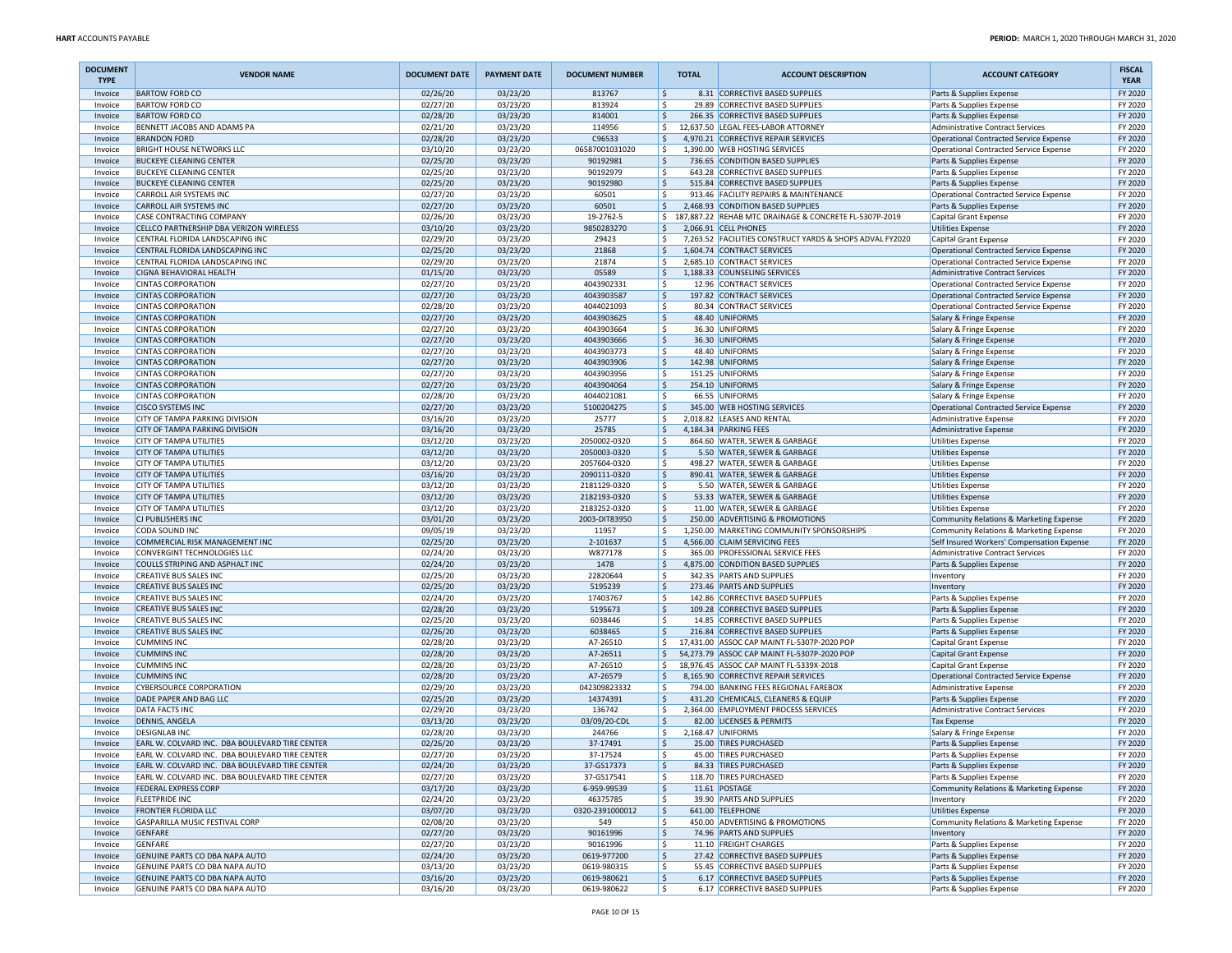| <b>DOCUMENT</b><br><b>TYPE</b> | <b>VENDOR NAME</b>                                                           | <b>DOCUMENT DATE</b> | <b>PAYMENT DATE</b>  | <b>DOCUMENT NUMBER</b>   |             | <b>TOTAL</b>                   | <b>ACCOUNT DESCRIPTION</b>                                          | <b>ACCOUNT CATEGORY</b>                                                  | <b>FISCAL</b><br><b>YEAR</b> |
|--------------------------------|------------------------------------------------------------------------------|----------------------|----------------------|--------------------------|-------------|--------------------------------|---------------------------------------------------------------------|--------------------------------------------------------------------------|------------------------------|
| Invoice                        | GENUINE PARTS CO DBA NAPA AUTO                                               | 03/15/20             | 03/23/20             | 2504-907740              | ۱\$         |                                | 8.81 CORRECTIVE BASED SUPPLIES                                      | Parts & Supplies Expense                                                 | FY 2020                      |
| Invoice<br>Invoice             | <b>GILLIG LLC</b><br><b>GILLIG LLC</b>                                       | 02/24/20<br>02/24/20 | 03/23/20<br>03/23/20 | 40673661<br>40673662     | l\$<br>l\$  |                                | 1.127.92 PARTS AND SUPPLIES<br>187.20 PARTS AND SUPPLIES            | Inventory<br>Inventory                                                   | FY 2020<br>FY 2020           |
| Invoice                        | <b>GILLIG LLC</b>                                                            | 02/24/20             | 03/23/20             | 40673663                 | l\$         |                                | 8,000.76 PARTS AND SUPPLIES                                         | Inventory                                                                | FY 2020                      |
| Invoice                        | <b>GILLIG LLC</b>                                                            | 02/25/20             | 03/23/20             | 40674190                 | ١\$         |                                | 7,041.48 PARTS AND SUPPLIES                                         | Inventory                                                                | FY 2020                      |
| Invoice                        | <b>GILLIG LLC</b>                                                            | 02/25/20             | 03/23/20             | 40674192                 | ١\$         |                                | 3,356.29 PARTS AND SUPPLIES                                         | Inventory                                                                | FY 2020                      |
| Invoice                        | <b>GILLIG LLC</b>                                                            | 02/25/20             | 03/23/20             | 40674193                 | l\$         |                                | 354.84 PARTS AND SUPPLIES                                           | Inventory                                                                | FY 2020                      |
| Invoice<br>Invoice             | <b>GILLIG LLC</b><br><b>GILLIG LLC</b>                                       | 02/26/20<br>02/26/20 | 03/23/20<br>03/23/20 | 40674686<br>40674687     | l \$<br>l\$ |                                | 1,100.40 PARTS AND SUPPLIES<br>4,272.80 PARTS AND SUPPLIES          | Inventory<br>Inventory                                                   | FY 2020<br>FY 2020           |
| Invoice                        | <b>GILLIG LLC</b>                                                            | 02/28/20             | 03/23/20             | 40675611                 | ١\$         |                                | 5,153.56 PARTS AND SUPPLIES                                         | Inventory                                                                | FY 2020                      |
| Invoice                        | <b>GILLIG LLC</b>                                                            | 02/28/20             | 03/23/20             | 40675612                 | ۱\$         |                                | 7,045.64 PARTS AND SUPPLIES                                         | Inventory                                                                | FY 2020                      |
| Invoice                        | <b>GILLIG LLC</b>                                                            | 02/28/20             | 03/23/20             | 40675613                 | ۱\$         |                                | 567.00 PARTS AND SUPPLIES                                           | Inventory                                                                | FY 2020                      |
| Invoice                        | <b>GILLIG LLC</b>                                                            | 02/28/20             | 03/23/20             | 40675614                 | l\$         |                                | 2,120.04 PARTS AND SUPPLIES                                         | Inventory                                                                | FY 2020                      |
| Invoice                        | <b>GILLIG LLC</b><br><b>GILLIG LLC</b>                                       | 02/28/20<br>02/25/20 | 03/23/20<br>03/23/20 | 40675615<br>40674191     | l\$<br>١\$  |                                | 5,798.62 PARTS AND SUPPLIES<br>136.00 CORRECTIVE BASED SUPPLIES     | Inventory<br>Parts & Supplies Expense                                    | FY 2020<br>FY 2020           |
| Invoice<br>Invoice             | <b>GILLIG LLC</b>                                                            | 02/26/20             | 03/23/20             | 40674688                 | ١\$         |                                | 358.24 CORRECTIVE BASED SUPPLIES                                    | Parts & Supplies Expense                                                 | FY 2020                      |
| Invoice                        | GRAINGER                                                                     | 02/25/20             | 03/23/20             | 9455562398               | l\$         |                                | 40.06 FACILITY REPAIRS & MAINTENANCE                                | Operational Contracted Service Expense                                   | FY 2020                      |
| Invoice                        | GRAINGER                                                                     | 02/27/20             | 03/23/20             | 9457347996               | l\$         |                                | 74.14 FACILITY REPAIRS & MAINTENANCE                                | Operational Contracted Service Expense                                   | FY 2020                      |
| Invoice                        | GRAINGER                                                                     | 02/25/20             | 03/23/20             | 9455562406               | ١\$         |                                | 12.78 CONDITION BASED SUPPLIES                                      | Parts & Supplies Expense                                                 | FY 2020                      |
| Invoice                        | GRAINGER                                                                     | 02/28/20             | 03/23/20             | 9458792216               | ١\$         |                                | 352.00 CONDITION BASED SUPPLIES                                     | Parts & Supplies Expense                                                 | FY 2020                      |
| Invoice<br>Invoice             | GRAINGER<br>GRAINGER                                                         | 02/24/20<br>02/24/20 | 03/23/20<br>03/23/20 | 9452780001<br>9452780019 | ١\$<br>١\$  |                                | 153.13 CORRECTIVE BASED SUPPLIES<br>11.96 CORRECTIVE BASED SUPPLIES | Parts & Supplies Expense<br>Parts & Supplies Expense                     | FY 2020<br>FY 2020           |
| Invoice                        | <b>GRAYROBINSON PA</b>                                                       | 02/26/20             | 03/23/20             | 10923267                 | l\$         |                                | 714.83 LEGAL FEES - GENERAL COUNSEL                                 | Administrative Contract Services                                         | FY 2020                      |
| Invoice                        | <b>GUARANTEED RADIATORS OF TAMPA INC</b>                                     | 01/24/20             | 03/23/20             | 085639                   | l\$         |                                | 1,190.00 PARTS AND SUPPLIES                                         | Inventory                                                                | FY 2020                      |
| Invoice                        | <b>GUARANTEED RADIATORS OF TAMPA INC</b>                                     | 02/24/20             | 03/23/20             | 085744                   | ١\$         |                                | 1,190.00 PARTS AND SUPPLIES                                         | Inventory                                                                | FY 2020                      |
| Invoice                        | <b>GUARANTEED RADIATORS OF TAMPA INC</b>                                     | 02/27/20             | 03/23/20             | 085769                   | ١\$         |                                | 1,190.00 PARTS AND SUPPLIES                                         | Inventory                                                                | FY 2020                      |
| Invoice<br>Invoice             | GUIDESOFT INC DBA KNOWLEDGE SERVICES<br>GUIDESOFT INC DBA KNOWLEDGE SERVICES | 02/25/20<br>02/25/20 | 03/23/20<br>03/23/20 | 1295680<br>1295681       | l\$<br>l\$  | 1,158.55 SALARIES              | 591.84 SALARIES                                                     | Salary & Fringe Expense                                                  | FY 2020<br>FY 2020           |
| Invoice                        | <b>GULF COAST THERMO KING</b>                                                | 02/25/20             | 03/23/20             | IV83619B                 | l\$         |                                | 1,450.28 PARTS AND SUPPLIES                                         | Salary & Fringe Expense<br>Inventory                                     | FY 2020                      |
| Invoice                        | HEAVY DUTY LIFT & EQUIPMENT INC                                              | 02/26/20             | 03/23/20             | 2029607                  | l \$        |                                | 11,047.04 FACILITY REPAIRS & MAINTENANCE                            | Operational Contracted Service Expense                                   | FY 2020                      |
| Invoice                        | HILLSBOROUGH COUNTY PROPERTY APPRAISER                                       | 03/16/20             | 03/23/20             | FY20 3RD QTR             | l\$.        |                                | 86,522.25 PROPERTY APPRAISER FEES                                   | Other Administrative Expenses                                            | FY 2020                      |
| Invoice                        | <b>HOME DEPOT</b>                                                            | 03/17/20             | 03/23/20             | 1974314                  | ۱\$         |                                | 40.99 CORRECTIVE BASED SUPPLIES                                     | Parts & Supplies Expense                                                 | FY 2020                      |
| Invoice                        | <b>HOME DEPOT</b>                                                            | 03/17/20             | 03/23/20             | 1974364                  | l\$         |                                | 5.04 CORRECTIVE BASED SUPPLIES                                      | Parts & Supplies Expense                                                 | FY 2020                      |
| Invoice<br>Invoice             | HOWCO ENVIRONMENTAL SERVICES<br>HUMANA INSURANCE CO                          | 02/24/20<br>01/16/20 | 03/23/20<br>03/23/20 | 0314156<br>614318048     | l\$<br>۱\$  |                                | 60.00 CONTRACT SERVICES<br>3,390.65 SUPPLEMENTAL VISION PLAN        | <b>Operational Contracted Service Expense</b><br><b>Accounts Payable</b> | FY 2020<br>FY 2020           |
| Invoice                        | <b>IBP INDUSTRIES</b>                                                        | 02/25/20             | 03/23/20             | 032606                   | ۱\$         |                                | 270.00 PARTS AND SUPPLIES                                           | Inventory                                                                | FY 2020                      |
| Invoice                        | <b>IBP INDUSTRIES</b>                                                        | 02/28/20             | 03/23/20             | 032639                   | ۱\$         |                                | 676.00 PARTS AND SUPPLIES                                           | Inventory                                                                | FY 2020                      |
| Invoice                        | INIT INNOVATIONS IN TRANSPORTATION INC                                       | 02/29/20             | 03/23/20             | PM-IVA-000377            | l \$        |                                | 22.165.72 CONTRACT SERVICES                                         | Operational Contracted Service Expense                                   | FY 2020                      |
| Invoice                        | <b>INTEGRATED GRAPHIC SOLUTIONS</b>                                          | 02/25/20             | 03/23/20             | 3910                     | l\$         |                                | 3,420.00 PRINTING - SYSTEM PROMOTION                                | Community Relations & Marketing Expense                                  | FY 2020                      |
| Invoice                        | J2 CLOUD SERVICES LLC<br>JASPER WELLER LLC DBA WELLER TRUCK PARTS            | 02/29/20<br>02/26/20 | 03/23/20<br>03/23/20 | 1395315<br>402024111     | ١\$<br>۱\$  |                                | 456.66 COMPUTER SOFTWARE SVC. FEES<br>6,200.00 PARTS AND SUPPLIES   | <b>Operational Contracted Service Expense</b>                            | FY 2020<br>FY 2020           |
| Invoice<br>Invoice             | JIMENEZ, GABRIELLA                                                           | 03/13/20             | 03/23/20             | PUBLIX 03/12/20          | l\$         |                                | 90.99 SUPPLIES/OFFICE/ART/JANITORIAL                                | Inventory<br>Parts & Supplies Expense                                    | FY 2020                      |
| Invoice                        | JOHNSON CONTROLS SECURITY SOLUTIONS                                          | 03/07/20             | 03/23/20             | 33988003                 | l\$         |                                | 236.75 CONTRACT SERVICES                                            | Operational Contracted Service Expense                                   | FY 2020                      |
| Invoice                        | JOHNSON CONTROLS SECURITY SOLUTIONS                                          | 03/07/20             | 03/23/20             | 33988008                 | l\$         |                                | 2,235.20 CONTRACT SERVICES                                          | <b>Operational Contracted Service Expense</b>                            | FY 2020                      |
| Invoice                        | KENWORTH OF CENTRAL FLORIDA INC                                              | 02/24/20             | 03/23/20             | 03P77825                 | ١\$         |                                | 2,955.42 PARTS AND SUPPLIES                                         | Inventory                                                                | FY 2020                      |
| Invoice<br>Invoice             | KENWORTH OF CENTRAL FLORIDA INC<br>KENWORTH OF CENTRAL FLORIDA INC           | 02/25/20             | 03/23/20             | 03P78177<br>03P78524     | ۱\$<br>l\$  |                                | 849.82 PARTS AND SUPPLIES<br>1,699.64 PARTS AND SUPPLIES            | Inventory                                                                | FY 2020<br>FY 2020           |
| Invoice                        | KENWORTH OF CENTRAL FLORIDA INC                                              | 02/26/20<br>02/28/20 | 03/23/20<br>03/23/20 | 03P78676                 | l\$         |                                | 3,597.18 PARTS AND SUPPLIES                                         | Inventory<br>Inventory                                                   | FY 2020                      |
| Invoice                        | KENWORTH OF CENTRAL FLORIDA INC                                              | 02/27/20             | 03/23/20             | 03P77852                 | ۱\$         |                                | 41.68 CORRECTIVE BASED SUPPLIES                                     | Parts & Supplies Expense                                                 | FY 2020                      |
| Invoice                        | KENWORTH OF CENTRAL FLORIDA INC                                              | 02/27/20             | 03/23/20             | 03P78507                 | ١\$         | 105.40                         | <b>CORRECTIVE BASED SUPPLIES</b>                                    | Parts & Supplies Expense                                                 | FY 2020                      |
| Invoice                        | <b>KFORCE INC</b>                                                            | 02/28/20             | 03/23/20             | 7362318                  | \$          |                                | 828.80 SALARIES                                                     | Salary & Fringe Expense                                                  | FY 2020                      |
| Invoice<br>Invoice             | <b>KIRKS AUTOMOTIVE INC</b><br><b>KIRKS AUTOMOTIVE INC</b>                   | 02/25/20<br>02/27/20 | 03/23/20<br>03/23/20 | 1036868<br>1036984       | ۱\$<br>l\$  |                                | 316.00 PARTS AND SUPPLIES<br>588.00 PARTS AND SUPPLIES              | Inventory                                                                | FY 2020<br>FY 2020           |
| Invoice                        | KONICA MINOLTA BUSINESS SOLUTIONS USA INC                                    | 02/29/20             | 03/23/20             | 9006558741               | ۱\$         |                                | 4,728.11 LEASE AND RENTALS                                          | Inventory<br>Other Administrative Expenses                               | FY 2020                      |
| Invoice                        | LEGAL CLUB OF AMERICA CORPORATION                                            | 12/27/19             | 03/23/20             | 296965                   | ١\$         |                                | 602.00 PRE-PAID LEGAL - EMPLOYEES                                   | <b>Accounts Payable</b>                                                  | FY 2020                      |
| Invoice                        | LEGAL CLUB OF AMERICA CORPORATION                                            | 01/29/20             | 03/23/20             | 297449                   | ۱\$         |                                | 854.00 PRE-PAID LEGAL - EMPLOYEES                                   | Accounts Payable                                                         | FY 2020                      |
| Invoice                        | LEVEL 3 FINANCING INC DBA LEVEL 3 COMMUNICATIONS LLC                         | 02/24/20             | 03/23/20             | 89705995                 | l\$         |                                | 16,603.88 WEB HOSTING SERVICES                                      | <b>Operational Contracted Service Expense</b>                            | FY 2020                      |
| Invoice                        | LLOYDS OF SHELTON AUTO                                                       | 02/25/20             | 03/23/20             | 1009862                  | ۱ś          |                                | 355.08 CORRECTIVE REPAIR SERVICES                                   | Operational Contracted Service Expense                                   | FY 2020                      |
| Invoice<br>Invoice             | LOU'S GLOVES INC<br>MANSFIELD OIL COMPANY OF GAINESVILLE INC                 | 02/24/20<br>02/24/20 | 03/23/20<br>03/23/20 | 033227<br>766430         | ۱\$<br>l\$  | 13,077.54 DIESEL               | 380.00 CORRECTIVE BASED SUPPLIES                                    | Parts & Supplies Expense<br>Fuel and Oil Expense                         | FY 2020<br>FY 2020           |
| Invoice                        | MANSFIELD OIL COMPANY OF GAINESVILLE INC                                     | 02/24/20             | 03/23/20             | 767271                   |             | $\frac{1}{2}$ 13,116.01 DIESEL |                                                                     | Fuel and Oil Expense                                                     | FY 2020                      |
| Invoice                        | MANSFIELD OIL COMPANY OF GAINESVILLE INC                                     | 02/24/20             | 03/23/20             | 766430                   | l\$         |                                | 2,643.97 DIESEL & GAS EXCISE TAX                                    | Tax Expense                                                              | FY 2020                      |
| Invoice                        | MANSFIELD OIL COMPANY OF GAINESVILLE INC                                     | 02/24/20             | 03/23/20             | 767271                   | I\$         |                                | 2,656.44 DIESEL & GAS EXCISE TAX                                    | <b>Tax Expense</b>                                                       | FY 2020                      |
| Invoice                        | MGT OF AMERICA LLC                                                           | 02/29/20             | 03/23/20             | 37293                    | l\$         |                                | 12,710.00 CONSULTANT FEES                                           | Administrative Contract Services                                         | FY 2020                      |
| Invoice                        | MID FLORIDA ARMORED & ATM SERVICES INC                                       | 02/28/20             | 03/23/20             | 32532                    | l \$        |                                | 11,650.00 ARMORED CAR SERVICES<br>605.00 CONTRACT SERVICES          | Operational Contracted Service Expense                                   | FY 2020                      |
| Invoice<br>Invoice             | MID FLORIDA ARMORED & ATM SERVICES INC<br><b>MIDWEST BUS CORPORATION</b>     | 02/28/20<br>02/25/20 | 03/23/20<br>03/23/20 | 32532<br>48551           | l\$<br>S,   |                                | 7,450.00 PARTS AND SUPPLIES                                         | Operational Contracted Service Expense<br>Inventory                      | FY 2020<br>FY 2020           |
| Invoice                        | MILLENNIUM VENDING CORP                                                      | 02/28/20             | 03/23/20             | <b>BA4275</b>            | l \$        |                                | 383.40 ORGANIZATION PROGRAMS & EVENTS                               | Administrative Expense                                                   | FY 2020                      |
| Invoice                        | MILLENNIUM VENDING CORP                                                      | 02/28/20             | 03/23/20             | WC918                    | ۱\$         |                                | 122.47 CONTRACT SERVICES                                            | Operational Contracted Service Expense                                   | FY 2020                      |
| Invoice                        | MILLENNIUM VENDING CORP                                                      | 02/28/20             | 03/23/20             | 2019                     | ١\$         |                                | 715.65 SUPPLIES/OFFICE/ART/JANITORIAL                               | Parts & Supplies Expense                                                 | FY 2020                      |
| Invoice                        | MOHAWK MANUFACTURING & SUPPLY CO                                             | 02/26/20             | 03/23/20             | U054194                  | ۱\$         |                                | 4,590.32 PARTS AND SUPPLIES                                         | Inventory                                                                | FY 2020                      |
| Invoice                        | MOHAWK MANUFACTURING & SUPPLY CO                                             | 02/27/20             | 03/23/20             | U054310                  | l \$        |                                | 192.60 PARTS AND SUPPLIES                                           | Inventory                                                                | FY 2020                      |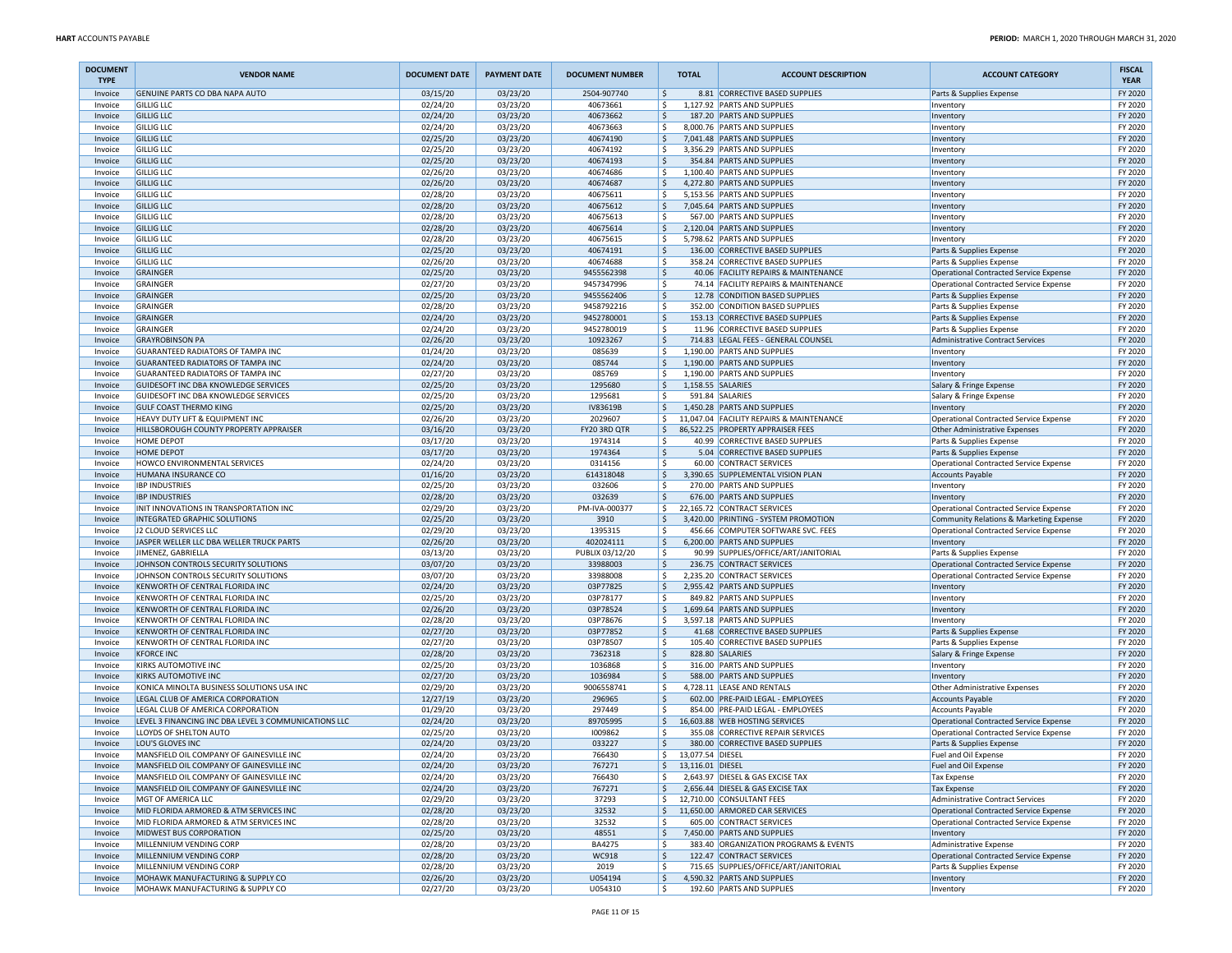| <b>DOCUMENT</b><br><b>TYPE</b> | <b>VENDOR NAME</b>                                              | <b>DOCUMENT DATE</b> | <b>PAYMENT DATE</b>  | <b>DOCUMENT NUMBER</b>     |              | <b>TOTAL</b>      | <b>ACCOUNT DESCRIPTION</b>                                                    | <b>ACCOUNT CATEGORY</b>                              | <b>FISCAL</b><br><b>YEAR</b> |
|--------------------------------|-----------------------------------------------------------------|----------------------|----------------------|----------------------------|--------------|-------------------|-------------------------------------------------------------------------------|------------------------------------------------------|------------------------------|
| Invoice                        | MOHAWK MANUFACTURING & SUPPLY CO                                | 02/28/20             | 03/23/20             | U054349                    | ۱\$.         |                   | 673.20 PARTS AND SUPPLIES                                                     | Inventory                                            | FY 2020                      |
| Invoice                        | MOHAWK MANUFACTURING & SUPPLY CO                                | 02/28/20             | 03/23/20             | U054350                    | ١\$          |                   | 2,127.75 PARTS AND SUPPLIES                                                   | Inventory                                            | FY 2020                      |
| Invoice<br>Invoice             | MSC INDUSTRIAL SUPPLY CO<br>MSC INDUSTRIAL SUPPLY CO            | 02/27/20<br>02/24/20 | 03/23/20<br>03/23/20 | 26793482<br>3662455001     | ۱\$<br>  \$  |                   | 960.62 FACILITY REPAIRS & MAINTENANCE<br>250.03 CORRECTIVE BASED SUPPLIES     | Operational Contracted Service Expense               | FY 2020<br>FY 2020           |
| Invoice                        | MSC INDUSTRIAL SUPPLY CO                                        | 02/26/20             | 03/23/20             | 3665539001                 | ۱\$          |                   | 250.03 CORRECTIVE BASED SUPPLIES                                              | Parts & Supplies Expense<br>Parts & Supplies Expense | FY 2020                      |
| Invoice                        | MSC INDUSTRIAL SUPPLY CO                                        | 02/28/20             | 03/23/20             | 3677141001                 | ا \$         |                   | 20.31 CORRECTIVE BASED SUPPLIES                                               | Parts & Supplies Expense                             | FY 2020                      |
| Invoice                        | MSC INDUSTRIAL SUPPLY CO                                        | 02/27/20             | 03/23/20             | 3677141002                 | ۱\$          |                   | 293.02 CORRECTIVE BASED SUPPLIES                                              | Parts & Supplies Expense                             | FY 2020                      |
| Invoice                        | MSC INDUSTRIAL SUPPLY CO                                        | 02/28/20             | 03/23/20             | 3677551001                 | ١\$          |                   | 124.53 CORRECTIVE BASED SUPPLIES                                              | Parts & Supplies Expense                             | FY 2020                      |
| Invoice                        | MSC INDUSTRIAL SUPPLY CO                                        | 02/27/20             | 03/23/20             | 3677551003                 | \$           |                   | 558.12 CORRECTIVE BASED SUPPLIES                                              | Parts & Supplies Expense                             | FY 2020                      |
| Invoice                        | MSC INDUSTRIAL SUPPLY CO                                        | 02/27/20             | 03/23/20             | 3677583001                 | l \$         |                   | 413.08 CORRECTIVE BASED SUPPLIES                                              | Parts & Supplies Expense                             | FY 2020                      |
| Invoice                        | <b>NEOPART TRANSIT LLC</b>                                      | 02/28/20             | 03/23/20             | 2437051-00                 | ۱\$          |                   | 1,520.00 PARTS AND SUPPLIES                                                   | Inventory                                            | FY 2020                      |
| Invoice                        | <b>NEW PIG CORPORATION</b>                                      | 02/28/20             | 03/23/20             | 22993912-00                | ۱\$          |                   | 786.57 CONDITION BASED SUPPLIES                                               | Parts & Supplies Expense                             | FY 2020                      |
| Invoice                        | OFFICE DEPOT INC                                                | 02/29/20             | 03/23/20             | 14078149                   | ۱\$<br>۱\$   |                   | 1,858.40 CONTRACTED OFFICE SUPPLIES<br>450.00 HEALTH INSURANCE EXCESS EXPENSE | Parts & Supplies Expense                             | FY 2020<br>FY 2020           |
| Invoice<br>Invoice             | P&A ADMINISTRATIVE SERVICES INC<br>PALMDALE OIL COMPANY         | 03/02/20<br>02/25/20 | 03/23/20<br>03/23/20 | 2618945<br>1305518         | ۱\$          |                   | 1,819.13 ENGINE OIL (OIL & LUBE)                                              | Salary & Fringe Expense<br>Fuel and Oil Expense      | FY 2020                      |
| Invoice                        | PALMDALE OIL COMPANY                                            | 02/23/20             | 03/23/20             | 1304310                    | ا \$         |                   | 1,633.42 GASOLINE                                                             | Fuel and Oil Expense                                 | FY 2020                      |
| Invoice                        | PALMDALE OIL COMPANY                                            | 02/25/20             | 03/23/20             | 1305228                    | ۱\$.         |                   | 3,440.67 GASOLINE                                                             | Fuel and Oil Expense                                 | FY 2020                      |
| Invoice                        | PALMDALE OIL COMPANY                                            | 02/28/20             | 03/23/20             | 1307330                    | ۱\$          |                   | 3,667.02 GASOLINE                                                             | Fuel and Oil Expense                                 | FY 2020                      |
| Invoice                        | PALMDALE OIL COMPANY                                            | 02/23/20             | 03/23/20             | 1304310                    | l \$         |                   | 317.63 DIESEL & GAS EXCISE TAX                                                | <b>Tax Expense</b>                                   | FY 2020                      |
| Invoice                        | PALMDALE OIL COMPANY                                            | 02/25/20             | 03/23/20             | 1305228                    | ۱\$          |                   | 678.28 DIESEL & GAS EXCISE TAX                                                | <b>Tax Expense</b>                                   | FY 2020                      |
| Invoice                        | PALMDALE OIL COMPANY                                            | 02/28/20             | 03/23/20             | 1307330                    | ۱\$          |                   | 786.58 DIESEL & GAS EXCISE TAX                                                | <b>Tax Expense</b>                                   | FY 2020                      |
| Invoice                        | PINELLAS SUNCOAST TRANSIT AUTHORITY                             | 02/28/20             | 03/23/20             | 31617                      | ١\$          |                   | 2,618.00 MARKETING FARE MEDIA                                                 | Community Relations & Marketing Expense              | FY 2020                      |
| Invoice                        | PINELLAS SUNCOAST TRANSIT AUTHORITY                             | 02/28/20             | 03/23/20             | 31636                      | ۱\$          |                   | 1,827.50 INTER/COUNTY PASSPORT                                                | Pass Revenue                                         | FY 2020                      |
| Invoice                        | PRESIDIO HOLDINGS INC                                           | 02/26/20             | 03/23/20             | 6021120000767              | ۱\$          |                   | 1,880.00 PROFESSIONAL SERVICE FEES                                            | <b>Administrative Contract Services</b>              | FY 2020                      |
| Invoice                        | RADIO ONE INC                                                   | 02/25/20             | 03/23/20             | 420948                     | ۱\$          |                   | 5,570.00 PARTS AND SUPPLIES                                                   | Inventory                                            | FY 2020                      |
| Invoice<br>Invoice             | RADIO ONE INC<br>REPUBLIC SERVICES INC                          | 02/25/20<br>02/29/20 | 03/23/20<br>03/23/20 | 420948<br>0696-000861539   | ا \$<br>۱\$. |                   | 115.40 FREIGHT CHARGES<br>1,057.71 WATER, SEWER & GARBAGE                     | Parts & Supplies Expense<br><b>Utilities Expense</b> | FY 2020<br>FY 2020           |
| Invoice                        | <b>RUSH TRUCK CENTER</b>                                        | 02/28/20             | 03/23/20             | 3018500031                 | ا \$         |                   | 6,319.54 PARTS AND SUPPLIES                                                   | Inventory                                            | FY 2020                      |
| Invoice                        | SEABOARD DISTRIBUTION INC                                       | 02/25/20             | 03/23/20             | 237124                     | \$           |                   | 1,526.72 ANTI FREEZE/COOLANT                                                  | Fuel and Oil Expense                                 | FY 2020                      |
| Invoice                        | SECURE ON-SITE SHREDDING                                        | 02/27/20             | 03/23/20             | 2537022720                 | ۱\$          |                   | 20.00 FACILITY REPAIRS & MAINTENANCE                                          | Operational Contracted Service Expense               | FY 2020                      |
| Invoice                        | <b>SECURE ON-SITE SHREDDING</b>                                 | 02/27/20             | 03/23/20             | 2539022720                 | ۱\$          |                   | 20.00 FACILITY REPAIRS & MAINTENANCE                                          | Operational Contracted Service Expense               | FY 2020                      |
| Invoice                        | SECURE ON-SITE SHREDDING                                        | 02/27/20             | 03/23/20             | 2541022720                 | ١\$          |                   | 20.00 FACILITY REPAIRS & MAINTENANCE                                          | <b>Operational Contracted Service Expense</b>        | FY 2020                      |
| Invoice                        | <b>SECURE ON-SITE SHREDDING</b>                                 | 02/27/20             | 03/23/20             | 2543022720                 | ۱\$          |                   | 40.00 FACILITY REPAIRS & MAINTENANCE                                          | Operational Contracted Service Expense               | FY 2020                      |
| Invoice                        | SECURE ON-SITE SHREDDING                                        | 02/27/20             | 03/23/20             | 2545022720                 | \$           |                   | 32.00 FACILITY REPAIRS & MAINTENANCE                                          | Operational Contracted Service Expense               | FY 2020                      |
| Invoice                        | SKYBASE COMMUNICATIONS LLC                                      | 02/15/20             | 03/23/20             | 31263                      | ۱\$          |                   | 1.610.00 CELL PHONES                                                          | <b>Utilities Expense</b>                             | FY 2020                      |
| Invoice                        | SMITH FENCE COMPANY                                             | 02/28/20             | 03/23/20             | 27776                      | ا \$<br>۱\$  |                   | 5,668.00 CONTRACT SERVICES                                                    | Operational Contracted Service Expense               | FY 2020<br>FY 2020           |
| Invoice<br>Invoice             | SOUTHEAST POWER SYSTEMS OF TAMPA INC<br>SOUTHERN COACH PARTS CO | 02/25/20<br>02/27/20 | 03/23/20<br>03/23/20 | 23 177625<br>68428         | ۱\$          |                   | 130.95 PARTS AND SUPPLIES<br>1,150.76 PARTS AND SUPPLIES                      | Inventory<br>Inventory                               | FY 2020                      |
| Invoice                        | <b>STATE OF FLORIDA</b>                                         | 03/17/20             | 03/23/20             | 2X-1393                    | \$           |                   | 100.64 TELEPHONE                                                              | <b>Utilities Expense</b>                             | FY 2020                      |
| Invoice                        | STEPPS TOWING SERVICE INC                                       | 02/24/20             | 03/23/20             | HH300490                   | ۱\$          |                   | 250.00 TOWING CHARGES                                                         | Operational Contracted Service Expense               | FY 2020                      |
| Invoice                        | <b>STEPPS TOWING SERVICE INC</b>                                | 02/24/20             | 03/23/20             | HH300602                   | ۱\$          |                   | 250.00 TOWING CHARGES                                                         | Operational Contracted Service Expense               | FY 2020                      |
| Invoice                        | <b>STERICYCLE INC</b>                                           | 02/29/20             | 03/23/20             | 1009753729                 | ١\$          |                   | 5.00 CONTRACT SERVICES                                                        | <b>Operational Contracted Service Expense</b>        | FY 2020                      |
| Invoice                        | <b>SUN STATE INTERNATIONAL TRUCKS LLC</b>                       | 02/27/20             | 03/23/20             | X10041943801               | ۱\$          |                   | 192.40 CORRECTIVE BASED SUPPLIES                                              | Parts & Supplies Expense                             | FY 2020                      |
| Invoice                        | TAMPA BAY FEDERAL CREDIT UNION                                  | 01/30/20             | 03/23/20             | PPE 01/25/20               | ۱\$          |                   | 273.53 ACCOUNTS PAYABLE - MANUAL ACCRUALS                                     | <b>Accounts Payable</b>                              | FY 2020                      |
| Invoice                        | TAMPA BAY FEDERAL CREDIT UNION                                  | 02/13/20             | 03/23/20             | PPE 02/08/20               | l \$         |                   | 293.90 ACCOUNTS PAYABLE - MANUAL ACCRUALS                                     | <b>Accounts Payable</b>                              | FY 2020                      |
| Invoice                        | TAMPA DOWNTOWN PARTNERSHIP                                      | 03/12/20             | 03/23/20             | 21103                      | l \$         |                   | 35,549.31 OPER DWNTWNR 443425-18401 DR Non-NTD                                | Capital Grant Expense                                | FY 2020                      |
| Invoice                        | TAMPA DOWNTOWN PARTNERSHIP                                      | 03/12/20             | 03/23/20             | 21103<br>211012151059-0320 | ا \$         |                   | 35,549.30 OPER DWNTWNR 443425-18401m DR Non-NTD                               | <b>Capital Grant Expense</b>                         | FY 2020                      |
| Invoice<br>Invoice             | TAMPA ELECTRIC COMPANY<br>TAMPA ELECTRIC COMPANY                | 03/13/20<br>03/13/20 | 03/23/20<br>03/23/20 | 211012151307-0320          | ۱\$<br>۱\$   |                   | 35.92 ELECTRICITY<br>20.03 ELECTRICITY                                        | <b>Utilities Expense</b><br><b>Utilities Expense</b> | FY 2020<br>FY 2020           |
| Invoice                        | TAMPA ELECTRIC COMPANY                                          | 03/13/20             | 03/23/20             | 211012151570-0320          | l \$         |                   | 159.88 ELECTRICITY                                                            | <b>Utilities Expense</b>                             | FY 2020                      |
| Invoice                        | TAMPA ELECTRIC COMPANY                                          | 03/13/20             | 03/23/20             | 211012151794-0320          | ا \$         |                   | 19.73 ELECTRICITY                                                             | <b>Utilities Expense</b>                             | FY 2020                      |
| Invoice                        | TAMPA ELECTRIC COMPANY                                          | 03/13/20             | 03/23/20             | 211012152065-0320          | ١\$          |                   | 18.52 ELECTRICITY                                                             | <b>Utilities Expense</b>                             | FY 2020                      |
| Invoice                        | TAMPA ELECTRIC COMPANY                                          | 03/16/20             | 03/23/20             | 211012152305-0320          | ۱\$          |                   | 18.52 ELECTRICITY                                                             | <b>Utilities Expense</b>                             | FY 2020                      |
| Invoice                        | TAMPA ELECTRIC COMPANY                                          | 03/16/20             | 03/23/20             | 211012152636-0320          | ا \$         |                   | 21.67 ELECTRICITY                                                             | <b>Utilities Expense</b>                             | FY 2020                      |
| Invoice                        | <b>TAMPA FORKLIFT INC</b>                                       | 02/25/20             | 03/23/20             | 552309                     | ۱\$          |                   | 166.13 CORRECTIVE REPAIR SERVICES                                             | <b>Operational Contracted Service Expense</b>        | FY 2020                      |
| Invoice                        | <b>TAMPA FORKLIFT INC</b>                                       | 02/25/20             | 03/23/20             | 552310                     | ا \$         |                   | 135.16 CORRECTIVE REPAIR SERVICES                                             | Operational Contracted Service Expense               | FY 2020                      |
| Invoice                        | <b>TAMPA FORKLIFT INC</b>                                       | 02/25/20             | 03/23/20             | 552311                     | ۱\$          |                   | 148.06 CORRECTIVE REPAIR SERVICES                                             | <b>Operational Contracted Service Expense</b>        | FY 2020                      |
| Invoice                        | <b>TAMPA SPRING COMPANY</b>                                     | 02/25/20             | 03/23/20             | 128491                     | ۱\$          |                   | 126.36 CORRECTIVE BASED SUPPLIES                                              | Parts & Supplies Expense                             | FY 2020                      |
| Invoice                        | TERMINIX INTERNATIONAL LP<br>TERMINIX INTERNATIONAL LP          | 02/29/20<br>02/28/20 | 03/23/20<br>03/23/20 | 394479292<br>394399220     | ۱\$<br>  \$  |                   | 1,336.15 CONTRACT SERVICES<br>425.00 CORRECTIVE BASED SUPPLIES                | <b>Operational Contracted Service Expense</b>        | FY 2020<br>FY 2020           |
| Invoice<br>Invoice             | TINDALE-OLIVER & ASSOC INC                                      | 02/29/20             | 03/23/20             | 11562                      |              |                   | \$103,657.77 GEN DEV PLAN-BRT STUDY 440742-12801                              | Parts & Supplies Expense<br>Capital Grant Expense    | FY 2020                      |
| Invoice                        | TRANSIT HOLDING INC DBA AFTERMARKET PARTS CO LLC                | 02/24/20             | 03/23/20             | 82029982                   | I\$          |                   | 2,105.52 PARTS AND SUPPLIES                                                   | Inventory                                            | FY 2020                      |
| Invoice                        | UNITED ELECTRIC MOTOR INC                                       | 02/29/20             | 03/23/20             | 75983                      | ۱\$.         |                   | 95.00 CORRECTIVE BASED SUPPLIES                                               | Parts & Supplies Expense                             | FY 2020                      |
| Invoice                        | UNITED ELECTRIC MOTOR INC                                       | 02/29/20             | 03/23/20             | 76018                      | ۱\$          |                   | 95.00 CORRECTIVE BASED SUPPLIES                                               | Parts & Supplies Expense                             | FY 2020                      |
| Invoice                        | UNITED REFRIGERATION INC                                        | 03/17/20             | 03/23/20             | 72703205-00                | ۱\$          |                   | 914.23 CORRECTIVE BASED SUPPLIES                                              | Parts & Supplies Expense                             | FY 2020                      |
| Invoice                        | LIMMER, BENJAMIN                                                | 03/26/20             | 03/26/20             | PPE 02/22/20               | l\$          | 5,229.79 SALARIES |                                                                               | Salary & Fringe Expense                              | FY 2020                      |
| Invoice                        | LIMMER, BENJAMIN                                                | 03/26/20             | 03/26/20             | PPE 03/07/20               | l \$         | 5,229.79 SALARIES |                                                                               | Salary & Fringe Expense                              | FY 2020                      |
| Invoice                        | A JANITORS CLOSET INC                                           | 03/16/20             | 03/30/20             | 729649                     | ۱\$          |                   | 885.90 CHEMICALS, CLEANERS & EQUIP                                            | Parts & Supplies Expense                             | FY 2020                      |
| Invoice                        | A JANITORS CLOSET INC                                           | 03/03/20             | 03/30/20             | 729231                     | l\$          |                   | 1,387.10 SAFETY SUPPLIES & EQUIPMENT                                          | Parts & Supplies Expense                             | FY 2020                      |
| Invoice<br>Invoice             | <b>ABC BUS INC</b><br><b>ABC BUS INC</b>                        | 03/03/20<br>03/02/20 | 03/30/20<br>03/30/20 | 3056026<br>3056852         | l \$<br>l\$  |                   | 1.303.52 PARTS AND SUPPLIES<br>10,980.00 PARTS AND SUPPLIES                   | Inventory<br>Inventory                               | FY 2020<br>FY 2020           |
| Invoice                        | ABC BUS INC                                                     | 03/03/20             | 03/30/20             | 3057042                    | ۱\$          |                   | 197.82 PARTS AND SUPPLIES                                                     | Inventory                                            | FY 2020                      |
|                                |                                                                 |                      |                      |                            |              |                   |                                                                               |                                                      |                              |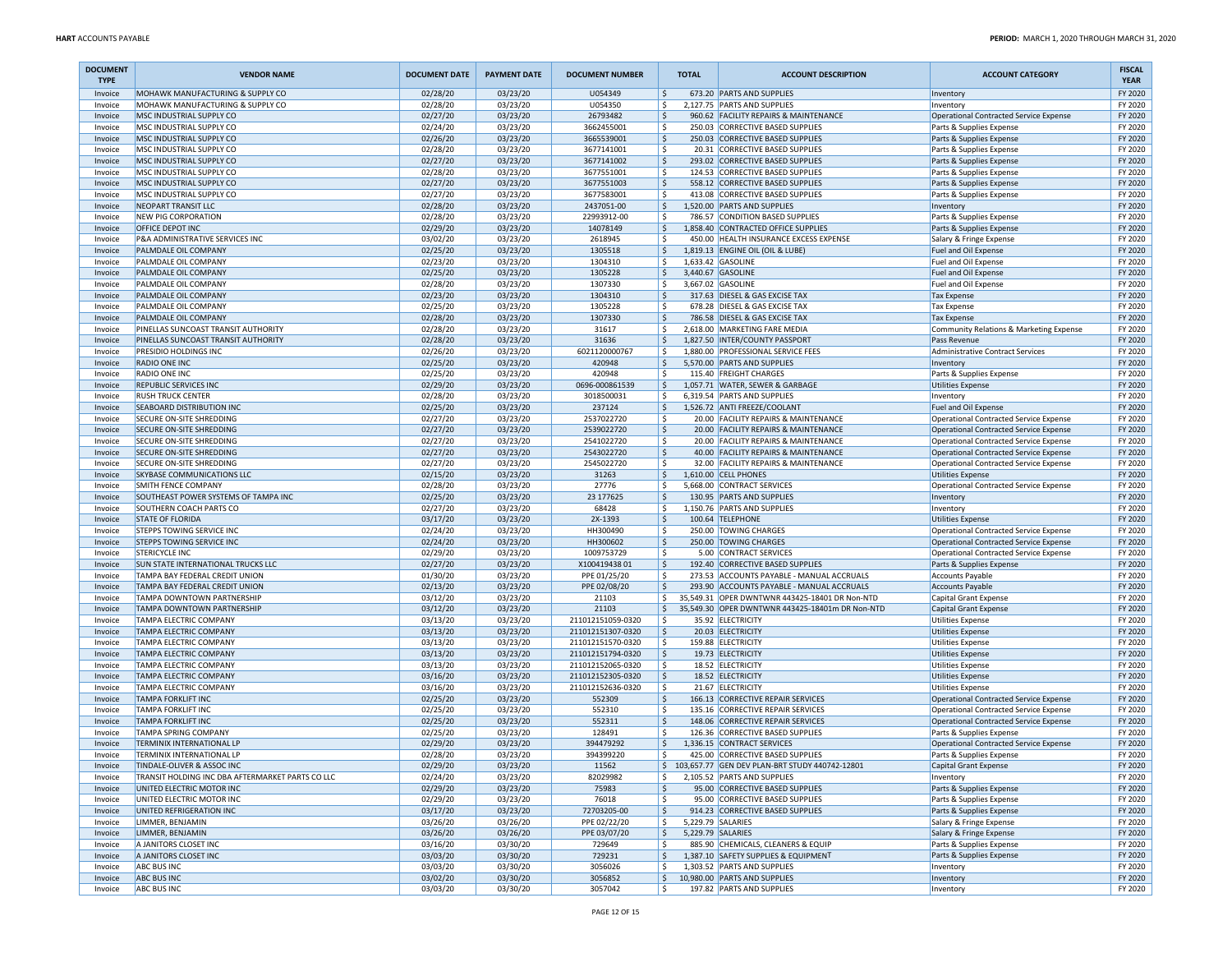| <b>DOCUMENT</b><br><b>TYPE</b> | <b>VENDOR NAME</b>                                                     | <b>DOCUMENT DATE</b> | <b>PAYMENT DATE</b>  | <b>DOCUMENT NUMBER</b>           | <b>TOTAL</b> | <b>ACCOUNT DESCRIPTION</b>                                                                                | <b>ACCOUNT CATEGORY</b>                                                     | <b>FISCAL</b><br><b>YEAR</b> |
|--------------------------------|------------------------------------------------------------------------|----------------------|----------------------|----------------------------------|--------------|-----------------------------------------------------------------------------------------------------------|-----------------------------------------------------------------------------|------------------------------|
| Invoice                        | <b>ABC BUS INC</b>                                                     | 03/06/20             | 03/30/20             | 3059376                          | l\$          | 2,216.59 PARTS AND SUPPLIES                                                                               | Inventory                                                                   | FY 2020                      |
| Invoice                        | ADVENTIST HEALTH SYSTEM-SUNBELT INC                                    | 03/01/20             | 03/30/20             | 2448559801-20200301              | l \$         | 4,141.00 DOT PHYSICAL                                                                                     | Administrative Contract Services                                            | FY 2020                      |
| Invoice<br>Invoice             | ADVENTIST HEALTH SYSTEM-SUNBELT INC<br>AMAZON HOSE & RUBBER CO         | 03/01/20<br>03/04/20 | 03/30/20<br>03/30/20 | 2448559801-20200301<br>395121-00 | \$ ا<br>۱\$  | 6,200.00 DRUG & ALCOHOL SCREENING FEES<br>173.70 CORRECTIVE BASED SUPPLIES                                | <b>Administrative Contract Services</b><br>Parts & Supplies Expense         | FY 2020<br>FY 2020           |
| Invoice                        | APPLIED INDUSTRIAL TECHNOLOGIES DIXIE INC                              | 03/02/20             | 03/30/20             | 7018379866                       | ١\$          | 211.92 CORRECTIVE BASED SUPPLIES                                                                          | Parts & Supplies Expense                                                    | FY 2020                      |
| Invoice                        | APPLIED INDUSTRIAL TECHNOLOGIES DIXIE INC                              | 03/02/20             | 03/30/20             | 7018380494                       | ١\$<br>68.68 | CORRECTIVE BASED SUPPLIES                                                                                 | Parts & Supplies Expense                                                    | FY 2020                      |
| Invoice                        | <b>ARCHIVE CORPORATION</b>                                             | 03/02/20             | 03/30/20             | 0148268                          | ۱\$.         | 873.39 PROFESSIONAL SERVICE FEES                                                                          | Administrative Contract Services                                            | FY 2020                      |
| Invoice                        | <b>ARCHIVE CORPORATION</b>                                             | 03/02/20             | 03/30/20             | 0148257                          | ۱\$          | 729.35 CONTRACT SERVICES                                                                                  | <b>Operational Contracted Service Expense</b>                               | FY 2020                      |
| Invoice                        | <b>AYRES ASSOCIATES INC</b>                                            | 03/02/20             | 03/30/20             | 185223                           | ۱\$.         | 2,137.00 COT Z02 CED ENG & DESIGN BUS STOP/SHELTER                                                        | Capital Grant Expense                                                       | FY 2020                      |
| Invoice                        | <b>AYRES ASSOCIATES INC</b>                                            | 03/04/20             | 03/30/20             | 185281                           | ۱\$          | 5,837.90 HC Z07 BS ENG & DESIGN BUS STOP/SHELTER                                                          | Capital Grant Expense                                                       | FY 2020                      |
| Invoice<br>Invoice             | <b>BARTOW FORD CO</b><br><b>BARTOW FORD CO</b>                         | 03/02/20<br>03/03/20 | 03/30/20<br>03/30/20 | 813190-1<br>814415               | \$<br>l \$   | 304.20 PARTS AND SUPPLIES<br>809.00 PARTS AND SUPPLIES                                                    | Inventory<br>Inventory                                                      | FY 2020<br>FY 2020           |
| Invoice                        | <b>BARTOW FORD CO</b>                                                  | 03/06/20             | 03/30/20             | 814765                           | ۱\$          | 262.80 PARTS AND SUPPLIES                                                                                 | Inventory                                                                   | FY 2020                      |
| Invoice                        | <b>BARTOW FORD CO</b>                                                  | 03/05/20             | 03/30/20             | 814598                           | ۱\$          | 3,177.12 PARTS AND SUPPLIES                                                                               | Inventory                                                                   | FY 2020                      |
| Invoice                        | <b>BARTOW FORD CO</b>                                                  | 03/03/20             | 03/30/20             | 814001-1                         | l \$         | 31.71 CORRECTIVE BASED SUPPLIES                                                                           | Parts & Supplies Expense                                                    | FY 2020                      |
| Invoice                        | <b>BARTOW FORD CO</b>                                                  | 03/02/20             | 03/30/20             | 814005                           | ۱\$          | 167.21 CORRECTIVE BASED SUPPLIES                                                                          | Parts & Supplies Expense                                                    | FY 2020                      |
| Invoice                        | <b>BARTOW FORD CO</b>                                                  | 03/05/20             | 03/30/20             | 814007                           | ۱\$          | 476.68 CORRECTIVE BASED SUPPLIES                                                                          | Parts & Supplies Expense                                                    | FY 2020                      |
| Invoice                        | <b>BARTOW FORD CO</b>                                                  | 03/06/20             | 03/30/20             | 814623                           | ۱\$          | 361.82 CORRECTIVE BASED SUPPLIES                                                                          | Parts & Supplies Expense                                                    | FY 2020                      |
| Invoice<br>Invoice             | <b>BARTOW FORD CO</b><br>BRIGHT HOUSE NETWORKS LLC                     | 03/06/20<br>03/16/20 | 03/30/20<br>03/30/20 | 814807<br>042451601031620        | ۱\$<br>۱\$   | 527.09 CORRECTIVE BASED SUPPLIES<br>119.84 CABLE TELEVISION SERVICES                                      | Parts & Supplies Expense                                                    | FY 2020<br>FY 2020           |
| Invoice                        | <b>BROWNS TROPHIES INC</b>                                             | 03/06/20             | 03/30/20             | G 12991                          | \$           | 11.95 BUSINESS MEETING COST                                                                               | Utilities Expense<br>Administrative Expense                                 | FY 2020                      |
| Invoice                        | <b>BYTEMARK INC</b>                                                    | 03/01/20             | 03/30/20             | 2720                             | ١\$          | 116.60 BANKING FEES REGIONAL FAREBOX                                                                      | <b>Administrative Expense</b>                                               | FY 2020                      |
| Invoice                        | <b>BYTEMARK INC</b>                                                    | 03/01/20             | 03/30/20             | 2738                             | \$ ا         | 565.12 BANKING FEES REGIONAL FAREBOX                                                                      | <b>Administrative Expense</b>                                               | FY 2020                      |
| Invoice                        | CATAPULT SYSTEMS LLC                                                   | 03/01/20             | 03/30/20             | C084539                          | ١\$          | 6,650.00 PROFESSIONAL SERVICE FEES                                                                        | <b>Administrative Contract Services</b>                                     | FY 2020                      |
| Invoice                        | CIGNA HEALTH AND LIFE INS CO                                           | 01/21/20             | 03/30/20             | 2596145                          | ۱\$.         | 3,972.03 DENTAL INSURANCE - EMPLOYER PAYABLE                                                              | <b>Accounts Payable</b>                                                     | FY 2020                      |
| Invoice                        | CIGNA HEALTH AND LIFE INS CO                                           | 01/21/20             | 03/30/20             | 2596145                          | l\$          | 20,553.41 DENTAL PLAN LIABILITY-EMPLOYEE                                                                  | <b>Accounts Payable</b>                                                     | FY 2020                      |
| Invoice<br>Invoice             | CIGNA HEALTH AND LIFE INS CO<br>CIGNA HEALTH AND LIFE INS CO           | 01/21/20<br>01/21/20 | 03/30/20<br>03/30/20 | 2596144<br>2596144               | ۱\$          | 11,613.00 HEALTH INSURANCE EXCESS EXPENSE<br>\$109,727.40 HEALTH INSURANCE THIRD PARTY COSTS              | Salary & Fringe Expense<br>Salary & Fringe Expense                          | FY 2020<br>FY 2020           |
| Invoice                        | <b>CINTAS CORPORATION</b>                                              | 03/05/20             | 03/30/20             | 4044545915                       | ۱\$          | 139.50 CONTRACT SERVICES                                                                                  | Operational Contracted Service Expense                                      | FY 2020                      |
| Invoice                        | <b>CINTAS CORPORATION</b>                                              | 03/06/20             | 03/30/20             | 4044666965                       | ١\$          | 34.98 CONTRACT SERVICES                                                                                   | Operational Contracted Service Expense                                      | FY 2020                      |
| Invoice                        | <b>CINTAS CORPORATION</b>                                              | 03/05/20             | 03/30/20             | 4044545929                       | \$           | 36.30 UNIFORMS                                                                                            | Salary & Fringe Expense                                                     | FY 2020                      |
| Invoice                        | <b>CINTAS CORPORATION</b>                                              | 03/05/20             | 03/30/20             | 4044545990                       | ١\$          | 36.30 UNIFORMS                                                                                            | Salary & Fringe Expense                                                     | FY 2020                      |
| Invoice                        | <b>CINTAS CORPORATION</b>                                              | 03/05/20             | 03/30/20             | 4044546013                       | ١\$          | 48.40 UNIFORMS                                                                                            | Salary & Fringe Expense                                                     | FY 2020                      |
| Invoice                        | <b>CINTAS CORPORATION</b>                                              | 03/05/20             | 03/30/20             | 4044546065                       | ۱\$          | 48.40 UNIFORMS                                                                                            | Salary & Fringe Expense                                                     | FY 2020                      |
| Invoice<br>Invoice             | <b>CINTAS CORPORATION</b><br><b>CINTAS CORPORATION</b>                 | 03/05/20<br>03/05/20 | 03/30/20<br>03/30/20 | 4044546292<br>4044546382         | ۱\$<br>١\$   | 142.98 UNIFORMS<br>151.25 UNIFORMS                                                                        | Salary & Fringe Expense<br>Salary & Fringe Expense                          | FY 2020<br>FY 2020           |
| Invoice                        | <b>CINTAS CORPORATION</b>                                              | 03/05/20             | 03/30/20             | 4044546438                       | ۱\$          | 254.10 UNIFORMS                                                                                           | Salary & Fringe Expense                                                     | FY 2020                      |
| Invoice                        | <b>CINTAS CORPORATION</b>                                              | 03/06/20             | 03/30/20             | 4044667019                       | ۱\$          | 66.55 UNIFORMS                                                                                            | Salary & Fringe Expense                                                     | FY 2020                      |
| Invoice                        | <b>CITY OF TAMPA UTILITIES</b>                                         | 03/18/20             | 03/30/20             | 2246116-0320                     | ١\$          | 1,189.58 WATER, SEWER & GARBAGE                                                                           | <b>Utilities Expense</b>                                                    | FY 2020                      |
| Invoice                        | CLEVOR CONSULTING GROUP INC                                            | 03/03/20             | 03/30/20             | 173                              | ١\$          | 8,840.33 FARE COLL MOBILE 436677-19401(13.32%H)                                                           | Capital Grant Expense                                                       | FY 2020                      |
| Invoice                        | CLEVOR CONSULTING GROUP INC                                            | 03/03/20             | 03/30/20             | 173                              | l\$          | 24,348.92 FARE COLL MOBILE 436677-19401(36.68%S)                                                          | Capital Grant Expense                                                       | FY 2020                      |
| Invoice<br>Invoice             | CLEVOR CONSULTING GROUP INC<br>CONNETICS TRANSPORTATION GROUP INC      | 03/03/20<br>03/01/20 | 03/30/20<br>03/30/20 | 173<br>1 HART COA                | l \$<br>۱\$. | 33,189.24 FARE COLL MOBILE 436677-19401(50%F)<br>64,477.00 SHRT RNG TDP/COA (COMP OP ANLYS) FL-5307P-2020 | Capital Grant Expense<br><b>Capital Grant Expense</b>                       | FY 2020<br>FY 2020           |
| Invoice                        | CREATIVE BUS SALES INC                                                 | 03/06/20             | 03/30/20             | 6038540                          | ۱\$          | 52.34 CORRECTIVE BASED SUPPLIES                                                                           | Parts & Supplies Expense                                                    | FY 2020                      |
| Invoice                        | <b>CUMMINS INC</b>                                                     | 03/04/20             | 03/30/20             | K6-40789                         | ۱\$.         | 2,310.00 COMPUTER SOFTWARE SVC. FEES                                                                      | Operational Contracted Service Expense                                      | FY 2020                      |
| Invoice                        | DADE PAPER AND BAG LLC                                                 | 03/02/20             | 03/30/20             | 14386218                         | ١\$          | 431.20 CHEMICALS, CLEANERS & EQUIP                                                                        | Parts & Supplies Expense                                                    | FY 2020                      |
| Invoice                        | DADE PAPER AND BAG LLC                                                 | 03/05/20             | 03/30/20             | 14395501                         | ۱\$.         | 172.48 CHEMICALS, CLEANERS & EQUIP                                                                        | Parts & Supplies Expense                                                    | FY 2020                      |
| Invoice                        | DOUGLASS SCREEN PRINTERS INC DBA DPRINT                                | 03/25/20             | 03/30/20             | 114919                           | ١\$          | 1,429.56 CORRECTIVE BASED SUPPLIES                                                                        | Parts & Supplies Expense                                                    | FY 2020                      |
| Invoice                        | DYNAMIC SECURITY INC<br>EARL W. COLVARD INC. DBA BOULEVARD TIRE CENTER | 03/02/20<br>03/05/20 | 03/30/20<br>03/30/20 | 2000004189<br>37-GS17699         | l \$<br>١\$  | 86,146.33 SECURITY SERVICES<br>77.88 TIRES PURCHASED                                                      | Operational Contracted Service Expense                                      | FY 2020<br>FY 2020           |
| Invoice<br>Invoice             | ELECTRIC SALES & SERVICE INC                                           | 03/02/20             | 03/30/20             | 41385                            | \$           | 436.50 CORRECTIVE BASED SUPPLIES                                                                          | Parts & Supplies Expense<br>Parts & Supplies Expense                        | FY 2020                      |
| Invoice                        | <b>FEDERAL EXPRESS CORP</b>                                            | 03/24/20             | 03/30/20             | 6-967-15393                      | l \$         | 124.07 POSTAGE                                                                                            | Other Administrative Expenses                                               | FY 2020                      |
| Invoice                        | <b>FERMAN CHEVROLET</b>                                                | 03/07/20             | 03/30/20             | 85390281                         | ١\$          | 3,576.98 CORRECTIVE REPAIR SERVICES                                                                       | <b>Operational Contracted Service Expense</b>                               | FY 2020                      |
| Invoice                        | <b>FERMAN CHEVROLET</b>                                                | 03/04/20             | 03/30/20             | 85391982                         | ۱\$          | 258.88 CORRECTIVE REPAIR SERVICES                                                                         | Operational Contracted Service Expense                                      | FY 2020                      |
| Invoice                        | <b>FINISHMASTER INC</b>                                                | 03/03/20             | 03/30/20             | 85522616                         | ۱\$          | 416.96 PARTS AND SUPPLIES                                                                                 | Inventory                                                                   | FY 2020                      |
| Invoice<br>Invoice             | <b>FINISHMASTER INC</b><br>FLEET ACQUISTIONS LLC DBA FLEET PRODUCTS    | 03/05/20<br>03/06/20 | 03/30/20<br>03/30/20 | 85538762<br>1699985              | ١\$<br>l\$   | 467.58 CORRECTIVE BASED SUPPLIES<br>474.75 CORRECTIVE BASED SUPPLIES                                      | Parts & Supplies Expense<br>Parts & Supplies Expense                        | FY 2020<br>FY 2020           |
| Invoice                        | <b>FLORES CONSTRUCTION CO</b>                                          | 03/02/20             | 03/30/20             | 763                              | S,           | 17,226.00 HC Z08 GS CONSTRUCT BUS STOP/SHELTER                                                            | <b>Capital Grant Expense</b>                                                | FY 2020                      |
| Invoice                        | <b>FLORES CONSTRUCTION CO</b>                                          | 03/02/20             | 03/30/20             | 764                              | \$           | 17,485.70 HC Z08 GS CONSTRUCT BUS STOP/SHELTER                                                            | Capital Grant Expense                                                       | FY 2020                      |
| Invoice                        | <b>FLORES CONSTRUCTION CO</b>                                          | 03/02/20             | 03/30/20             | 765                              | \$           | 3,024.00 HC Z10 WC CONSTRUCT BUS STOP/SHELTER                                                             | Capital Grant Expense                                                       | FY 2020                      |
| Invoice                        | <b>FLORES CONSTRUCTION CO</b>                                          | 03/02/20             | 03/30/20             | 766                              | ۱\$.         | 7,452.60 HC Z10 WC CONSTRUCT BUS STOP/SHELTER                                                             | Capital Grant Expense                                                       | FY 2020                      |
| Invoice                        | <b>FRONTIER LIGHTING INC</b>                                           | 03/02/20             | 03/30/20             | S1994216.002                     | S,           | 422.30 CONDITION BASED SUPPLIES                                                                           | Parts & Supplies Expense                                                    | FY 2020                      |
| Invoice                        | GALLAGHER BENEFIT SERVICES INC                                         | 03/06/20             | 03/30/20             | 196276                           | ۱\$.         | 4,612.50 PROFESSIONAL SERVICE FEES                                                                        | Administrative Contract Services                                            | FY 2020                      |
| Invoice<br>Invoice             | GALLAGHER BENEFIT SERVICES INC<br>GASPARILLA MUSIC FESTIVAL CORP       | 03/06/20<br>03/07/20 | 03/30/20<br>03/30/20 | 196289<br>550                    | ١\$<br>۱\$.  | 5,833.00 PROFESSIONAL SERVICE FEES<br>450.00 ADVERTISING & PROMOTIONS                                     | Administrative Contract Services<br>Community Relations & Marketing Expense | FY 2020<br>FY 2020           |
| Invoice                        | GENUINE PARTS CO DBA NAPA AUTO                                         | 03/05/20             | 03/30/20             | 0619-978888                      | l\$          | 31.18 CORRECTIVE BASED SUPPLIES                                                                           | Parts & Supplies Expense                                                    | FY 2020                      |
| Invoice                        | GENUINE PARTS CO DBA NAPA AUTO                                         | 03/05/20             | 03/30/20             | 0619-978966                      | I\$          | 1.707.58 CORRECTIVE BASED SUPPLIES                                                                        | Parts & Supplies Expense                                                    | FY 2020                      |
| Invoice                        | GENUINE PARTS CO DBA NAPA AUTO                                         | 03/05/20             | 03/30/20             | 0619-978971                      | ١\$          | 1,707.58 CORRECTIVE BASED SUPPLIES                                                                        | Parts & Supplies Expense                                                    | FY 2020                      |
| Invoice                        | <b>GILLIG LLC</b>                                                      | 03/02/20             | 03/30/20             | 40676022                         | \$           | 1,308.96 PARTS AND SUPPLIES                                                                               | Inventory                                                                   | FY 2020                      |
| Invoice                        | <b>GILLIG LLC</b>                                                      | 03/03/20             | 03/30/20             | 40676557                         | \$           | 4,529.80 PARTS AND SUPPLIES                                                                               | Inventory                                                                   | FY 2020                      |
| Invoice                        | <b>GILLIG LLC</b>                                                      | 03/04/20             | 03/30/20             | 40677083                         | ۱\$.         | 259.47 PARTS AND SUPPLIES                                                                                 | Inventory                                                                   | FY 2020<br>FY 2020           |
| Invoice                        | <b>GILLIG LLC</b>                                                      | 03/05/20             | 03/30/20             | 40677590                         | l \$         | 230.30 PARTS AND SUPPLIES                                                                                 | Inventory                                                                   |                              |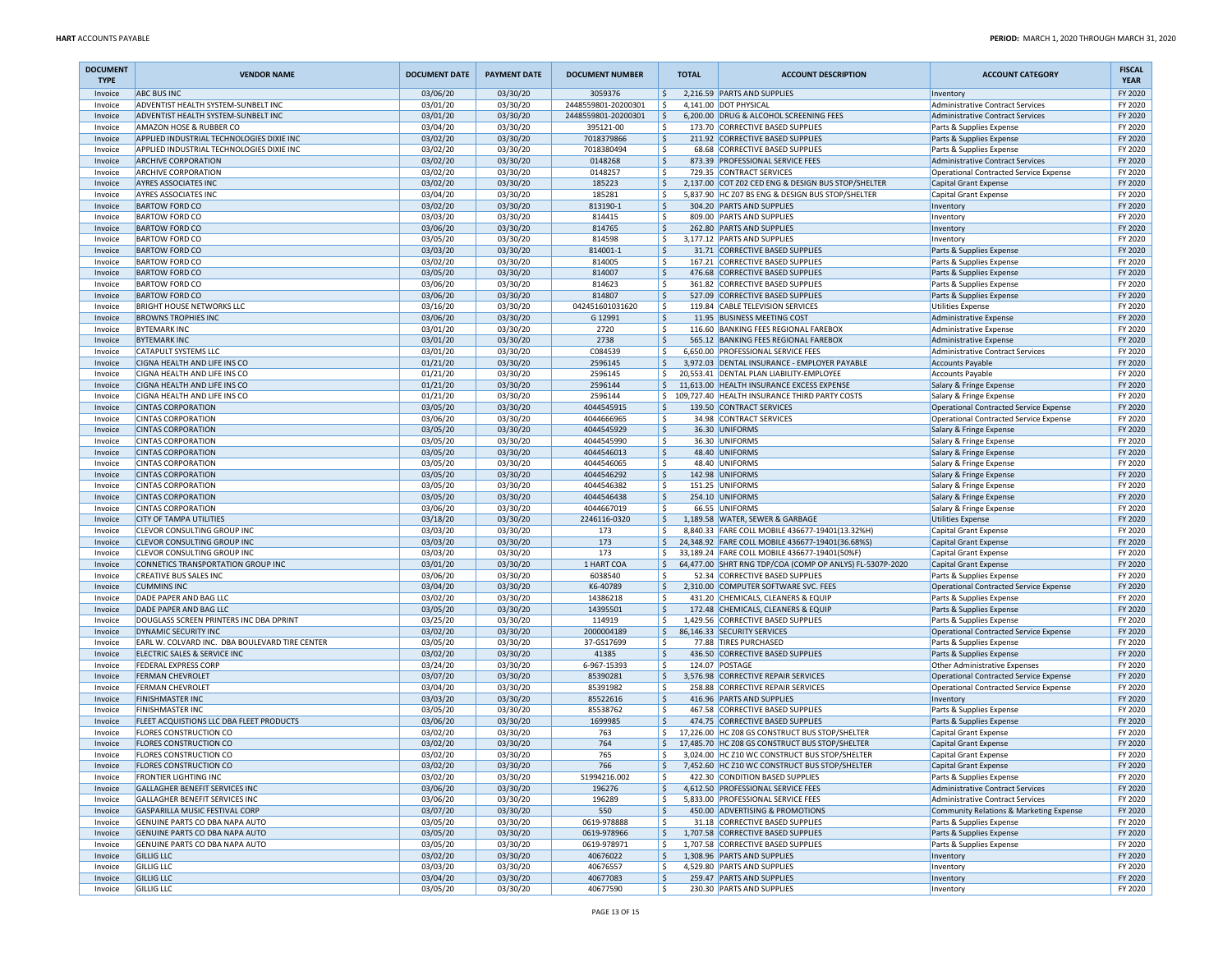| <b>DOCUMENT</b><br><b>TYPE</b> | <b>VENDOR NAME</b>                                                                   | <b>DOCUMENT DATE</b> | <b>PAYMENT DATE</b>  | <b>DOCUMENT NUMBER</b>         | <b>TOTAL</b>                    | <b>ACCOUNT DESCRIPTION</b>                                                                   | <b>ACCOUNT CATEGORY</b>                                                                 | <b>FISCAL</b><br><b>YEAR</b> |
|--------------------------------|--------------------------------------------------------------------------------------|----------------------|----------------------|--------------------------------|---------------------------------|----------------------------------------------------------------------------------------------|-----------------------------------------------------------------------------------------|------------------------------|
| Invoice                        | <b>GILLIG LLC</b>                                                                    | 03/06/20             | 03/30/20             | 40678031                       | \$                              | 7,645.64 PARTS AND SUPPLIES                                                                  | Inventory                                                                               | FY 2020                      |
| Invoice                        | <b>GILLIG LLC</b>                                                                    | 03/02/20             | 03/30/20             | 40676025                       | ١\$                             | 7,399.50 PARTS AND SUPPLIES                                                                  | Inventory                                                                               | FY 2020                      |
| Invoice<br>Invoice             | <b>GILLIG LLC</b><br><b>GILLIG LLC</b>                                               | 03/02/20<br>03/02/20 | 03/30/20<br>03/30/20 | 40676021<br>40676023           | ۱\$<br>ا \$                     | 113.45 CORRECTIVE BASED SUPPLIES<br>166.60 CORRECTIVE BASED SUPPLIES                         | Parts & Supplies Expense<br>Parts & Supplies Expense                                    | FY 2020<br>FY 2020           |
| Invoice                        | <b>GILLIG LLC</b>                                                                    | 03/02/20             | 03/30/20             | 40676024                       | ١s                              | 51.68 CORRECTIVE BASED SUPPLIES                                                              | Parts & Supplies Expense                                                                | FY 2020                      |
| Invoice                        | <b>GILLIG LLC</b>                                                                    | 03/04/20             | 03/30/20             | 40677084                       | ١\$                             | 139.80 CORRECTIVE BASED SUPPLIES                                                             | Parts & Supplies Expense                                                                | FY 2020                      |
| Invoice                        | <b>GILLIG LLC</b>                                                                    | 03/05/20             | 03/30/20             | 40677591                       | ۱\$                             | 183.48 CORRECTIVE BASED SUPPLIES                                                             | Parts & Supplies Expense                                                                | FY 2020                      |
| Invoice                        | <b>GILLIG LLC</b>                                                                    | 03/06/20             | 03/30/20             | 40678030                       | ۱\$                             | 1.527.72 CORRECTIVE BASED SUPPLIES                                                           | Parts & Supplies Expense                                                                | FY 2020                      |
| Invoice                        | <b>GRAINGER</b>                                                                      | 03/04/20             | 03/30/20             | 9463703133                     | l \$<br>١s                      | 656.67 FACILITY REPAIRS & MAINTENANCE                                                        | Operational Contracted Service Expense                                                  | FY 2020                      |
| Invoice<br>Invoice             | GRAINGER<br>GRAINGER                                                                 | 03/03/20<br>03/05/20 | 03/30/20<br>03/30/20 | 9461796659<br>9465985829       | ١\$                             | 107.84 CORRECTIVE BASED SUPPLIES<br>213.72 CORRECTIVE BASED SUPPLIES                         | Parts & Supplies Expense<br>Parts & Supplies Expense                                    | FY 2020<br>FY 2020           |
| Invoice                        | GUIDESOFT INC DBA KNOWLEDGE SERVICES                                                 | 03/03/20             | 03/30/20             | 1297078                        | ١\$                             | 1,160.00 SALARIES                                                                            | Salary & Fringe Expense                                                                 | FY 2020                      |
| Invoice                        | GUIDESOFT INC DBA KNOWLEDGE SERVICES                                                 | 03/03/20             | 03/30/20             | 1297079                        | ۱\$                             | 657.60 SALARIES                                                                              | Salary & Fringe Expense                                                                 | FY 2020                      |
| Invoice                        | <b>GULF COAST THERMO KING</b>                                                        | 03/05/20             | 03/30/20             | IV83934                        | ا \$                            | 331.14 PARTS AND SUPPLIES                                                                    | Inventory                                                                               | FY 2020                      |
| Invoice                        | HILLSBOROUGH TRANSIT AUTHORITY ERF                                                   | 03/26/20             | 03/30/20             | PPE 03/21/20                   | ١s                              | 585.00 EMPLOYEE RECREATION FUND                                                              | <b>Accounts Payable</b>                                                                 | FY 2020                      |
| Invoice<br>Invoice             | HOLLAND AND KNIGHT LLP<br><b>IBP INDUSTRIES</b>                                      | 03/06/20<br>03/05/20 | 03/30/20<br>03/30/20 | 5980155<br>032688              | ۱\$<br>۱\$                      | 7,500.00 PROFESSIONAL SERVICE FEES<br>358.00 PARTS AND SUPPLIES                              | <b>Administrative Contract Services</b><br>Inventory                                    | FY 2020<br>FY 2020           |
| Invoice                        | IEH AUTO PARTS LLC DBA AUTO PLUS                                                     | 03/05/20             | 03/30/20             | 066991814                      | ١\$                             | 59.60 PARTS AND SUPPLIES                                                                     | Inventory                                                                               | FY 2020                      |
| Invoice                        | INTERPRETERS UNLIMITED INC                                                           | 03/05/20             | 03/30/20             | 2020M2-11723                   | l \$                            | 368.50 PROFESSIONAL SERVICE FEES                                                             | <b>Administrative Contract Services</b>                                                 | FY 2020                      |
| Invoice                        | JAMES D TISDALE DBA SUNCOAST ELEVATOR INSPECTIONS OF FL LLC                          | 03/03/20             | 03/30/20             | 21369                          | ١s                              | 475.00 CONTRACT SERVICES                                                                     | Operational Contracted Service Expense                                                  | FY 2020                      |
| Invoice                        | JANEK CORPORATION, THE                                                               | 03/05/20             | 03/30/20             | 108265                         | ۱\$.                            | 4,800.00 PARTS AND SUPPLIES                                                                  | Inventory                                                                               | FY 2020                      |
| Invoice                        | JESTO TRANSMISSIONS OF FLORIDA                                                       | 03/22/20             | 03/30/20             | 24213                          | ۱\$                             | 2,064.44 CORRECTIVE REPAIR SERVICES                                                          | Operational Contracted Service Expense                                                  | FY 2020                      |
| Invoice<br>Invoice             | JOHNS EASTERN COMPANY INC<br>JOHNSON CONTROLS SECURITY SOLUTIONS                     | 03/01/20<br>03/07/20 | 03/30/20<br>03/30/20 | 03012020<br>33988007           | ۱\$<br>l\$                      | 15,400.00 CLAIM SERVICING FEES<br>1,302.41 CONTRACT SERVICES                                 | Self Insured General Liability Expense<br><b>Operational Contracted Service Expense</b> | FY 2020<br>FY 2020           |
| Invoice                        | JOHNSON CONTROLS SECURITY SOLUTIONS                                                  | 03/07/20             | 03/30/20             | 33988007                       | ١s                              | 285.46 FACILITY REPAIRS & MAINTENANCE                                                        | <b>Operational Contracted Service Expense</b>                                           | FY 2020                      |
| Invoice                        | KENWORTH OF CENTRAL FLORIDA INC                                                      | 03/03/20             | 03/30/20             | 03P77946                       | ۱\$                             | 25.48 PARTS AND SUPPLIES                                                                     | Inventory                                                                               | FY 2020                      |
| Invoice                        | KENWORTH OF CENTRAL FLORIDA INC                                                      | 03/02/20             | 03/30/20             | 03P78724                       | ۱\$.                            | 3,597.18 PARTS AND SUPPLIES                                                                  | Inventory                                                                               | FY 2020                      |
| Invoice                        | KENWORTH OF CENTRAL FLORIDA INC                                                      | 03/04/20             | 03/30/20             | 03P79066                       | ا \$                            | 7,392.15 PARTS AND SUPPLIES                                                                  | Inventory                                                                               | FY 2020                      |
| Invoice                        | KENWORTH OF CENTRAL FLORIDA INC                                                      | 03/03/20             | 03/30/20             | 03P79151                       | I \$                            | 1,478.43 PARTS AND SUPPLIES                                                                  | Inventory                                                                               | FY 2020                      |
| Invoice<br>Invoice             | KENWORTH OF CENTRAL FLORIDA INC<br>KENWORTH OF CENTRAL FLORIDA INC                   | 03/03/20<br>03/06/20 | 03/30/20<br>03/30/20 | 03P79153<br>03P79673           | ١s<br>۱\$                       | 6.37 PARTS AND SUPPLIES<br>725.15 CORRECTIVE BASED SUPPLIES                                  | Inventory<br>Parts & Supplies Expense                                                   | FY 2020<br>FY 2020           |
| Invoice                        | <b>KIRKS AUTOMOTIVE INC</b>                                                          | 03/02/20             | 03/30/20             | 1037073                        | ۱\$                             | 59.85 PARTS AND SUPPLIES                                                                     | Inventory                                                                               | FY 2020                      |
| Invoice                        | <b>LAKE DOCTORS INC</b>                                                              | 03/01/20             | 03/30/20             | 487469                         | ۱\$                             | 125.00 CONTRACT SERVICES                                                                     | Operational Contracted Service Expense                                                  | FY 2020                      |
| Invoice                        | LAKE DOCTORS INC                                                                     | 03/01/20             | 03/30/20             | 491465                         | ا \$                            | 160.00 CONTRACT SERVICES                                                                     | Operational Contracted Service Expense                                                  | FY 2020                      |
| Invoice                        | LEPORATTI, CHERIE                                                                    | 03/23/20             | 03/30/20             | 02/18/20 TR                    | ١s                              | 204.03 BUSINESS TRAVEL COSTS - STAFF                                                         | <b>Administrative Expense</b>                                                           | FY 2020                      |
| Invoice                        | LIMMER, BENJAMIN                                                                     | 03/24/20<br>03/02/20 | 03/30/20<br>03/30/20 | RESOLUTION 2/27/20             | ۱\$<br>۱\$                      | 40,000.00 CLAIM SETTLEMENT - EMPLOYEE ACTION                                                 | Self Insured General Liability Expense                                                  | FY 2020<br>FY 2020           |
| Invoice<br>Invoice             | LOUIS SARDO UPHOLSTERY INC<br>LOUIS SARDO UPHOLSTERY INC                             | 03/02/20             | 03/30/20             | 65676<br>65676                 | l \$                            | 4,055.00 PARTS AND SUPPLIES<br>379.21 FREIGHT CHARGES                                        | Inventory<br>Parts & Supplies Expense                                                   | FY 2020                      |
| Invoice                        | MANSFIELD OIL COMPANY OF GAINESVILLE INC                                             | 03/03/20             | 03/30/20             | 769615                         | I \$<br>13,083.65 DIESEL        |                                                                                              | Fuel and Oil Expense                                                                    | FY 2020                      |
| Invoice                        | MANSFIELD OIL COMPANY OF GAINESVILLE INC                                             | 03/03/20             | 03/30/20             | 771172                         | ١s<br>12,607.44 DIESEL          |                                                                                              | Fuel and Oil Expense                                                                    | FY 2020                      |
| Invoice                        | MANSFIELD OIL COMPANY OF GAINESVILLE INC                                             | 03/03/20             | 03/30/20             | 773844                         | l \$<br>11,881.78 DIESEL        |                                                                                              | Fuel and Oil Expense                                                                    | FY 2020                      |
| Invoice                        | MANSFIELD OIL COMPANY OF GAINESVILLE INC                                             | 03/06/20             | 03/30/20             | 778744                         | l\$<br>12,141.76 DIESEL         |                                                                                              | Fuel and Oil Expense                                                                    | FY 2020                      |
| Invoice<br>Invoice             | MANSFIELD OIL COMPANY OF GAINESVILLE INC<br>MANSFIELD OIL COMPANY OF GAINESVILLE INC | 03/06/20<br>03/03/20 | 03/30/20<br>03/30/20 | 778747<br>769615               | l\$<br>12,145.02 DIESEL<br>l \$ | 2,656.06 DIESEL & GAS EXCISE TAX                                                             | Fuel and Oil Expense<br><b>Tax Expense</b>                                              | FY 2020<br>FY 2020           |
| Invoice                        | MANSFIELD OIL COMPANY OF GAINESVILLE INC                                             | 03/03/20             | 03/30/20             | 771172                         | ١s                              | 2,656.06 DIESEL & GAS EXCISE TAX                                                             | <b>Tax Expense</b>                                                                      | FY 2020                      |
| Invoice                        | MANSFIELD OIL COMPANY OF GAINESVILLE INC                                             | 03/03/20             | 03/30/20             | 773844                         | ١\$                             | 2,658.20 DIESEL & GAS EXCISE TAX                                                             | <b>Tax Expense</b>                                                                      | FY 2020                      |
| Invoice                        | MANSFIELD OIL COMPANY OF GAINESVILLE INC                                             | 03/06/20             | 03/30/20             | 778744                         | ۱\$                             | 2,654.29 DIESEL & GAS EXCISE TAX                                                             | <b>Tax Expense</b>                                                                      | FY 2020                      |
| Invoice                        | MANSFIELD OIL COMPANY OF GAINESVILLE INC                                             | 03/06/20             | 03/30/20             | 778747                         | ا \$                            | 2,655.00 DIESEL & GAS EXCISE TAX                                                             | Tax Expense                                                                             | FY 2020                      |
| Invoice                        | MAYER ELECTRIC SUPPLY COMPANY INC<br>MILLENNIUM AUTOMOTIVE EQUIPMENT INC             | 03/26/20             | 03/30/20             | 26487227<br>FL97901-1          | l \$<br>١s                      | 232.24 CORRECTIVE BASED SUPPLIES<br>12,906.92 CORRECTIVE BASED SUPPLIES                      | Parts & Supplies Expense                                                                | FY 2020<br>FY 2020           |
| Invoice<br>Invoice             | MOHAWK MANUFACTURING & SUPPLY CO                                                     | 03/04/20<br>03/05/20 | 03/30/20<br>03/30/20 | U054582                        | ۱\$                             | 425.92 PARTS AND SUPPLIES                                                                    | Parts & Supplies Expense<br>Inventory                                                   | FY 2020                      |
| Invoice                        | MSC INDUSTRIAL SUPPLY CO                                                             | 03/02/20             | 03/30/20             | 27661542                       | ١\$                             | 585.56 FACILITY REPAIRS & MAINTENANCE                                                        | Operational Contracted Service Expense                                                  | FY 2020                      |
| Invoice                        | MSC INDUSTRIAL SUPPLY CO                                                             | 03/02/20             | 03/30/20             | 3677583002                     | ۱\$                             | 40.48 CORRECTIVE BASED SUPPLIES                                                              | Parts & Supplies Expense                                                                | FY 2020                      |
| Invoice                        | MSC INDUSTRIAL SUPPLY CO                                                             | 03/02/20             | 03/30/20             | 3678120001                     | ا \$                            | 185.48 CORRECTIVE BASED SUPPLIES                                                             | Parts & Supplies Expense                                                                | FY 2020                      |
| Invoice                        | MSC INDUSTRIAL SUPPLY CO                                                             | 03/04/20             | 03/30/20             | 3685204001                     | ۱\$.                            | 251.91 CORRECTIVE BASED SUPPLIES                                                             | Parts & Supplies Expense                                                                | FY 2020                      |
| Invoice<br>Invoice             | MSC INDUSTRIAL SUPPLY CO<br>MSC INDUSTRIAL SUPPLY CO                                 | 03/04/20<br>03/06/20 | 03/30/20<br>03/30/20 | 3690148001<br>3693986001       | ۱\$<br>۱\$.                     | 650.52 CORRECTIVE BASED SUPPLIES<br>1,072.65 CORRECTIVE BASED SUPPLIES                       | Parts & Supplies Expense<br>Parts & Supplies Expense                                    | FY 2020<br>FY 2020           |
| Invoice                        | MSC INDUSTRIAL SUPPLY CO                                                             | 03/05/20             | 03/30/20             | 3694158001                     | ۱\$                             | 67.78 CORRECTIVE BASED SUPPLIES                                                              | Parts & Supplies Expense                                                                | FY 2020                      |
| Invoice                        | MSC INDUSTRIAL SUPPLY CO                                                             | 03/06/20             | 03/30/20             | 3694158003                     | l \$                            | 66.43 CORRECTIVE BASED SUPPLIES                                                              | Parts & Supplies Expense                                                                | FY 2020                      |
| Invoice                        | MSC INDUSTRIAL SUPPLY CO                                                             | 03/05/20             | 03/30/20             | 3694183001                     | ١s                              | 618.19 CORRECTIVE BASED SUPPLIES                                                             | Parts & Supplies Expense                                                                | FY 2020                      |
| Invoice                        | NEOPART TRANSIT LLC                                                                  | 03/02/20             | 03/30/20             | 2436188-00                     | S.                              | 2,309.40 PARTS AND SUPPLIES                                                                  | Inventory                                                                               | FY 2020                      |
| Invoice                        | <b>NEWARK CORPORATION</b>                                                            | 03/05/20             | 03/30/20             | 32533672                       | ا \$                            | 491.54 FACILITY REPAIRS & MAINTENANCE                                                        | Operational Contracted Service Expense                                                  | FY 2020                      |
| Invoice<br>Invoice             | P&A ADMINISTRATIVE SERVICES INC<br>PALMDALE OIL COMPANY                              | 01/18/20<br>03/03/20 | 03/30/20<br>03/30/20 | F81520409351<br>1308971        | l\$<br>I \$                     | 1,142.35 PROFESSIONAL SERVICE FEES<br>4,079.66 GASOLINE                                      | Administrative Contract Services<br>Fuel and Oil Expense                                | FY 2020<br>FY 2020           |
| Invoice                        | PALMDALE OIL COMPANY                                                                 | 03/06/20             | 03/30/20             | 1311628                        | ۱\$                             | 4,071.57 GASOLINE                                                                            | Fuel and Oil Expense                                                                    | FY 2020                      |
| Invoice                        | PALMDALE OIL COMPANY                                                                 | 03/03/20             | 03/30/20             | 1308971                        | ۱\$                             | 857.91 DIESEL & GAS EXCISE TAX                                                               | <b>Tax Expense</b>                                                                      | FY 2020                      |
| Invoice                        | PALMDALE OIL COMPANY                                                                 | 03/06/20             | 03/30/20             | 1311628                        | ۱\$.                            | 847.68 DIESEL & GAS EXCISE TAX                                                               | <b>Tax Expense</b>                                                                      | FY 2020                      |
| Invoice                        | PEOPLES GAS COMPANY                                                                  | 03/18/20             | 03/30/20             | 211012153790-0320              | ا \$                            | 679.84 NATURAL GAS                                                                           | <b>Utilities Expense</b>                                                                | FY 2020                      |
| Invoice                        | <b>PRESIDIO HOLDINGS INC</b>                                                         | 02/28/20             | 03/30/20             | 6021120001180                  | I \$                            | 705.14 SURV/SEC NOT MOBILE (min1%) FL-5307P-2018                                             | Capital Grant Expense                                                                   | FY 2020                      |
| Invoice<br>Invoice             | PRESIDIO HOLDINGS INC<br><b>PRESIDIO HOLDINGS INC</b>                                | 02/28/20<br>03/05/20 | 03/30/20<br>03/30/20 | 6021120001180<br>6011720001130 | l\$<br>l\$                      | 10.301.11 SURV/SEC NOT MOBILE (min1%) FL-5307P-2019<br>16,830.00 COMPUTER SOFTWARE SVC. FEES | <b>Capital Grant Expense</b><br>Operational Contracted Service Expense                  | FY 2020<br>FY 2020           |
| Invoice                        | PUBLIC RISK INSURANCE AGENCY                                                         | 03/13/20             | 03/30/20             | 66297                          | l \$                            | 25,920.00 INSURANCE PREMIUMS SELF, PD & PL                                                   | Insurance Premiums & Actuarial Study                                                    | FY 2020                      |